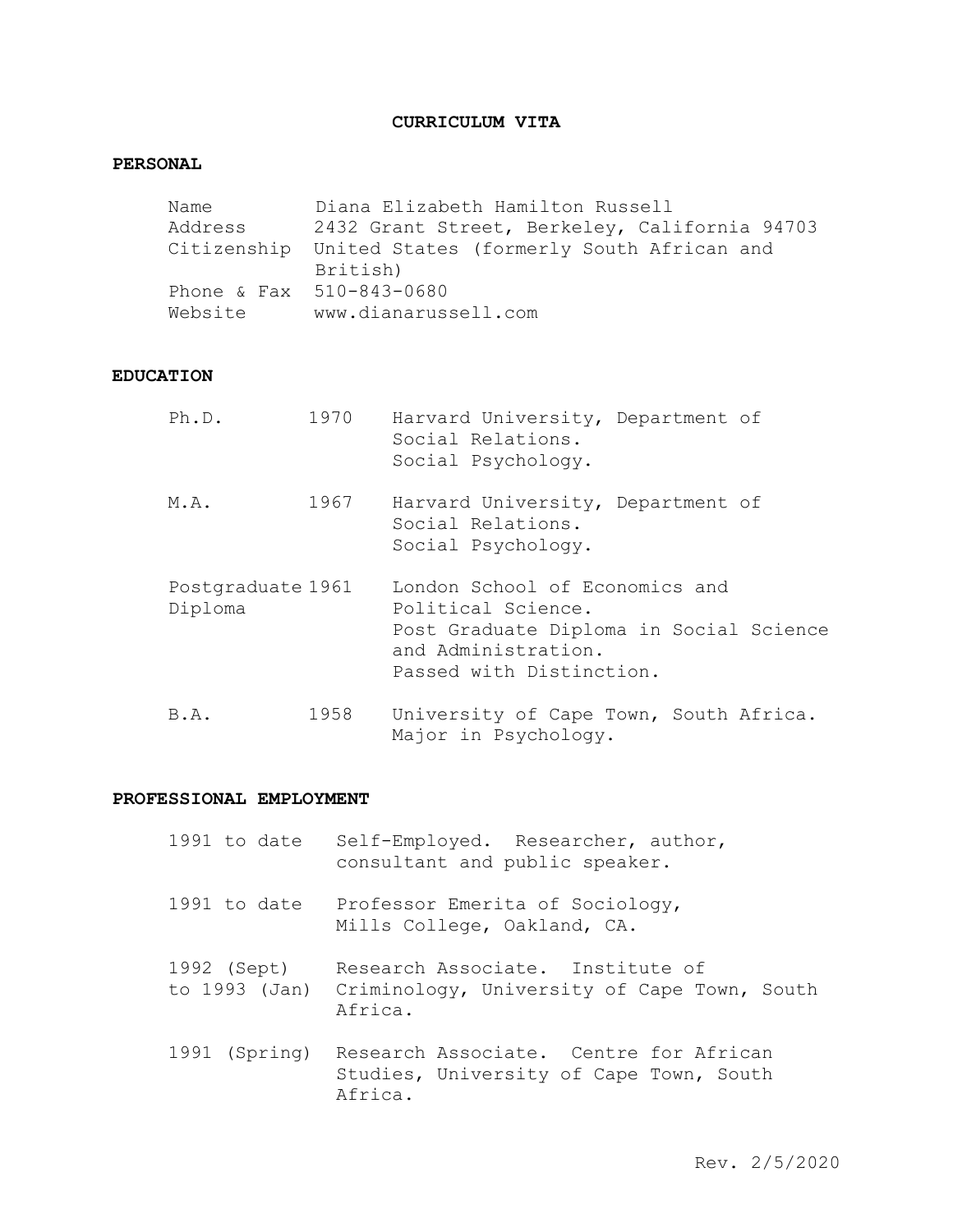- 1983-91 Full Professor of Sociology. Mills College, Oakland, CA.
- 1975-83 Associate Professor of Sociology. Mills College, Oakland, CA.
- 1969-75 Assistant Professor of Sociology. Mills College, Oakland, CA.

Courses taught: Women in Contemporary Society; The Sociology of Marriage and Family; The Sociology of Exploitation and Brutality; The Sociology of Sexism; Human Sexuality; Social Movements and Social Change; Violence Against Women.

- 1967-68 Research Associate. Center of International Studies, Princeton University.
- 1967-68 Research Assistant. Professor Ted Gurr, Center of International Studies, Princeton University.
- 1963-64 Research Assistant. Professor Talcott Parsons, Department of Social Relations, Harvard University.
- 1961-62 Research Assistant. Professor Raymond Firth, Department of Social Anthropology, London School of Economics and Political Science, England.

#### **MAJOR RESEARCH GRANTS**

| $1992 - 93$ | Principal Investigator.<br>Funder: Human Sciences Research Council.                                           |
|-------------|---------------------------------------------------------------------------------------------------------------|
|             | Project title: An exploratory sociological<br>study of incestuous abuse in South Africa.                      |
|             | Funding: South African Rand 25,000.                                                                           |
| $1980 - 82$ | Principal Investigator.<br>Funder: Department of Health and Human<br>Services Grant, National Center on Child |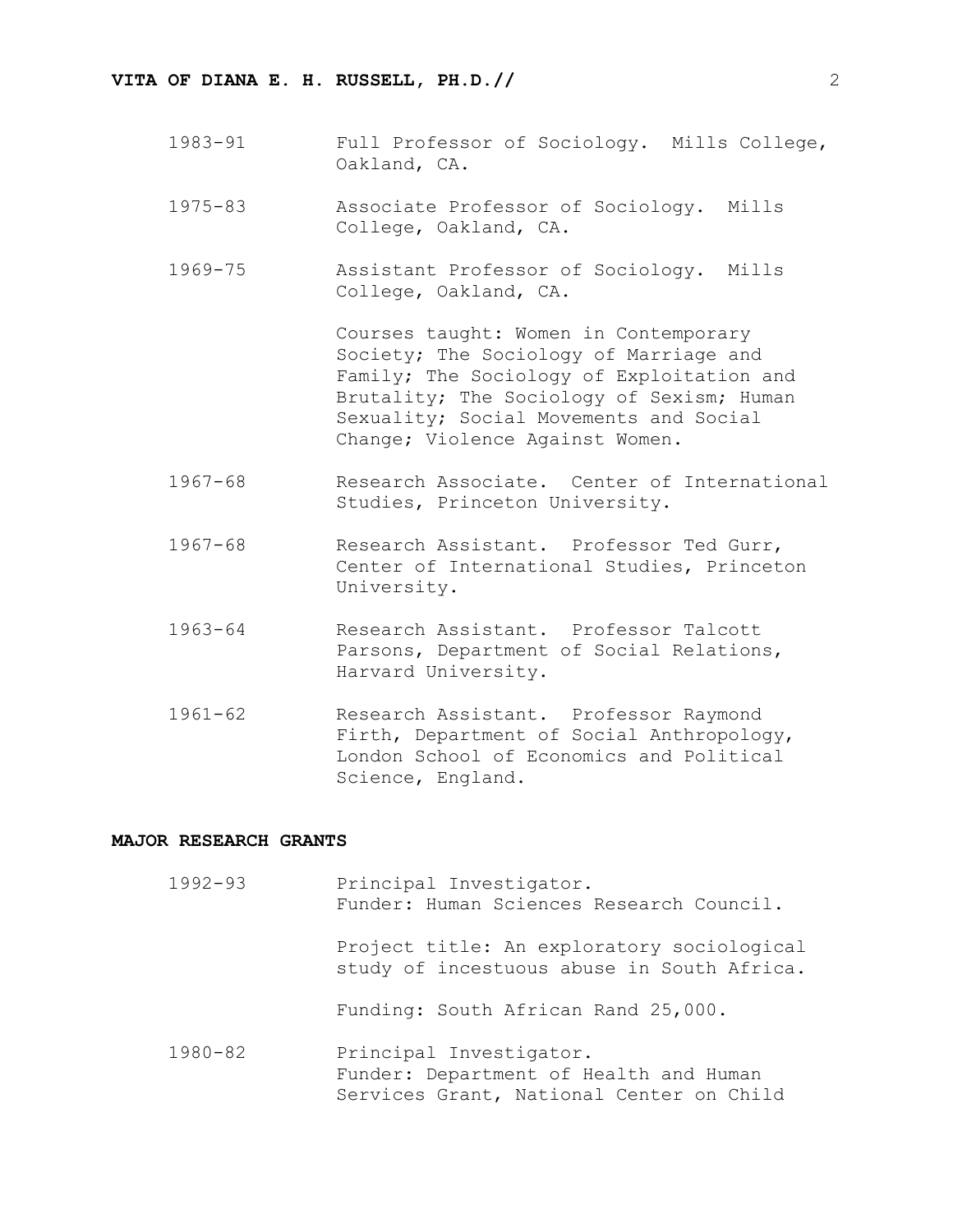Abuse and Neglect, Grant 90-CA-813/01

Project title: Intrafamily child sexual abuse: A San Francisco survey. Secondary analysis of data on the impact of intrafamily child sexual abuse in San Francisco.

Funding: \$70,000.

1977-79 Principal Investigator. Funder: National Institute of Mental Health Grant, National Center for the Prevention and Control of Rape, Grant RO1MH28960.

> Project title: The prevalence of rape and sexual assault. Designed and implemented an interview-based probability sample survey of 930 adult women in San Francisco to ascertain the prevalence of rape and other types of sexual assault, including incestuous abuse.

Funding: \$180,000.

#### **AWARDS**

- Recipient of the Nationional Organization for Men Against Sexism's (NOMAS) BrotherPeace Award for Lifetime Achievement in Combating Violence Against Women, July 23, 2012.
- Recipient of the "Humanist Heroine" Award for 2001 by the American Humanist Association, May 18, 2001.
- Recipient of the Olympe de Gouges Award for Women's Human Rights, 7th International Congress on Women, at the University of Tromso, Tromso, Norway, June 20, 1999.
- Recipient of the 1988 Pioneer Award conferred yearly by the California Governor's Victim Service Awards Program "to recognize distinguished leadership and outstanding contributions in furthering the field of victim services."
- Co-recipient of the 1986 C. Wright Mills Award for The Secret Trauma: Incest in the Lives of Girls and Women. Awarded by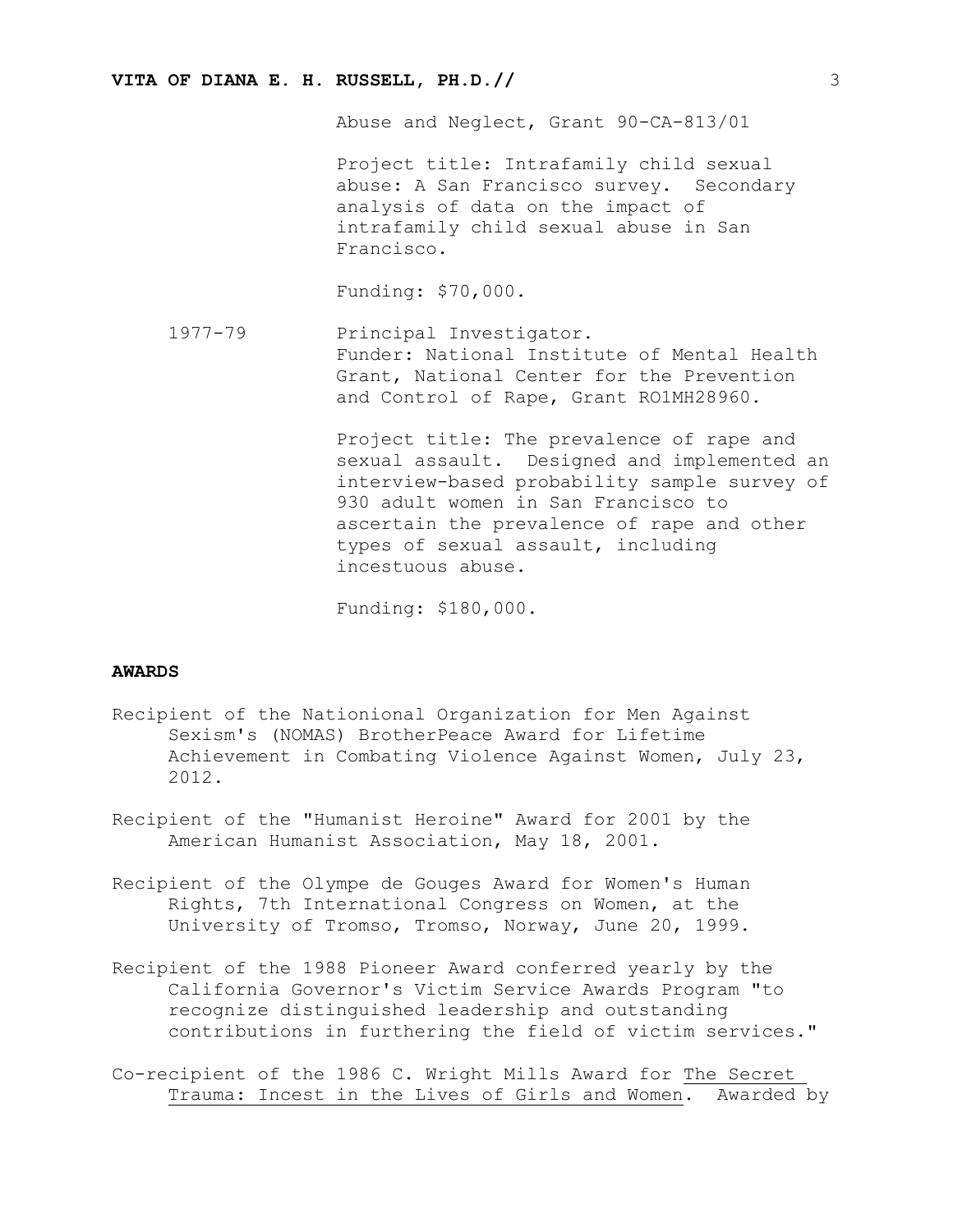the Society for the Study of Social Problems for a book that exemplifies outstanding social science research on a significant social problem. This is the most prestigious award in sociology.

- Recipient of the 1986 American Journal of Nursing Book of the Year Award for The Secret Trauma: Incest in the Lives of Girls and Women.
- Recipient of the Research Award given by the Los Angeles Commission on Assaults Against Women, 1986.

#### **HONORS, FELLOWSHIPS, ETC.**

- Named "Asshole of the Month" by Larry Flynt in Hustler, Vol. 3, issue 9, February 2005 (p. 13). Other feminists, such as Andrea Dworkin, Dorchen Liedholdt, Gloria Allred and Catharine MacKinnon were similarly honored in previous issues. I was also attacked in a few other articles in the same issue.
- Recipient of the Medal awarded to the Veteran Feminists on America's Honor Roll for Feminist Writers, 2002.
- Recipient of a Certificate of Appreciation by the Oakland/Eastbay Chapter of the National Organization for Women to honor my service and dedication to women's lives. April 14, 2002.
- Exhibition of Photographs of women heroines in the South African liberation struggle taken by Diana E.H. Russell and Marie Hart in 1987 (many of which were published in Lives of Courage: Women for a New South Africa [1989]). It opened on South Africa's National Women's Day, August 9, 1998, in the Cape Town Castle, after which it was shown in many other major cities
- D.E.H. Russell's Exposing Nuclear Phallacies designated an Outstanding Book on Human Rights in the United States by the Gustavus Myers Center, Fayetteville, Arizona, December 10, 1990.
- D.E.H. Russell's article: "The incidence and prevalence of intrafamilial and extrafamilial sexual abuse of female children," published in Child Abuse and Neglect: The International Journal, Vol. 7, No. 2, 1983, pp. 133-146: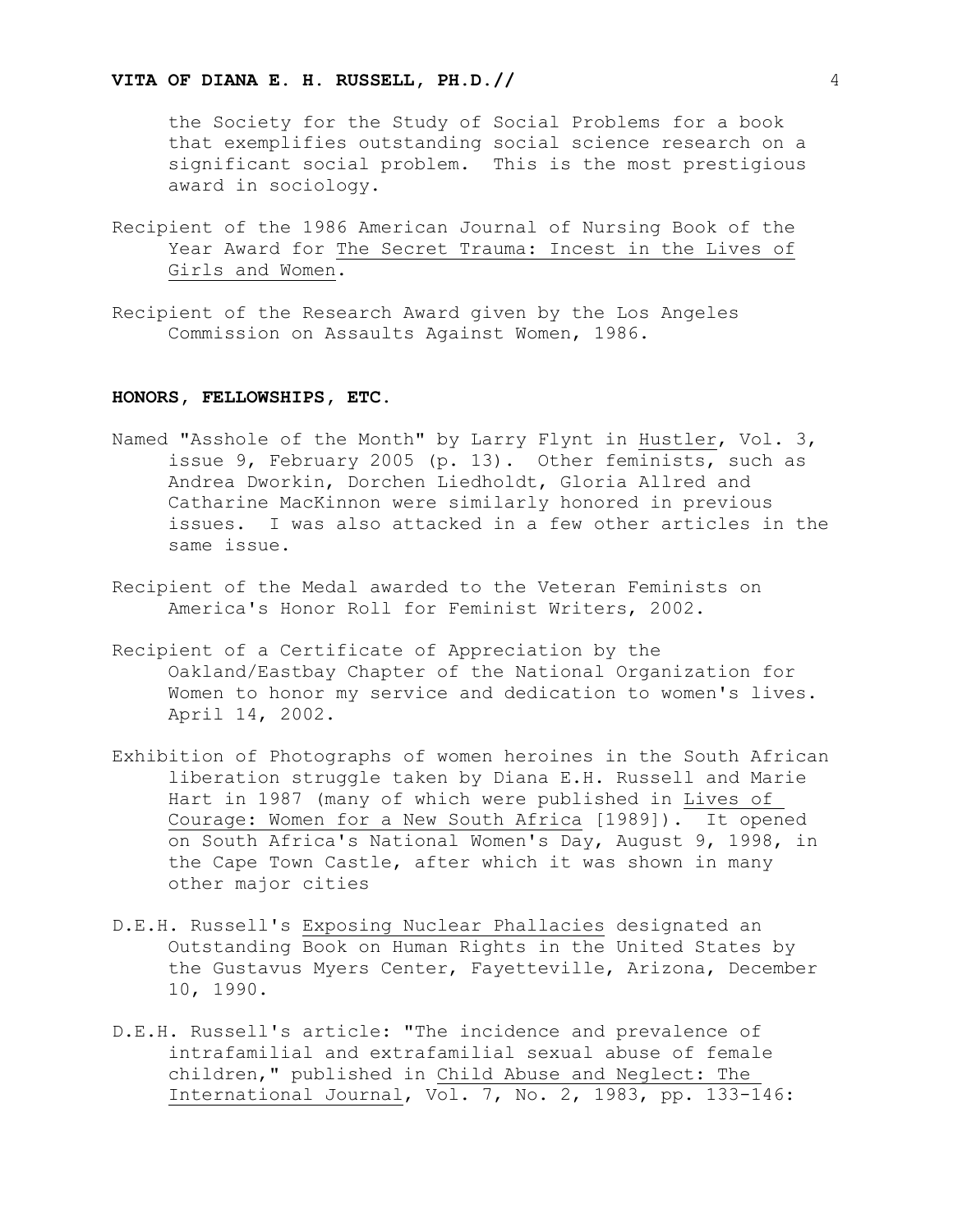- -- This article was ranked fourth out of 50 child abuse journal articles and book chapters by an international group of 104 child protection professionals in 1997. These professionals were asked to rank order 15 of the 50 publications that they considered to be the most important in the field.
- -- This article was also one of only four papers that were included in the top 10 articles for the citation survey and the professional survey combined. R. K. Oates and A. C. Donnelly, Influential papers in child abuse, Child Abuse and Neglect: The International Journal, Vol. 21, No. 3, 1997, pp. 319-326.
- -- This article was also the fifth most frequently cited of the 30 highest ranking papers on child abuse in the Science Citation Index, and in the Social Science Citation Index from 1984 to 1993.
- Overseas Research Fellowship funded by the Centre for Science Development, Human Sciences Research Council, South Africa, in 1992.
- Photographic portrait of Dr. Russell displayed in the Oakland Museum History Department for the 1991 Gifted Woman Project, "to celebrate the contributions of the region's most influential and accomplished women." Prints were made available at Vision Gallery in San Francisco. Photo also published in Gifted Woman (San Francisco, CA: Pacific Photographic Press, 1992) and in Chiori Santiago's article: "The Museum of California," in Gifted Women. Exhibition Dates: 3/19/1993-6/30/1993.
- Research Consultant on sexual violence for the California Commission on Crime Control and Violence Prevention from 1981-1982), that culminated in my submission of a Final Report.

Harvard Graduate Fellowships, 1963-64, 1965-66.

Recipient of the Mostyn Lloyd Memorial Prize, awarded to the best student studying for the Postgraduate Diploma in Social Science and Administration at the London School of Economics and Political Science in 1961.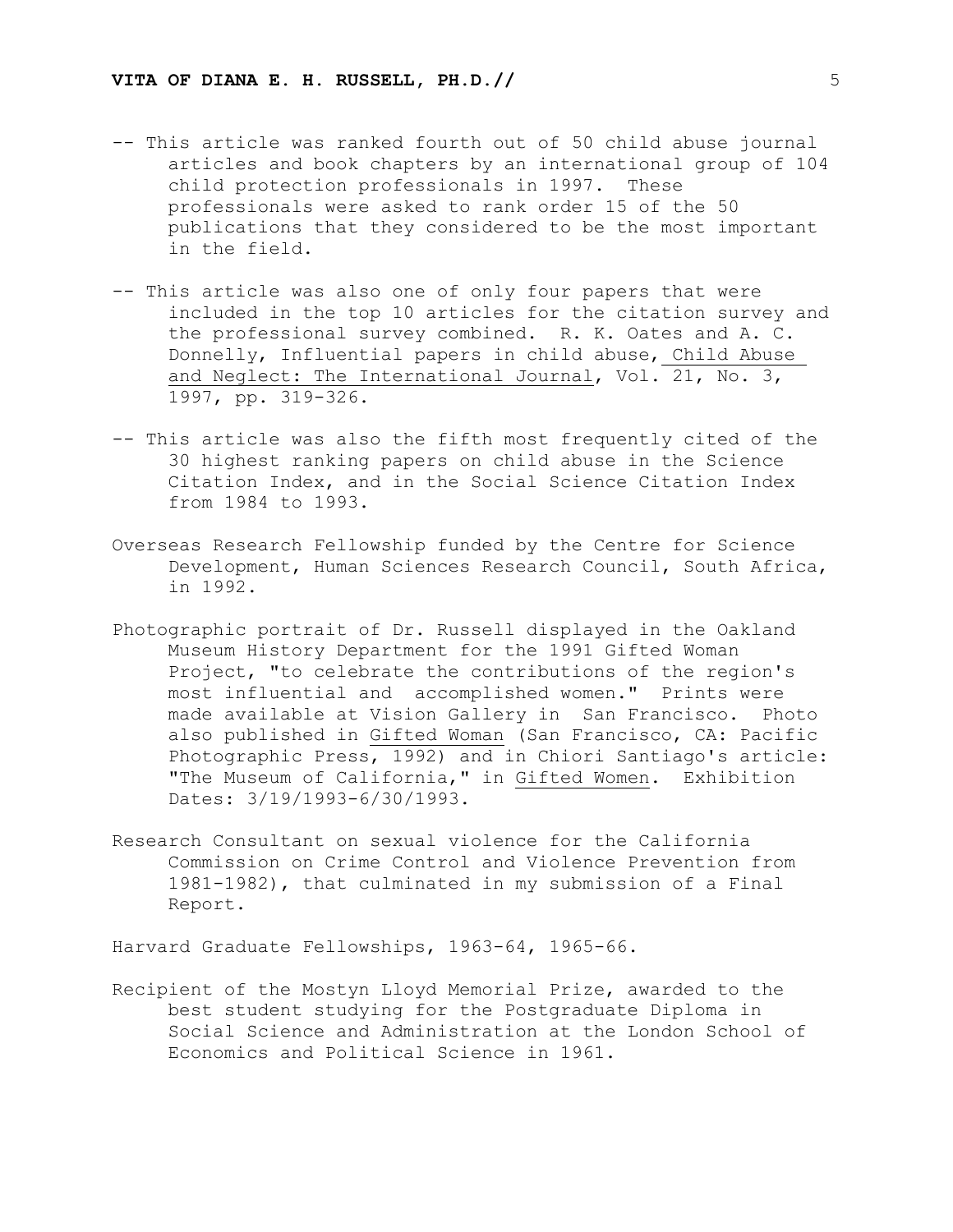**PUBLISHED BOOKS** (From the most recent to the least recent)

An asterisk preceding the citation of a book below indicates that it can be read online at my website (www.dianarussell.com), and/or downloaded and printed.

Russell, D.E.H. and R. Harmes. Eds. Femicide in Global Perspective. New York: Teachers College Press, 2001.

Translated into Spanish as Feminicidio una perspective global by Guillermo Vega Saragoza. Mexico, D.F.: Universidad Nacional Autonoma de Mexico, 2006. Introduction by Marcela Lagarde y de los Rios.

- Russell, D.E.H. and R.M. Bolen. The Epidemic of Rape and Child Sexual Abuse in the United States. Newbury Park, California: Sage Publications, 2000.
- Russell, D.E.H. Dangerous Relationships: Pornography, Misogyny, and Rape. Newbury Park, California: Sage Publications, 1998; and London, England: Sage Publications, 1998. This is a revised and expanded version of my self-published book Against Pornography: The Evidence of Harm, minus the pornographic pictures (see below).
- Russell, D.E.H. Behind Closed Doors in White South Africa: Incest Survivors Tell Their Stories. Basingstoke, Hampshire, U.K., Macmillan Press, 1997. US Edition: New York: St. Martin's Press, 1997.
- Russell, D.E.H. Incestuous Abuse: Its Long-Term Effects. Pretoria, South Africa: The Human Sciences Research Council Publishers, 1995.
- Russell, D.E.H. Against Pornography: The Evidence of Harm. Berkeley, California: Russell Publications, 1994.
- Russell, D.E.H. (Ed.). Making Violence Sexy: Feminist Views on Pornography. New York: Teachers College Press, 1993, and Buckingham, England: Open University Press, 1993.
- Radford, J., and Russell, D.E.H. (Eds.). Femicide: The Politics of Woman Killing. New York: Twayne Publishers, 1992, and Buckingham, England: Open University Press, 1992.

2,000 copies of the above book were translated into Korean, and published by Chaek-Se-Sang Publishing Company in Seoul,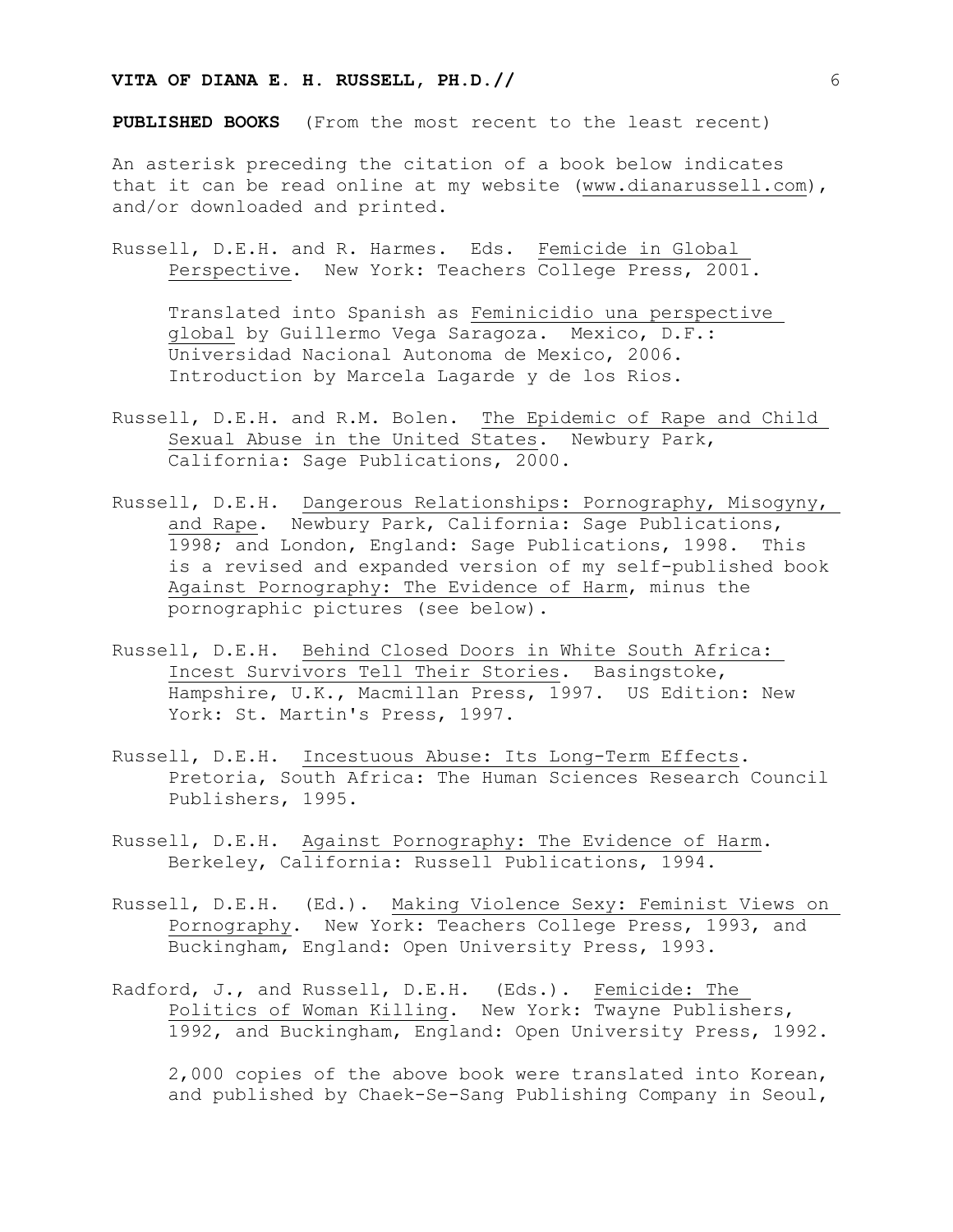South Korea, on 11/15/2018.

Russell D.E.H., and J. Radford. (Eds.). Feminicidio: La Politica del Asesinato de las Mujeres. Introduction to the Spanish edition by Marcela Lagarde y de los Rios. Translated into Spanish by Tlatolli Ollin. Mexico, D.F.: Universidad Nacional Autonoma de México, 2006.

- Russell, D.E.H. Rape in Marriage. New York: Macmillan, 1982; Revised/expanded edition: Bloomington, Indiana: Indiana University Press, 1990.
- Russell, D.E.H. Lives of Courage: Women for a New South Africa. New York: Basic Books, 1989; Cape Town, South Africa: David Philip Publishers, 1990; London, England: Virago Press, 1990. Republished by iUniverse, Lincoln, NE, 2003.
- Russell, D.E.H. (Ed.). Exposing Nuclear Phallacies. New York: Teachers College Press, 1989.
- Russell, D.E.H. The Secret Trauma: Incest in the Lives of Girls and Women. New York: Basic Books, 1986. Second Edition with a new introduction. New York: Basic Books/Perseus Press, 1999.
- Russell, D.E.H. Sexual Exploitation: Rape, Child Sexual Abuse, and Workplace Harassment. Newbury Park, California: Sage Publications, 1984; and London, England: Sage Publications, 1984.
- Linden, R.R., D.R. Pagano, D.E.H. Russell, S.L. Star (Eds.). Against Sadomasochism: A Radical Feminist Analysis. San Francisco, California: Frog in the Well, 1982.
- Russell, D.E.H., and N. Van de Ven. Crimes Against Women: The Proceedings of the International Tribunal. Millbrae, California: Les Femmes Publishing, 1976. Republished by Frog in the Well, East Palo Alto, California, 1984. Subsequently distributed by Russell Publications, 2432 Grant Street, Berkeley, California 94703.
- Translated into Italian by N. Casperini: Crimini Contra le Donne: Atti del Tribunal Internazionale, 1977.
- Translated into Dutch: Misdaden Tegen de Vrouw: Tribunal Brussel 1976. Amsterdam: Feministiese Uitgeverij de Bonte Was, 1977.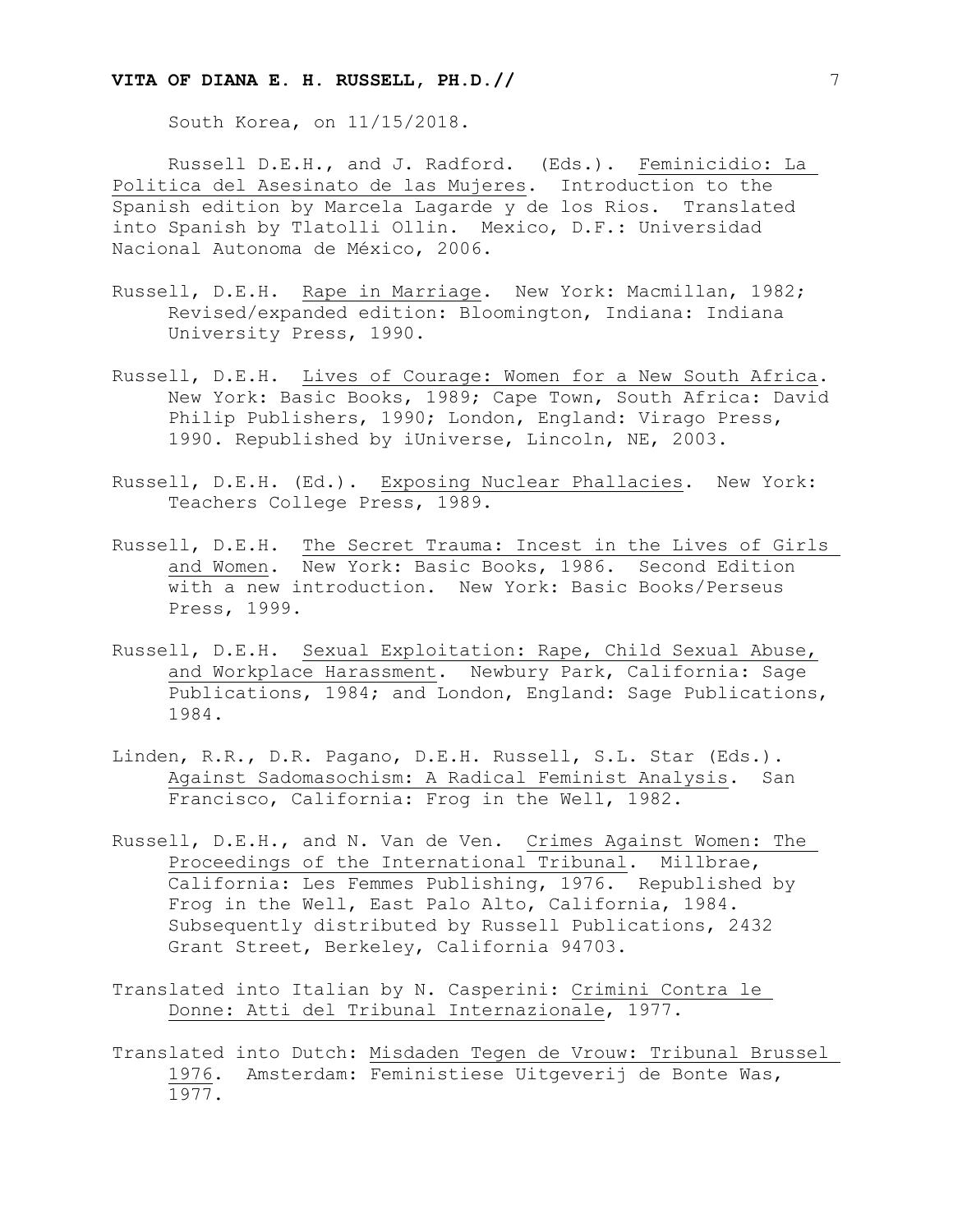- Russell, D.E.H. The Politics of Rape. New York: Stein & Day, 1975. New York: Madison Books. Republished by iUniverse, Lincoln, NE, 2003.
- Edited and translated into Italian by C. Paloschi: La Politica dello Stupro. Rome: Stampato in Proprio- Limehetimena, 1976.
- Russell, D.E.H. Rebellion, Revolution and Armed Force: A Comparative Study of Fifteen Countries with Special Emphasis on Cuba and South Africa. New York: Academic Press, 1974.

This book was banned in South Africa as "undesirable."

#### **UNPUBLISHED, UNFINISHED DRAFT OF BOOK**

Russell, D.E.H. Stolen Innocence: The Devastating Effects of Child Porn. On my Website: www.dianarussell.com.

#### **INCOMPLETE DRAFTS OF MANUSCRIPTS (THE FIRST 5 ARE MY MEMOIRS)**

The Tickle That Changed my Life.

Surviving Love.

Growing up White in Apartheid South Africa.

Against All Odds.

Rebel With a Cause.

My "Notoriously Unbalanced" Family (in the words of King George V of England about my maternal relatives).

#### **FUTURE BOOK PLANNED**

Russell, D.E.H. The Many Faces of Violence Against Women. This volume will include some of my best known previously published articles/chapters on violence against females in the United States, some of my important but neglected pieces, as well as new material. All types of male violence against women will be covered, including sexual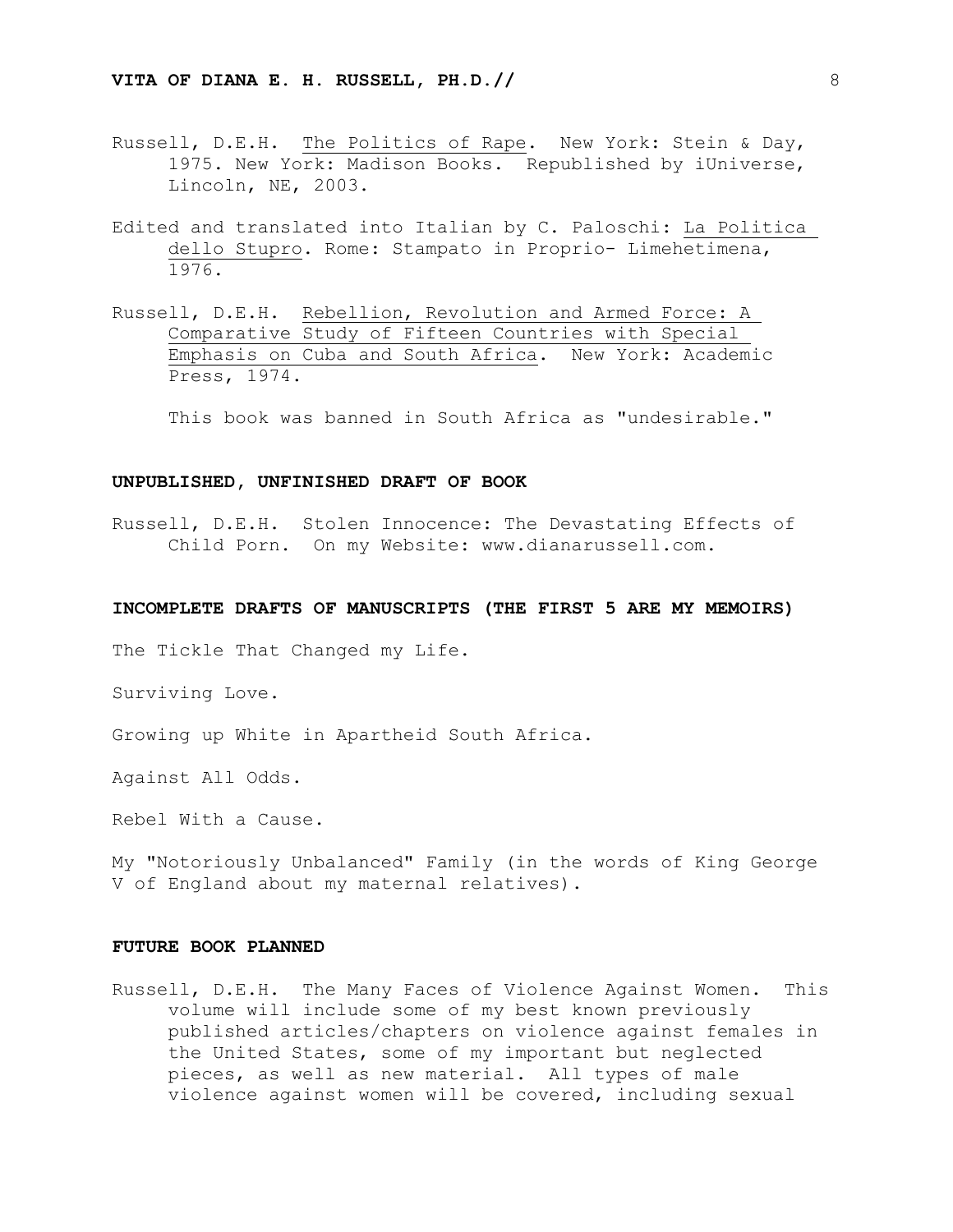harassment, rape by husbands and other less intimate partners, woman battering, torture, femicide and pornography-related violence, incestuous and extrafamilial child sexual assault or abuse.

#### **FINAL REPORTS AND DISSERTATION**

- Russell, D.E.H. Incestuous Abuse in South Africa: An Exploratory Study. Final Report for the Human Sciences Research Council, Pretoria, South Africa, October 1994.
- Russell, D.E.H. Intrafamilial Child Sexual Abuse: A San Francisco Survey. Final Report for the National Center on Child Abuse and Neglect, Department of Health and Human Services, Washington, D.C. April 1983.
- Russell, D.E.H. Rape, Child Sexual Abuse, and Sexual Harassment in the Workplace: An Analysis of the Prevalence, Causes, and Recommended Solutions. Final Report for the California Commission on Violence Prevention and Crime Control, Sacramento, November 1982.
- Russell, D.E.H. A Comparative Study of the Relation between the Loyalty of the Armed Forces and the Outcome of Mass Rebellions in the Twentieth Century. Doctoral dissertation, Harvard University, 1970.

# **SCHOLARLY ARTICLES, CHAPTERS, INTRODUCTIONS, AND PUBLISHED LETTERS**

- Russell, D.E.H. Femicide: The power of a name. Rain and Thunder: A Radical Feminist Journal of Discussion and Activism. Issue #54, 2012, pp. 12-13.
- Russell, D.E.H. Russell's theory: Exposure to child pornography as a cause of child sexual victimization. In M. Reist and A. Bray (Eds.) Big Porn Inc.: Exposing the Harms of the Global Pornography Industry. Melbourne, Australia: Spinifex Press, 2011, pp. 181-194.
- Russell, D.E.H. Lone radical feminist actions. Rain and Thunder: A Radical Feminist Journal of Discussion and Activism. Issue #45, 2009, pp. 16-22.

Russell, D.E.H. Spotlight on research: An interview with Diana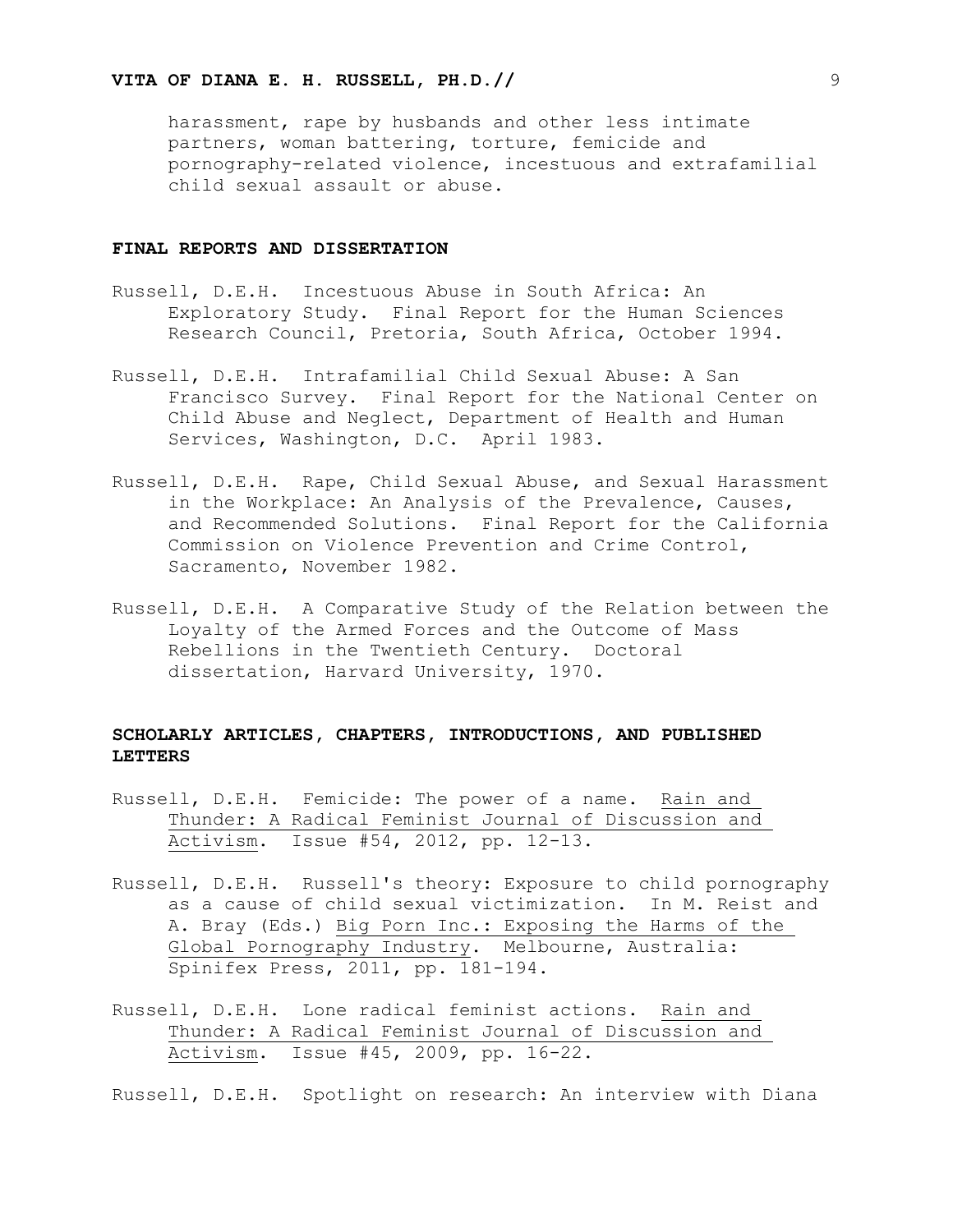### **VITA OF DIANA E. H. RUSSELL, PH.D.//** 2022 2022 2023

E. H. Russell. In M. Stombler, D. Baunach, E. Burgess, D. Donnelly, and W. Simonds (Eds.), Sex Matters: The Sexuality and Society Reader. (2nd & 3rd editions) Allyn & Bacon, August 2007.

- Russell, D.E.H. The damaging effects of exposure to child pornographpy. In D.E. Guinn & J. DiCaro (Eds.), Pornography: Driving the Demand in International Sex Trafficking. Los Angeles, CA: Captive Daughters Media, 2007, pp. 179-199.
- Russell, D.E.H. The contribution of feminism to my research on rape. In S. N. Hesse-Biber & P.L. Leavy (Eds.), Feminist Research Practice: A Primer. Newbury Park, CA: Sage Publications, 2007, pp. 38-43.
- Russell, D.E.H. and Natalie J. Purcell. Exposure to pornography as a cause of child sexual victimization. In N. Dowd, D.G. Singer, and R.F. Wilson (Eds.), Handbook of Children, Culture, and Violence. Newbury Park, California: Sage Publications, 2006, pp. 59-83.
- Russell, D.E.H. Contributor to Feminists Who Changed America, 1963 - 1975, edited by Barbara Love. Champaign, IL: University of Illinois Press, 2006.
- Russell, D.E.H. Why write a book on rape in marriage. In C. Renzetti, J. Edleson and R. Kennedy Bergen (Eds.), Violence Against Women: Classic Papers. Boston, MA: Pearson Education, 2005, pp. 98-107.
- Russell, D.E.H. Feminists threaten Larry Flynt: My personal contribution. Rain and Thunder: A Radical Feminist Journal of Discussion and Activism. Issue #29, 2005, pp. 23-27.
- Russell, D.E.H. Fighting patriarchal oppression. Rain and Thunder: A Radical Feminist Journal of Discussion and Activism. Issue #26, 2005, pp. 26-29.
- Russell, D.E.H. Being a radical feminist activist in the 21st Century: Protesting sexual slavery in Berkeley, California. Rain and Thunder: A Radical Feminist Journal of Discussion and Activism. Issue #21, Winter Solstice 2003, pp. 15-19.

Russell, D.E.H. Pornography and violence. Excerpt from Against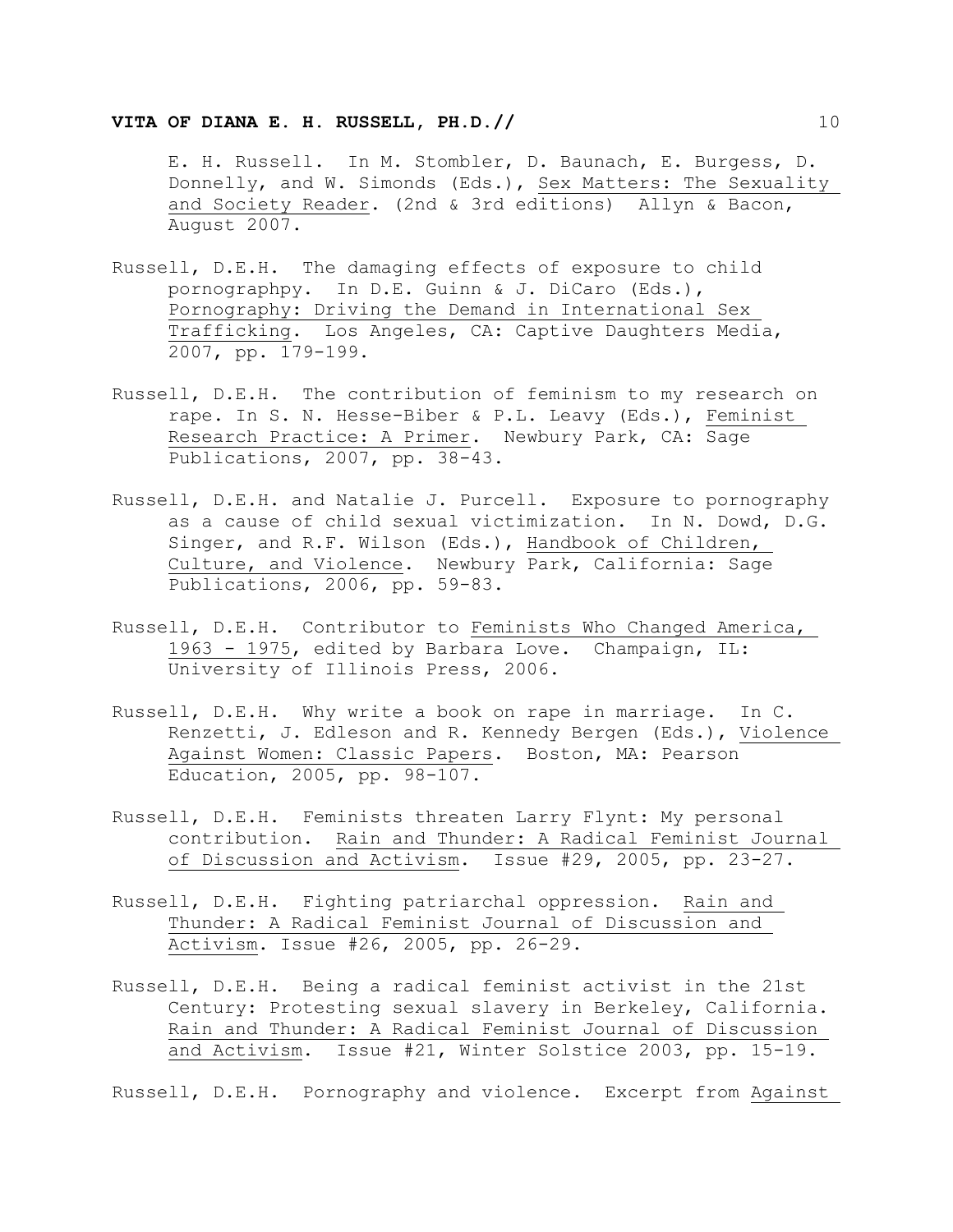Pornography: The Evidence of Harm. Berkeley, CA: Russell Publications, 1994. In H. Cothran (Ed.), Pornography: Opposing Viewpoints. San Diego, CA: Greenhaven Press, 2002.

- Russell, D.E.H. Pornography as a cause of rape. Excerpt from Dangerous Relationships: Pornography, Misogyny, and Rape. Newbury Park, California: Sage Publications, 1998. In M. Williams (Ed.), Rape: Contemporary Issues Companion. San Diego, CA.: Geenhaven Press, 2001, pp. 85-94; and in R.P. Halgin (Ed.), Taking Sides: Clashing Views on Controversial Issues in Abnormal Psychology. Guilford: Connnecticut: Dushkin/McGraw-Hill, 2000, pp. 200-212.
- Russell, D.E.H. Defining femicide and related concepts. In D.E.H. Russell and Roberta A. Harmes (Ed.), Femicide in Global Perspective. New York, NY: Teacher's College Press, 2001, pp. 12-28.
- Russell, D.E.H. Femicide by gunfire: A year of lethal hate crimes in the United States. In D.E.H. Russell and R.A. Harmes (Ed.), Femicide in Global Perspective. New York, NY: Teacher's College Press, 2001, pp. 31-40.
- Russell, D.E.H. Femicidal pornography. In D.E.H. Russell and R.A. Harmes (Ed.), Femicide in Global Perspective. New York, NY: Teacher's College Press, 2001, pp. 50-62.
- Russell, D.E.H. AIDS as mass femicide: Focus on South Africa. In D.E.H. Russell and R.A. Harmes (Ed.), Femicide in Global Perspective. New York, NY: Teacher's College Press, 2001, pp. 100-114.
- Russell, D.E.H. Femicide: An international speakout. In D.E.H. Russell and R.A. Harmes (Ed.), Femicide in Global Perspective. New York, NY: Teacher's College Press, 2001, pp. 128-137.
- Russell, D.E.H. Femicide: some men's "final solution" for women. In D.E.H. Russell and R.A. Harmes (Ed.), Femicide in Global Perspective. New York, NY: Teacher's College Press, 2001, pp. 176-188.
- Bolen, R.M., Russell, D.E.H., and Scannapeico, M. Child sexual abuse prevalence: A review and reanalysis of relevant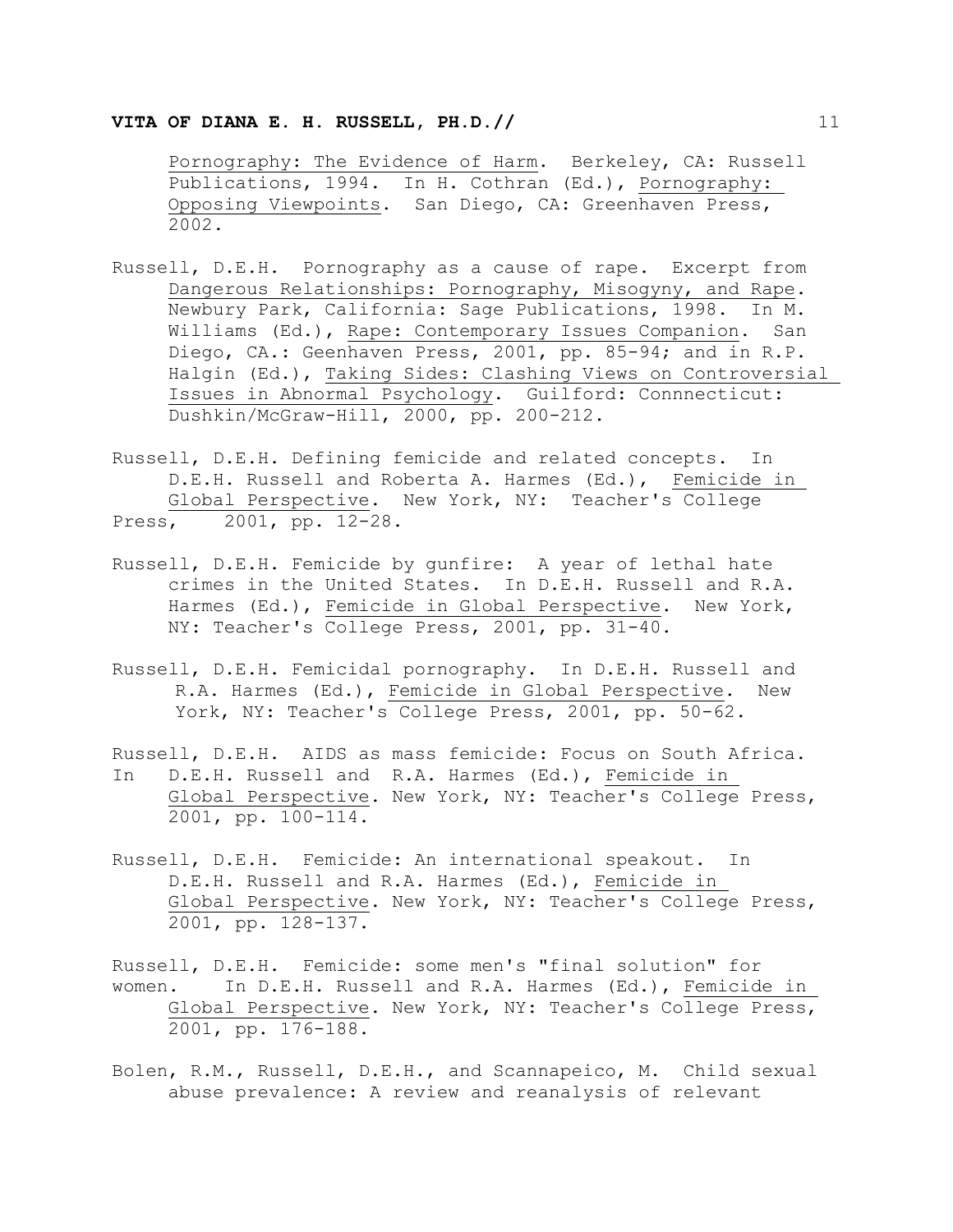studies. In C. Itzin (Ed.), Home Truths About Child Sexual Abuse: Influencing Policy and Practice. London, England: Routledge, 2000, pp. 169-196.

- Russell, D.E.H. The backlash: feminists blamed for creating a phantom epidemic of rape and child abuse. In Russell, D.E.H. and Rebecca M. Bolen, The Epidemic of Rape and Child Sexual Abuse in the United States. Thousand Oaks, CA: Sage Publications, 2000, pp. 239-254.
- Russell, D.E.H. The great incest war: Moving beyond polarization. Introduction to the second edition of The Secret Trauma: Incest in the Lives of Girls and Women. New York: Basic Books/Perseus Press, 1999, pp. xvii-xlii. Reprinted in Coalition Commentary: A Publication of the Illinois Coalition Against Sexual Assault, Spring 2000, pp. 1, 3-15.
- Russell, D.E.H. Second letter responding to Neil Malamuth's critique of first letter in Journal of Interpersonal Violence, Vol. 13, No. 6, 1998, pp. 763-764.
- Russell, D.E.H. Letter responding to Neil Malamuth's critique of D.E.H. Russell's chapter, The experts cop out, in Making Violence Sexy. Journal of Interpersonal Violence, Vol. 13, No. 4, 1998, pp. 535-537.
- Russell, D.E.H. Femicide. In H. Tierney (Ed.), Women's Studies Encyclopedia. Second revised and expanded edition. Westport, CT., Greenwood Press, 1998.
- Russell, D.E.H. Incest. In H. Tierney (Ed.), Women's Studies Encyclopedia. Second revised and expanded edition. Westport, CT., Greenwood Press, 1998.
- Russell, D.E.H. Rape. In H. Tierney (Ed.), Women's Studies Encyclopedia. Second revised and expanded edition. Westport, CT., Greenwood Press, 1998.
- Russell, D.E.H. Incest. In W. Mankiller, G. Mink, M. Navarro, B. Smith and G. Steinem (Eds.), The Reader's Companion to U.S. Women's History. New York: Houghton Mifflin, Boston, 1998, pp. 609-611.

Russell, D.E.H. Intimacy for sale. In Women & Therapy, Vol.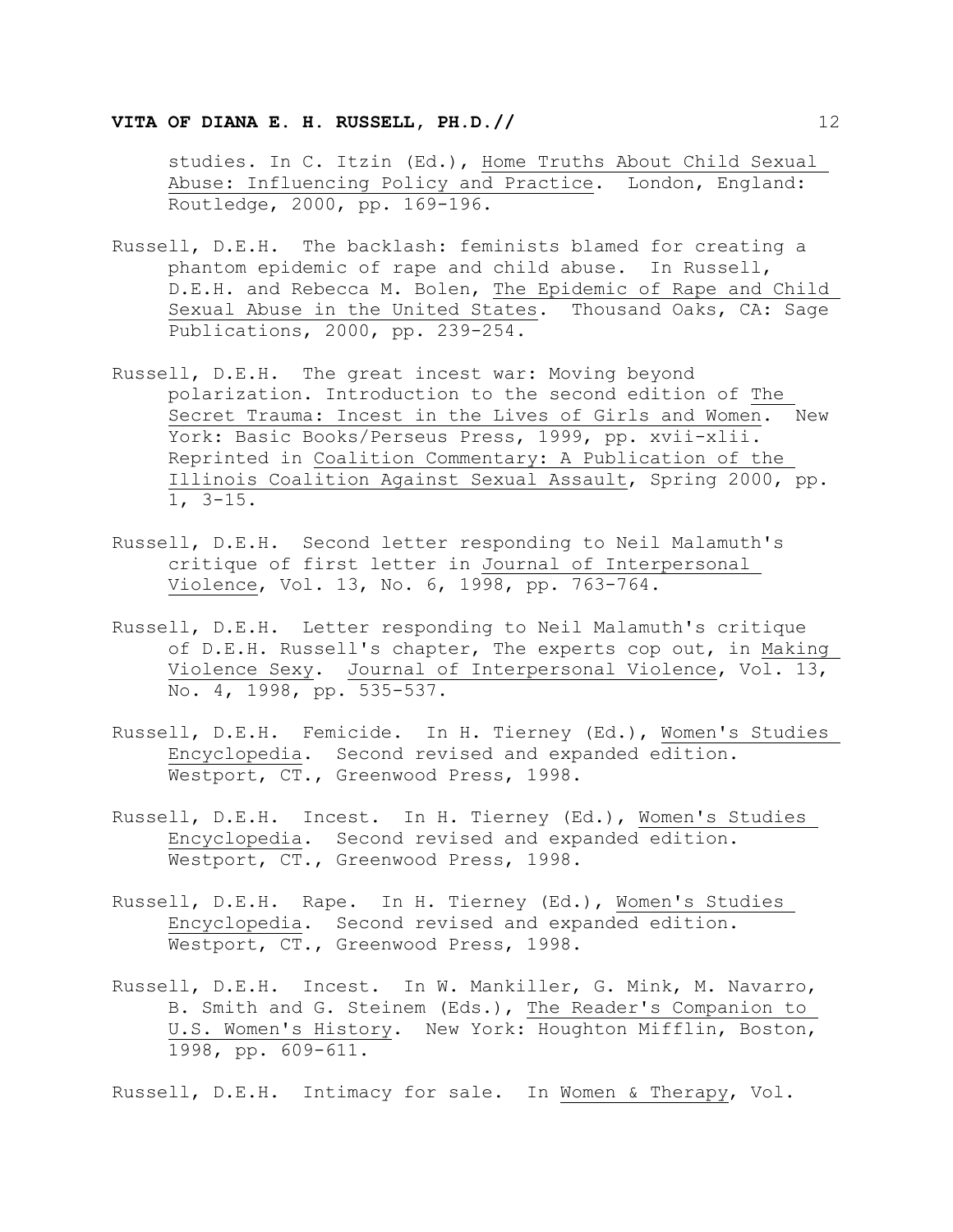19, No. 4, 1996, pp. 15-25; and in M. Hall (Ed.), Sexualities. Binghamton, NY: Haworth Press, 1996, pp. 15- 25.

- Russell, D.E.H. Politicizing sexual violence: A voice in the wilderness. In P. Chesler, E. Cole and E. Rothblum (Eds.), Feminist Foremothers in Women's Studies, Psychology, and Mental Health, Part II, Women & Therapy, Vol. 17, Nos. 3/4, 1995, pp. 425-434; and in P. Chesler, E. Cole, and E. Rothblum (Eds.). Feminist Foremothers in Women's Studies, Psychology, and Mental Health. Binghamton, NY: Haworth Press, 1995, pp. 425-434.
- Russell, D.E.H. "I didn't remember for 33 years": An incest survivor tells her story. The Journal of Psychohistory, Vol. 23, No. 2, Fall, 1995, pp. 149-190.
- Russell, D.E.H. The prevalence, trauma and socio-cultural causes of incestuous abuse of females: A human rights issue. In R. Kleber, C. Figley and B. Gersons (Eds.), Beyond Trauma: Cultural and Societal Dynamics. New York: Plenum Publishing, 1995, pp. 171-186.
- Russell, D.E.H. From Nazi Germany to South Africa: A personal story of incest and "necklace" murder. The Journal of Psychohistory, Vol. 23, No. 1, Summer, 1995, pp. 73-91.
- Russell, D.E.H. The making of a whore. Violence Against Women: An International and Interdisciplinary Journal, Vol. 1, No. 1, 1995, pp. 77-98. Reprinted in R. Bergen (Ed.), Issues in Intimate Violence. Newbury Park, California: Sage Publications, 1998, 65-76.
- Russell, D.E.H. The trauma of rape: The case of Ms. X. In P. Searles and R. Berger (Eds.), Rape and Society: Readings on the Problem of Sexual Assault. Boulder, CO: Westview Press, 1995, pp. 9-15. Reprint of chapter in D.E.H. Russell, The Politics of Rape, 1975.
- Russell, D.E.H. White man wants a black piece. In P. Searles and R. Berger (Eds.), Rape and Society: Readings on the Problem of Sexual Assault. Boulder, CO: Westview Press, 1995, pp. 129-138. Reprint of chapter in D.E.H. Russell, The Politics of Rape, 1975.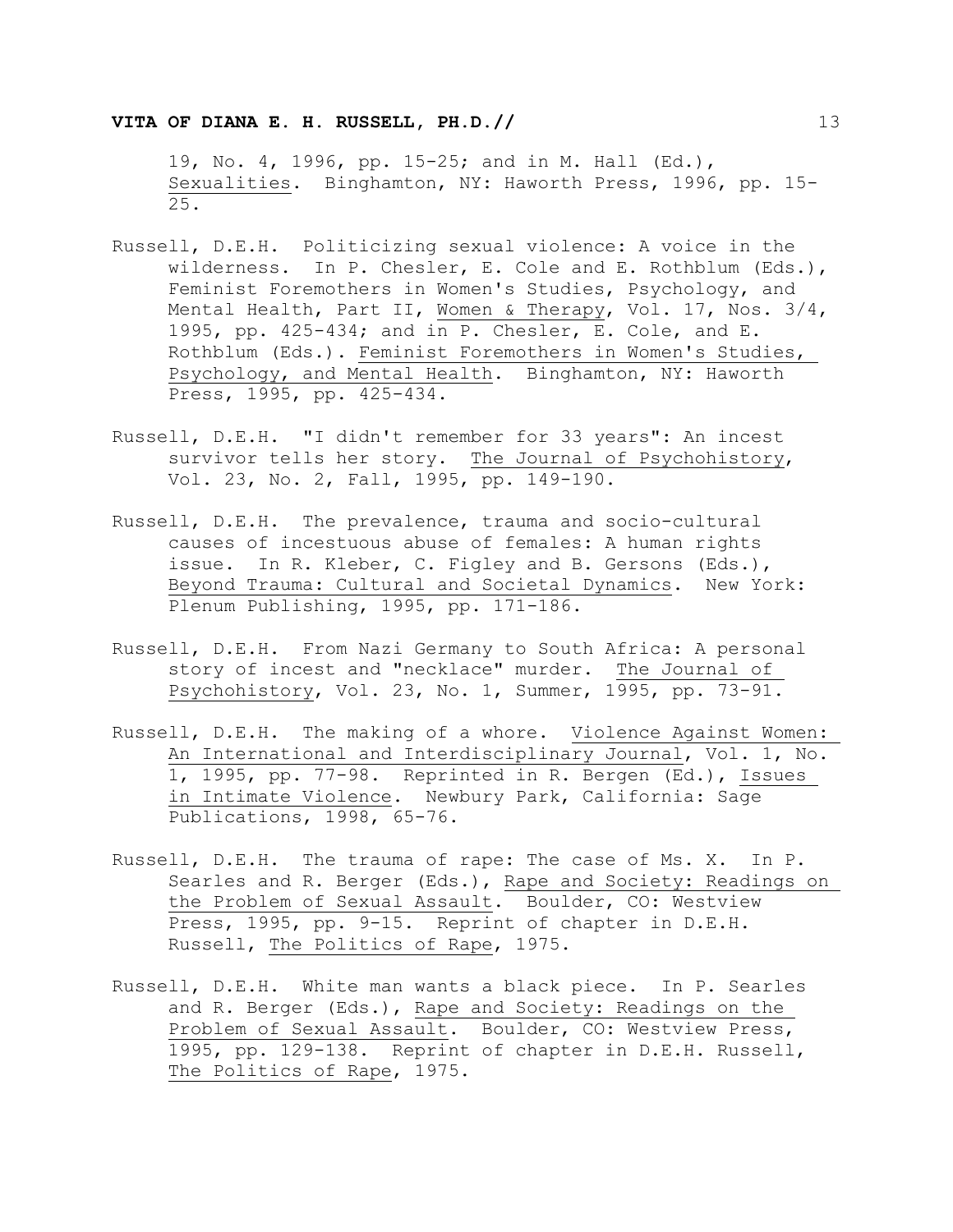Mayall, A., and D.E.H. Russell. Racism in pornography. In G. Dines and J. Humez (Eds.), Gender, Race and Class in Media. Thousand Oaks, CA: Sage Publications, 1995, pp. 287-297. Reprint of article with same title in D. E. H. Russell (Ed.), Making Violence Sexy: Feminist Views on Pornography. New York, NY: Teachers College Press, pp. 167-178, 1993.

Russell, D.E.H. The experts cop out. In D. E. H. Russell (Ed.), Making Violence Sexy: Feminist Views on Pornography. New York, NY: Teachers College Press, 1993, pp. 151-166.

- Russell, D.E.H. and Karen Trocki. Evidence of harm. In D. E. H. Russell (Ed.), Making Violence Sexy: Feminist Views on Pornography. New York, NY: Teachers College Press, 1993, pp. 194-216.
- Russell, D.E.H. From expert witness to jail inmate. In D. E. H. Russell (Ed.), Making Violence Sexy: Feminist Views on Pornography. New York, NY: Teachers College Press, 1993, pp. 231-238.
- Russell, D.E.H. From witches to bitches: sexual terrorism begets Thelma and Louise. In D. E. H. Russell (Ed.), Making Violence Sexy: Feminist Views on Pornography. New York, NY: Teachers College Press, 1993, pp. 254-270.
- Russell, D.E.H. Expert testimony on the implications for incest and rape survivors of anti-abortion legislation enacted in the state of Utah in Jane L. v. Bangerter, No. 91-C-345-G (D. Utah), 1992.
- Russell, D.E.H. The prevalence of sexual assault on females in the United States. Reproductive Life: Advances in Research in Psychosomatic Obstetrics and Gynaecology. In K. Wijma and B. von Schoultz (Eds.). Park Ridge, NJ: Parthenon Publishing Group, 1992, pp. 501-507.
- Russell, D.E.H. The sociocultural causes of sexual assault. Reproductive Life: Advances in Research in Psychosomatic Obstetrics and Gynaecology. In K. Wijma and B. von Schoultz (Eds.). Park Ridge, NJ: Parthenon Publishing Group, 1992, pp. 487-492.
- Harmes, R., and D.E.H. Russell. Selected bibliography on marital rape. Violence Update, Vol. 2, June, 1992, pp. 6-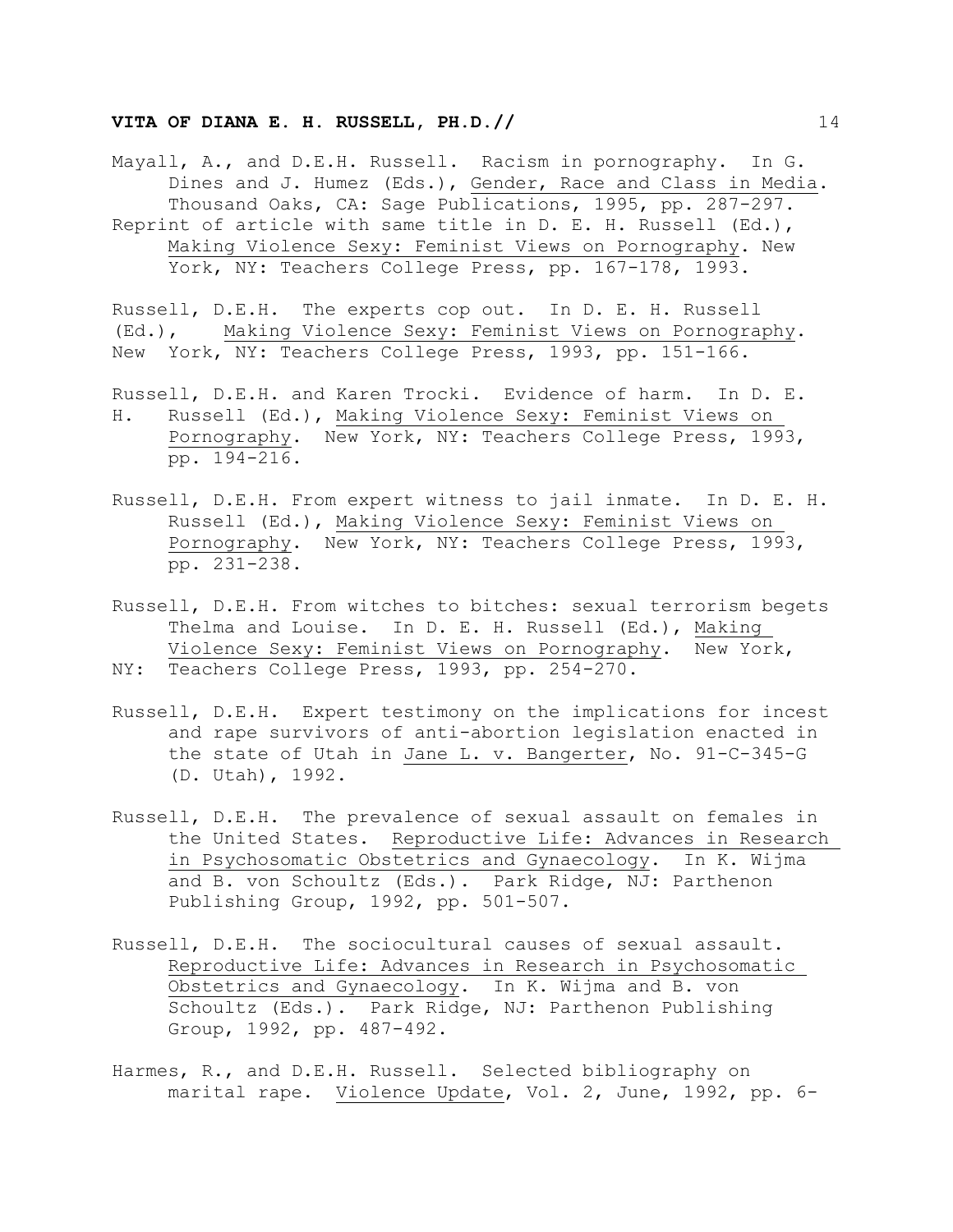7.

- Russell, D.E.H. My turn: A response to Neil Gilbert. Violence Update, Vol. 2, No. 7, 1992, pp. 6, 11.
- Caputi, Jane and D.E.H. Russell. Femicide: Sexist terrorism against women. In Jill Radford and D.E.H. Russell (Eds.), Femicide: The Politics of Woman Killing. New York, NY: Twayne Publishers, 1992, pp.13-24.
- Russell, D.E.H. (Compiler). Femicidal lynching in the United States. In Jill Radford and D.E.H. Russell (Eds.), Femicide: The Politics of Woman Killing. New York, NY: Twayne Publishers, 1992, pp.53-61.
- Russell, D.E.H. and Candida Ellis. Annhilation by murder and by the media: The other Atlanta femicides. In Jill Radford and D.E.H. Russell (Eds.), Femicide: The Politics of Woman Killing. New York, NY: Twayne Publishers, 1992, pp.161- 162.
- Russell, D.E.H. Femicidal rapist targets Asian women. In Jill Radford and D.E.H. Russell (Eds.), Femicide: The Politics of Woman Killing. New York, NY: Twayne Publishers, 1992, pp.163-166.
- Russell, D.E.H. Slavery and femicide. In Jill Radford and D.E.H. Russell (Eds.), Femicide: The Politics of Woman Killing. New York, NY: Twayne Publishers, 1992, pp.167- 169. Translated into Korean by Gyung Hoon Jeon, Seol, South Korea.
- Russell, D.E.H. Fay Stender and the politics of murder. In Jill Radford and D.E.H. Russell (Eds.), Femicide: The Politics of Woman Killing. New York, NY: Twayne Publishers, 1992, pp.289-302.
- Russell, D.E.H. Wife rape. In Andrea Parrot and Laurie Bechhofer (Eds.), Acquaintance Rape: The Hidden Crime. New York: John Wiley, 1991, pp. 129-39.
- Russell, D.E.H. Fatima Meer: South African community leader and fighter against apartheid. Sage: A Scholarly Journal on Black Women, Vol. 5, No. 2, 1989, pp. 69-73.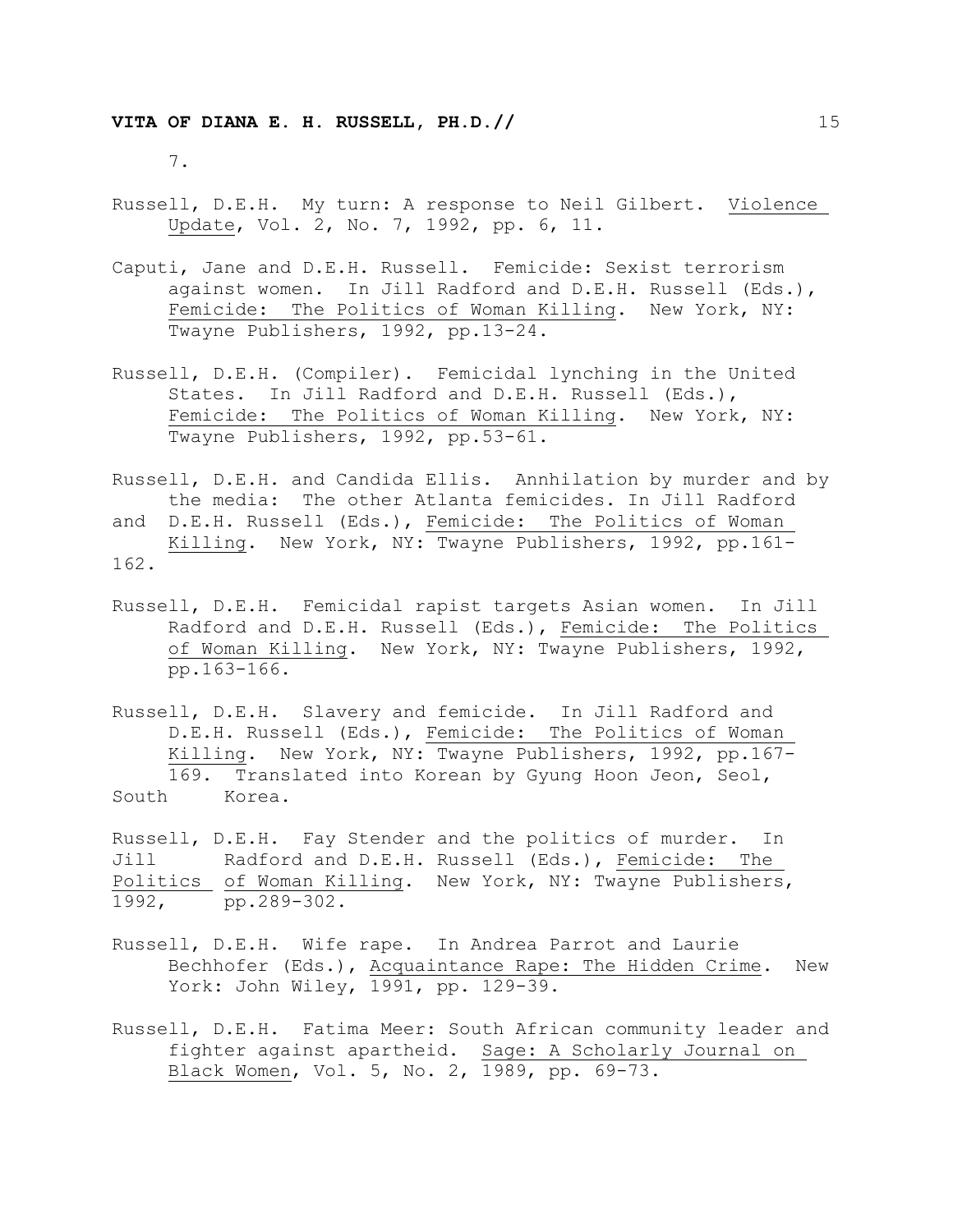- Russell, D.E.H. South African feminism through the eyes and life of Tozi Ntuli. Feminist Issues, Vol. 9, No. 2, Fall 1989, pp. 51-80.
- Russell, D.E.H. Incest. In H. Tierney (Ed.), Women's Studies Encyclopedia, Vol. 1. Westport, CT: Greenwood Press, 1989, pp. 187-189.
- Russell, D.E.H. Rape. In H. Tierney (Ed.), Women's Studies Encyclopedia, Vol. 1. Westport, CT: Greenwood Press, 1989, pp. 312-316.

Russell, D.E.H. Unnumbing ourselves. In D.E.H. Russell (Ed.), Exposing Nuclear Phallacies. Elmsford, NY: Pergamon Press, 1989, pp. 29-39.

- Russell, D.E.H. Sexism, violence and the nuclear mentality. In D.E.H. Russell (Ed.), Exposing Nuclear Phallacies. Elmsford, NY: Pergamon Press, 1989, pp. 63-74.
- Russell, D.E.H. The Puget Sound women's peace camp: Interviews with two activists. In D.E.H. Russell (Ed.), Exposing Nuclear Phallacies. Elmsford, NY: Pergamon Press, 1989, pp.223-235.
- Russell, D.E.H. FANG a feminist anti-nuclear group. In D.E.H. Russell (Ed.), Exposing Nuclear Phallacies. Elmsford, NY: Pergamon Press, 1989, pp.257-259.
- Rosenbluth, Helene and D.E.H. Russell (Ed.) Feminist visions in action: Interview with Simone Wilkerson. In D.E.H. Russell (Ed.), Exposing Nuclear Phallacies. Elmsford, NY: Pergamon Press, 1989, pp. 292-307.
- Russell, D.E.H. Beyond nuclear phallacies. In D.E.H. Russell (Ed.), Exposing Nuclear Phallacies. Elmsford, NY: Pergamon Press, 1989, pp. 308-318.
- Russell, D.E.H. Detention in South Africa: A woman's experience. Feminist Issues, Vol. 8, No. 2, 1988, pp. 3-24.
- Russell, D.E.H., R.A. Schurman, and K. Trocki. The long-term effects of incestuous abuse: A comparison of Afro-American and White-American victims. In G. Wyatt and G. Powell (Eds.), The Lasting Effects of Child Sexual Abuse. Beverly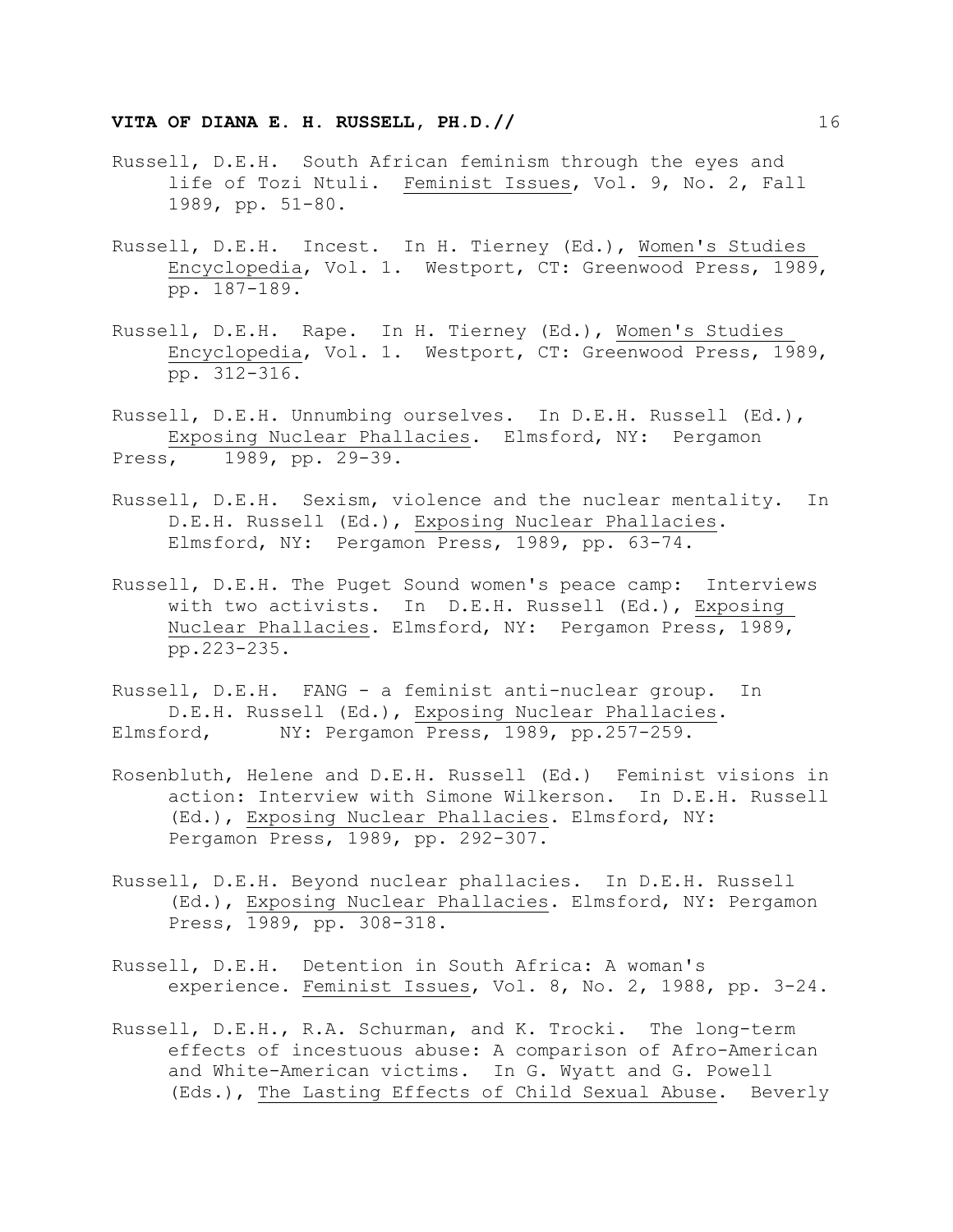Hills, CA: Sage Publications, 1988, pp. 119-134.

- Russell, D.E.H. Foreword. K. Yllo and M. Bograd (Eds.), Feminist Perspectives on Wife Abuse. Beverly Hills, CA: Sage Publications, 1988, pp. 7-9.
- Russell, D.E.H. Pornography and rape: A causal model. Political Psychology, Vol. 9, No. 1, 1988, pp. 41-73.
- Revised version in C. Itzin (Ed.), Pornography: Women, Violence and Civil Liberties. Oxford, England: Oxford University Press, 1992. Revised version reprinted in C. Swift (Ed.), Prevention in Human Services, Vol. 5, No. 2, 1995; and C. Swift (Ed.), Sexual Assault and Abuse: Sociocultural Context of Prevention. Binghamton, NY: Haworth Press, 1995, pp. 45-91. Revised version entitled "Pornography causes harm to women," reprinted in M. R. Walsh (Ed.), Women, Men, and Gender: Ongoing Debates. New Haven: Yale University Press, 1996, pp. 158-169. Revised version in D. Cornell (Ed.), Feminism & Pornography. Oxford: England: Oxford University Press, 2000, pp. 48-93.
- Russell, D.E.H. The nuclear mentality: An outgrowth of the masculine mentality. Atlantis: A Women's Studies Journal, Vol. 12, No. 2, 1987, pp. 10-16.
- Herman, J., D.E.H. Russell, and K. Trocki. The long-term effects of incestuous abuse in childhood. American Journal of Psychiatry, Vol. 143, No. 10, 1986, pp. 1293-1296.
- Russell, D.E.H., C. Anderson, S. Cooper, C. Plummer, and L. Sanford. The sexually abused boy: A critique. Preventing Sexual Abuse, Vol. 1, No. 4, 1986, pp. 12-13.
- Russell, D.E.H. The prevalence and seriousness of incestuous abuse: Stepfathers vs. biological fathers. Child Abuse and Neglect: The International Journal, Vol. 8, No. 1, 1984, pp. 15-22.
- Russell, D.E.H., and Finkelhor, D. The gender gap among perpetrators of child sexual abuse. In D.E.H. Russell, Sexual Exploitation: Rape, Child Sexual Abuse, and Workplace Harassment (8th printing). Newbury Park, California: Sage Publications, 1984, pp. 215-231. A slightly different version of this article was published in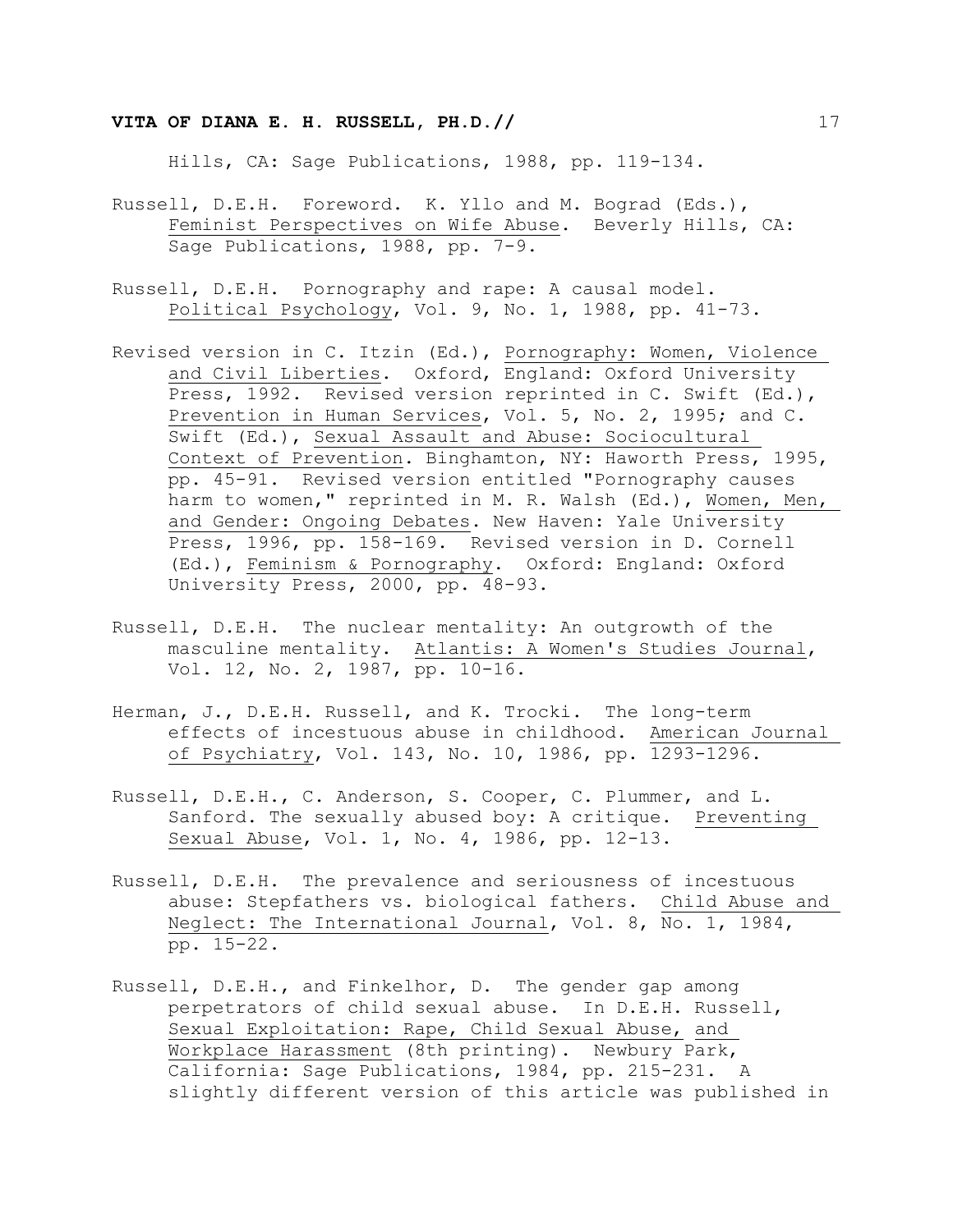Finkelhor, D., and Russell, D.E.H. Women as perpetrators. In D. Finkelhor, Child Sexual Abuse: New Theory and Research. New York: Free Press, 1984, pp. 171-187.

- Russell, D.E.H. The incidence and prevalence of intrafamilial and extrafamilial sexual abuse of female children. Child Abuse and Neglect: The International Journal, Vol. 7, No. 2, 1983, pp. 133-146. Reprinted in Lenore Walker (Ed.), Handbook on Sexual Abuse of Children. New York: Springer, 1988.
- Russell, D.E.H. Research on how women experience the impact of pornography. In D. Copp and S. Wendell (Eds.), Pornography and Censorship: Scientific, Philosophical and Legal Studies. Buffalo, NY: Prometheus Books, 1983.
- Russell, D.E.H., and N. Howell. The prevalence of rape in the United States revisited. Signs: Journal of Women in Culture and Society, Vol. 8, No. 4, Summer 1983, pp. 688-695.
- Russell, D.E.H. The prevalence and incidence of forcible rape and attempted rape of females. Victimology: An International Journal, Vol. 7, No. 1-4, 1982, pp. 81-93.
- Russell, D.E.H. Sadomasochism: A contra-feminist activity. In R.R. Linden, D.R. Pagano, D.E.H. Russell, S.L. Star (Eds.). Against Sadomasochism: A Radical Feminist Analysis. East Palo Alto, CA: Frog in the Well, 1982.
- Russell, D.E.H. Pornography and violence: What does the new research say? In L. Lederer (Ed.), Take Back the Night: Women on Pornography. New York: William Morrow, 1980, pp. 218-238.
- Russell, D.E.H. Pornography and the women's liberation movement. In L. Lederer (Ed.), Take Back the Night: Women on Pornography. New York: William Morrow, 1980, pp. 301-306. Reprinted in L. Richardson and V. Taylor (Eds.) Feminist Frontiers: Rethinking Sex, Gender, and Society, New York: Random House, 1987.
- Russell, D.E.H. Rape. The Academic American Encyclopedia, Princeton: Areté Publishing Company, 1980, p. 88.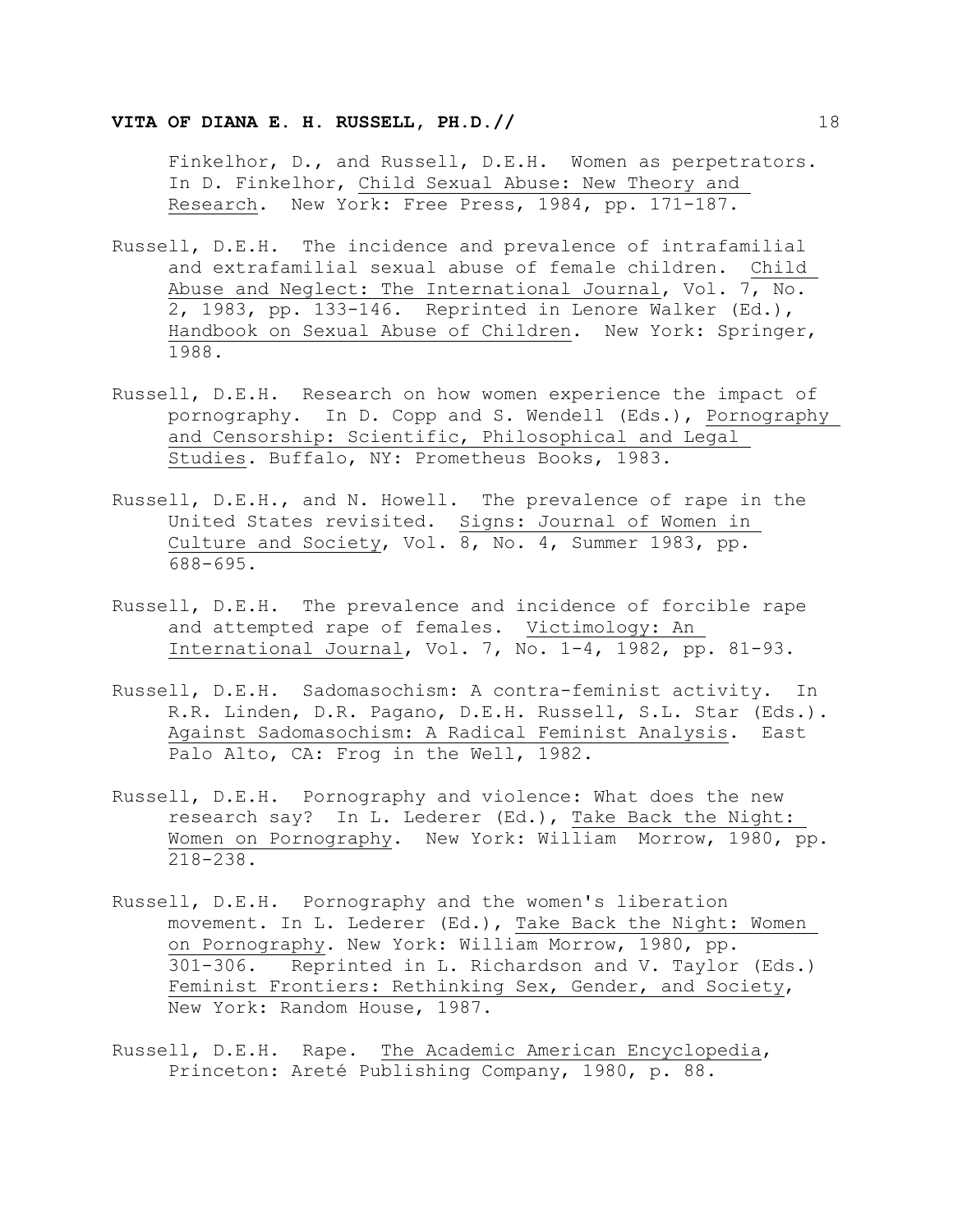- Russell, D.E.H. Introduction to Battered Wives, by D. Martin. San Francisco: Glide Publications, 1976.
- Russell, D.E.H. Report on the International Tribunal on Crimes Against Women. Frontiers: A Journal of Women Studies, Vol. II, No. 1, Spring 1977; and republished in Signs: Journal of Women in Culture and Society, Vol. 2, No. 2, Winter 1976, pp. 476-482.
- Armor, D.J., J.B. Giacquinta, R. Gordon McIntosh, and D.E.H. Russell. Professors' attitudes toward the Vietnam War. Public Opinion Quarterly, Vol. 31, No. 2, 1967, pp. 159-175.

#### **JOURNALISTIC ARTICLES, USA**

- Russell, D.E.H. AIDS as mass femicide. Off Our Backs, January 2001, Vol. 31, No. 1, pp. 6-9.
- Russell, D.E.H. Why did Chanti die? An activist takes on Berkeley landlord for sex-trafficking. Off Our Backs, Vol. 30, No. 10, November 2000, pp. 10-11, 13.
- Russell, D.E.H. Questions about the death of a young sex slave in Berkeley Remain. San Francisco Chronicle, Open Forum, April 6, 2000, p. A27.
- Russell, D.E.H. The trials and tribulations of writing a book against porn. Merge, March 1999, 12-13, 16.
- Menasche, A. and D.E.H. Russell. Violence, pornography, and women-hating: An interview with Diana Russell. Against the Current, July/August, 1997, pp. 32-35.
- Russell, D.E.H. Sexism was overlooked. Editorial on the verdict in the O.J. Simpson trial. Oakland Tribune, October 8, 1995, p. A23. Also published in Off Our Backs, Vol. 25, No. 10, 1995, p. 16.
- Russell, D.E.H. Nadine Strossen: The pornography industry's wet dream. On the Issues, Vol. 4, No. 3, 1995, pp. 32-34. Also on D.E.H. Russell's website at http://www.dianarussell.com/ Strossen.html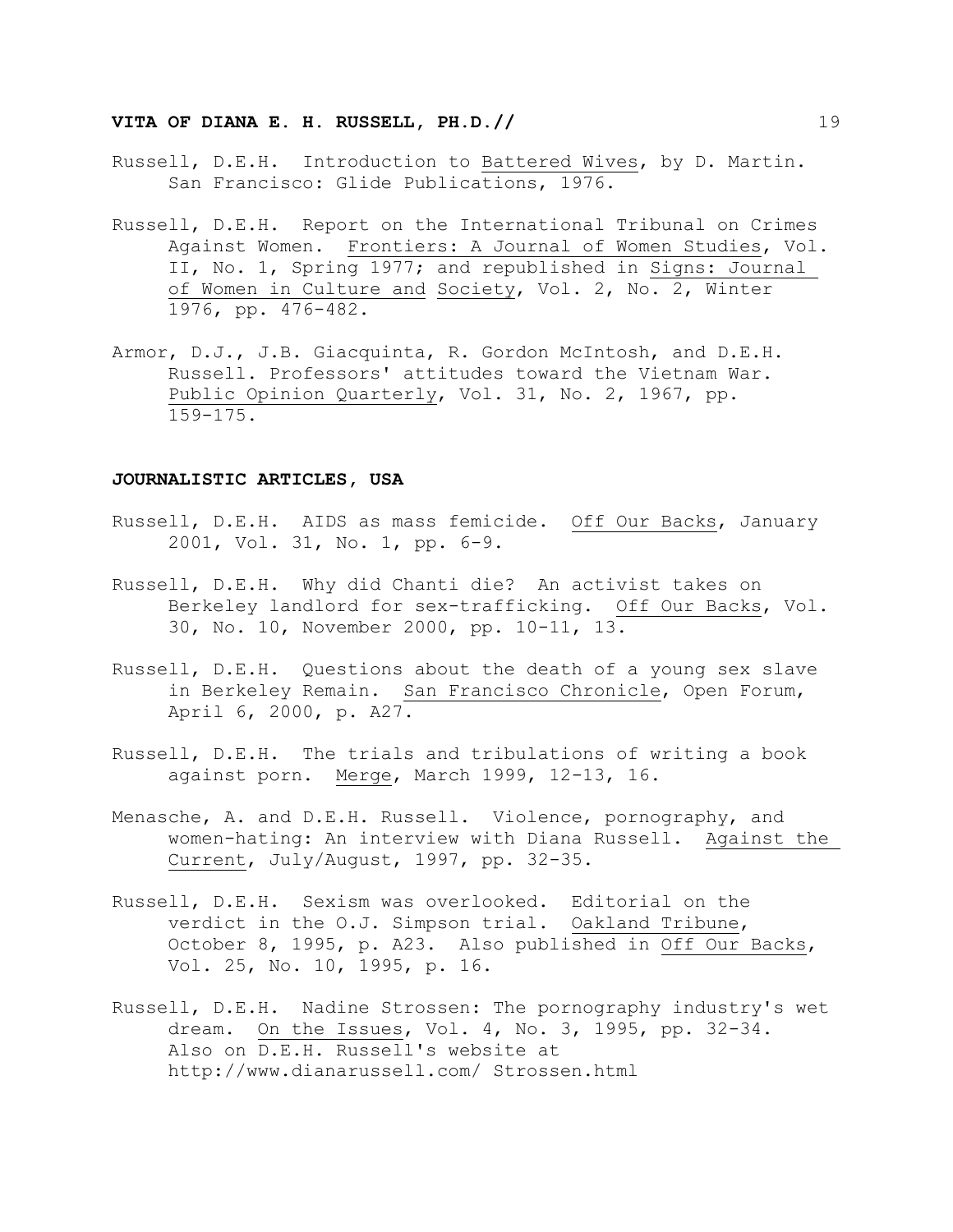- Russell, D.E.H. The divine right of the father: Incest in the white Afrikaner tribe. Off Our Backs, Vol. 23, No. 3, 1993, pp. 10-11.
- Russell, D.E.H. Fay Stender and the politics of murder. On the Issues, Vol. 18, Spring 1991, pp. 28-30, 40-41. Another version of this article in Chrysalis, Vol. 9, 1979, pp. 11- 13.
- Russell, D.E.H. The "sinister third force" -- First hand. Christianity and Crisis, Vol. 50, No. 19, January, 1991, p. 419.
- Caputi, J. and D.E.H. Russell. Femicide: Speaking the unspeakable. Ms.: The World of Women, Vol. 1, No. 2, September/October 1990, pp. 34-37.
- Russell, D.E.H. Let's stop pornography -- now. Guest Editorial. The Oakland Tribune, Oakland, September 28, 1990. Longer version: From expert witness to jail inmate. Off Our Backs, Vol. 20, No. 10, November 1990, p. 4.
- Russell, D.E.H., and J. Caputi. Canadian massacre: It was political. New Directions for Women, March/April, 1990, p. 17.
- Caputi, J., and D.E.H. Russell. Killed for a cause. Open Forum, San Francisco Chronicle, December 14, 1989, p. A39. Expanded version in Sojourner: The Women's Forum, January 1990, p. 7.
- Russell, D.E.H. The incest legacy. The Sciences, March/April 1986, pp. 28-32.
- Russell, D.E.H. Violence and sexual abuse: A report from Nairobi. Sexual Coercion and Assault: Issues and Perspectives, Vol. 1, No. 1, 1986, pp. 14-17.
- Russell, D.E.H. Nuclear Madness as a feminist issue. Plexus, Vol. 11, No. 2, April 1984, pp. 4-5.
- Russell, D.E.H. Censorship issue is muting the feminists' attack on pornography. The Center Magazine, Vol. XIV, No. 5, May/June 1981.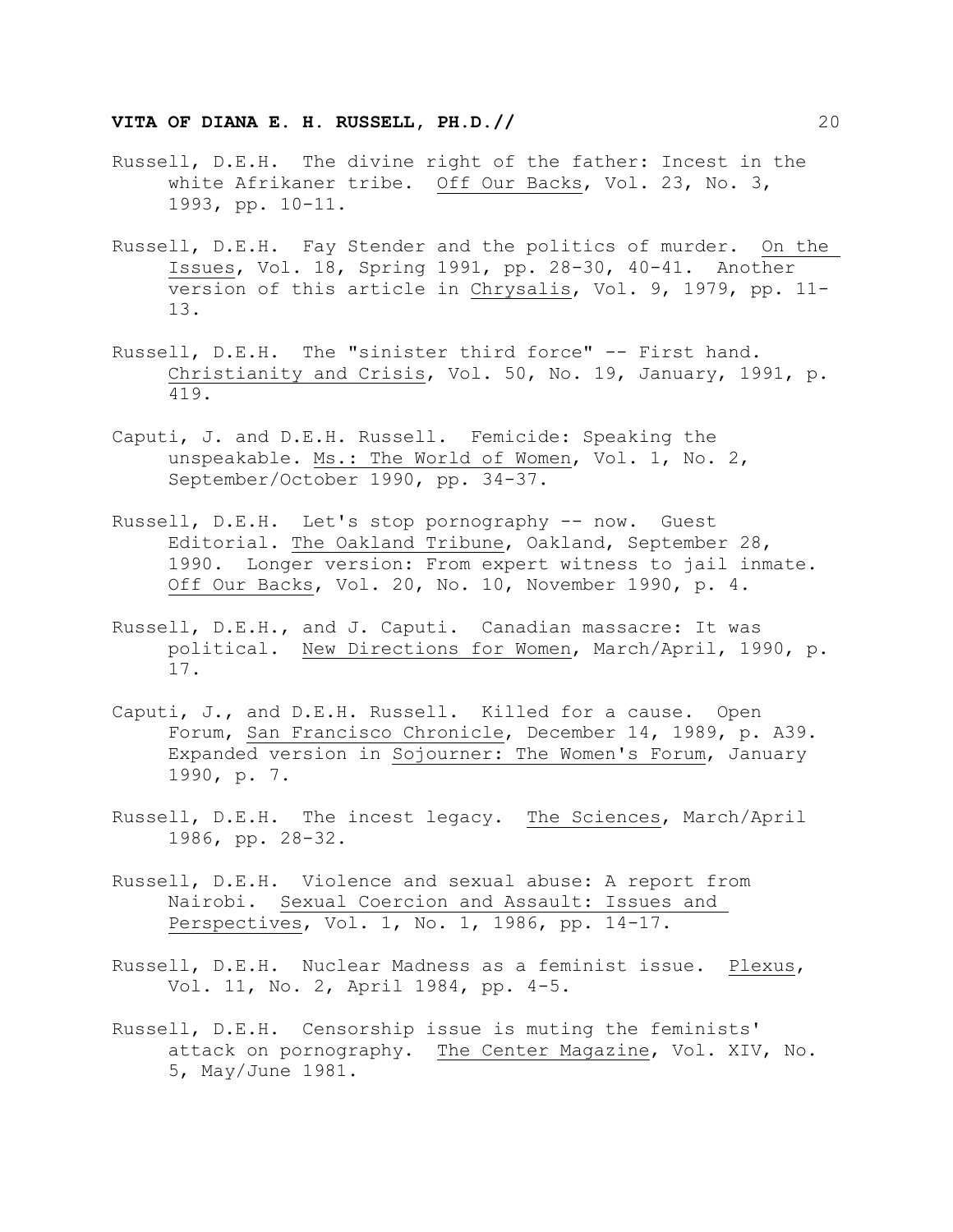- Russell, D.E.H., and L. Lederer. Questions we get asked most often. In L. Lederer (Ed.), Take Back the Night: Women on Pornography. New York: William Morrow, 1980.
- Russell, D.E.H. Banned in South Africa: A personal account. Worldview, Vol. 23, No. 5, May 1980, pp. 6-9.
- Russell, D.E.H. A commentary on the International Tribunal. Quest, Vol. 4, No. 2, February 1978.
- Russell, D.E.H. Crimes against women. Ms. Magazine, February 1977, pp. 81-83, 86.
- Russell, D.E.H. On pornography. Chrysalis, No. 4, 1977, pp.  $11 - 15$ .
- Russell, D.E.H. I never set out to rape anybody. . . . Ms. Magazine, December 1972. Reprinted in the British edition of Cosmopolitan, May 1973, p. 37.

#### **VIDEOTAPES**

- Diana E. H. Russell, Jacqueline Campbell, & Robert Brannon. Plenary Session on Femicide: The Concept and Scope of Femicide and its Connections with Domestic Violence. The National Organization of Men Against Sexism (NOMAS) and the National Coalition Against Domestic Violence (NCADV) Conferences, Denver, Colorado. July 23, 2012.
- Diana E. H. Russell, The Origin and Importance of the Term Femicide. Introduced by Esther Rothblum. December 1, 2011. On Diana Russell's Facebook.
- Diana E. H. Russell, Original Interview with Penn & Teller, and edited for their War on Porn Episode. June 1, 2012. Posted on Diana Russell's Face Book.
- Diana E. H. Russell, Interviewed about Femicide by Freelance documentarian and photojournalist Karen Farfan, and assisted by Tracey Joyce, Visual Journalist for a Videotaped documentary on Femicide. December 8, 2015.

**UNPUBLISHED SPEECHES TO THE UNITED NATIONS SYMPOSIUM ON FEMICIDE**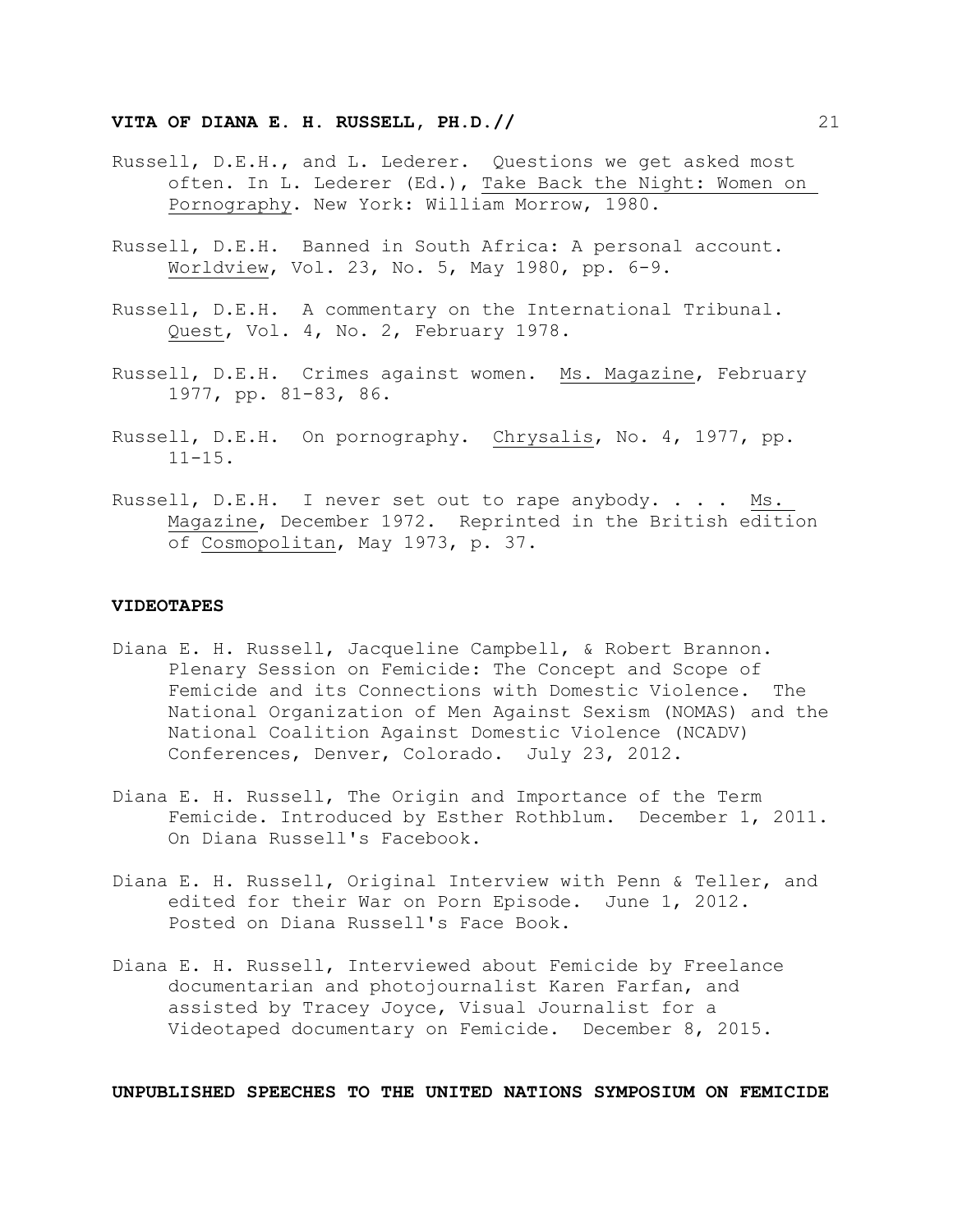- Russell, D.E.H. Defining Femicide. Introductory Speech to the United Nations Symposium on Femicide. November 26, 2012. [c:\articles\fem-un.fin]
- Russell, D.E.H. Best Strategies to Advance the Global Struggle Against Femicide. Concluding Speech to the United Nations Symposium on Femicide. November 26, 2012. [c:\articles\fem-un.fin]

#### **ARTICLES ON-LINE**

- Russell, D.E.H. "Femicide" -- The power of a name. Women's Media Center, On-line, October 5, 2011. www.women's media center.com
- Caputi, J. and Russell, D.E.H. "Femicide." Feminista! Vol. 2, No. 3/4, 1998. www.feminista.com/v2n3/russell.html.

#### **ARTICLES PUBLISHED IN FOREIGN COUNTRIES**

#### **Australia**

- Russell, D.E.H. Russell's Theory: Exposure to child pornography as a cause of child sexual victimization. In M.T. Reist and A. Bray (Eds.), Big Porn: Exposing the Harms of the Global Pornography Industry. North Melbourne, Australia: Spinifex Press, September 2011, pp. 181-194.
- Russell, D.E.H. U.S. pornography invades South Africa: A content analysis of Playboy and Penthouse. In D. Bell and R. Klein (Eds.), Radically Speaking: Feminism Reclaimed. Melbourne, Australia: Spinifex Press, 1996, pp. 429-435. (Edited version of article with same title published in S. Jagwanth, P. Schwikkasd, and B. Grant (Eds.), Women and the Law. Pretoria, South Africa: Human Sciences Research Council Publishers, 1994, pp. 285-323.)

#### **Belgium**

Russell, D.E.H. La sororité internationale est plus puissante. Les Cahiers du Grif, December 14/15, 1976, pp. 74-76.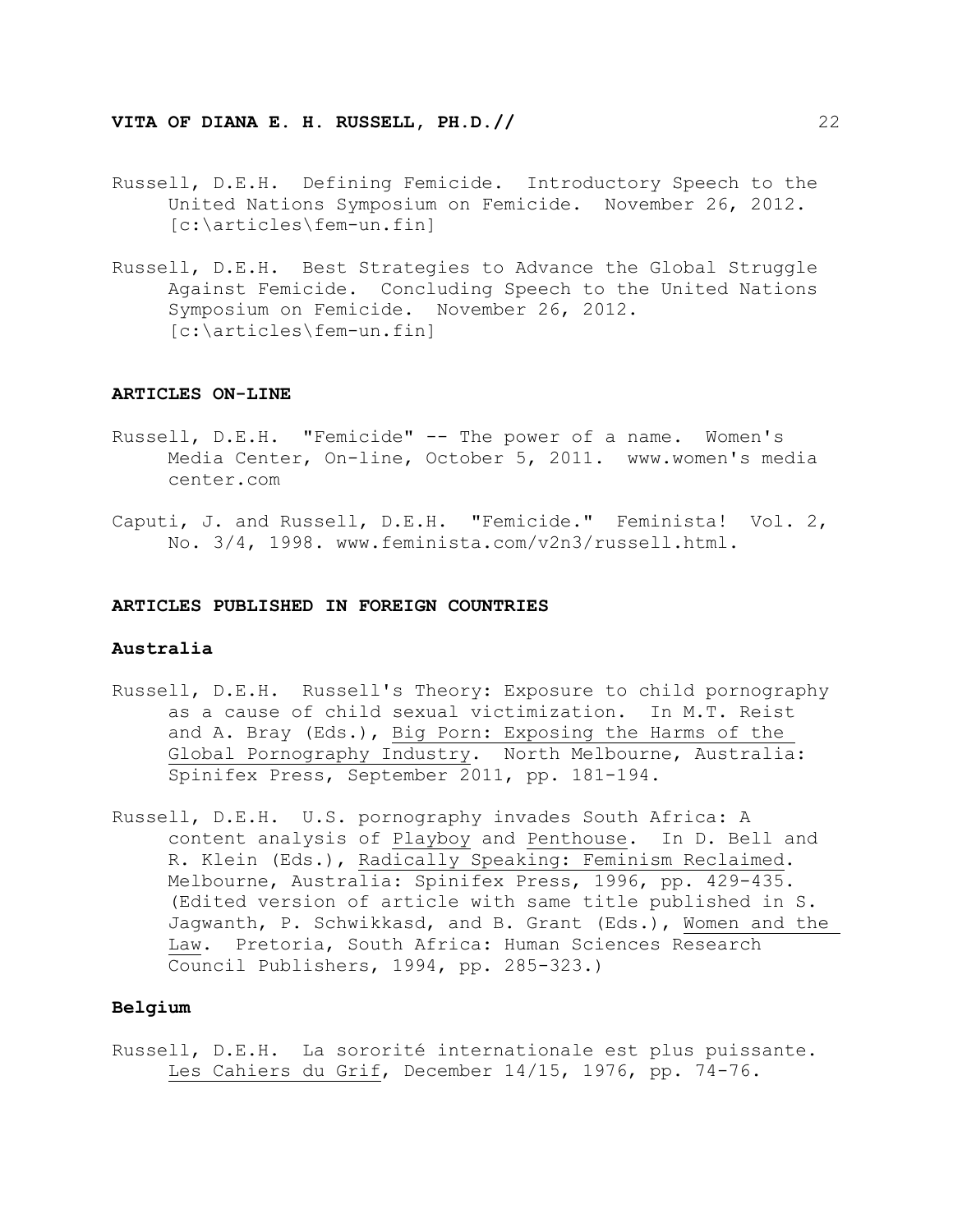## **Canada**

- Russell, D.E.H., and J. Caputi. The list of victims grows daily. Toronto Sun, December 9, 1989.
- Russell, D.E.H. The birth of FANG -- A feminist anti-nuclear group. Atlantis: A Women's Studies Journal, Vol. 12, No. 1, 1986, pp. 173-174.

## **Chile**

- Russell, D.E.H. Femicide in Chile: The increasing prevalence of a devastating crime. La Nacion (National Newspaper in Chile), October 3, 2007.
- Russell, D.E.H. Femicidio: La politica del asesinato de mujeres (Femicide: The politics of killing females), La Nacion (National Newspaper in Chile), November 24, 2006.

#### **Denmark**

- Russell, D.E.H. Interviewed about pornography by Iben Foss for Danish Newspaper, Weekendavisen, February 26, 2012.
- Russell, D.E.H. Femicide: Politicizing the killing of women as the first step to organizing against these crimes. Unpublished article to inform journalist Louise Albers' for her newspaper article in Fyens Stiftstidende (circulation 77,000), December 2008.
- Russell, D.E.H. Sexisme, vold og atomkrigsmentalitet (Sexism, violence and the nuclear mentality). Translated into Danish by E. Strandgaard. In Susan Possing (Ed.), Angst og mod to Sider af samme sag, NYT Forum, October 1990, pp. 15- 29.

# **El Salvador**

Russell, D.E.H. Causas socio culturales del incesto y abuso contra las mujeres. (Some of the socio-cultural causes of incestuous abuse of females.) Translated into Spanish. Violencia de género contra las mujeres y feminicidio: un reto para el Estado salvadoreño. San Salvador: Organización de Mujeres Salvadoreñas por la Paz (ORMUSA), 2008. 75-79.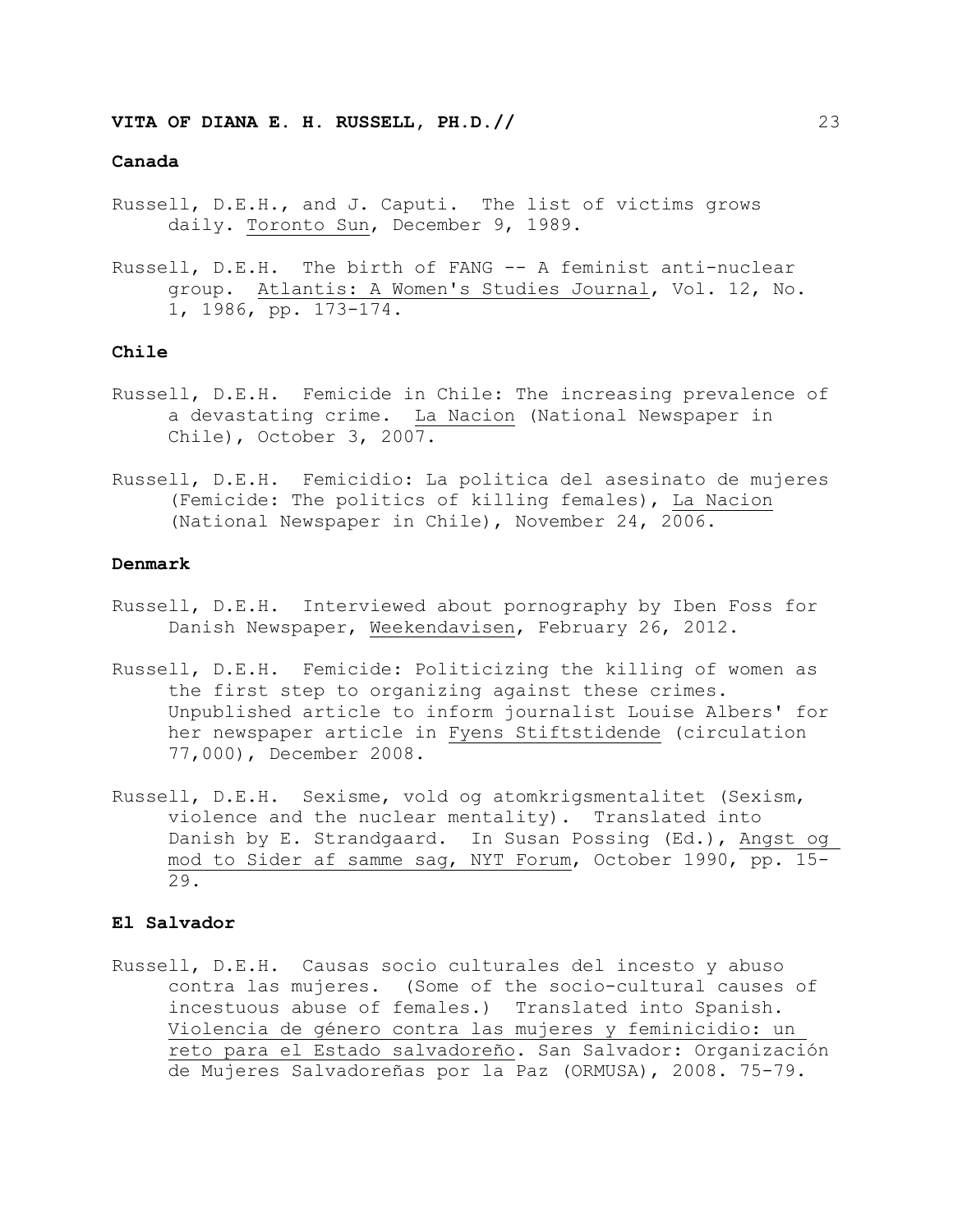Russell, D.E.H. Marco conceptual sobre feminicidio, causas, misoginia, patriarcado y pornografía. (Speech: Femicide: causes, misogyny, patriarchy, and pornography.) II Seminario sobre Violencia contra las Mujeres y Feminicidio / Feminicidio: Cuando la violencia mata a las mujeres. San Salvador: Red Feminista frente a la violencia contra las Mujeres, Capítulo El Salvador, 2008. 38-58.

#### **France**

Russell, D.E.H. Quand les hommes sont fascinés par les missiles. Nouvelles Questions Feministes, Vol. 11-12, 1985, pp. 87-94.

## **Great Britain**

Russell, D.E.H. Between a rock and a hard place: The politics of white feminists conducting research on black women in South Africa. In S. Wilkinson and C. Kitzinger (Eds.), Representing the Other: A Feminism and Psychology Reader. Sage Publications, London: England, July 1996, pp. 89-93.

Also published in Feminism and Psychology, Vol. 6, No. 2, May 1996, pp. 176-180.

- Russell, D.E.H. Organizing against incestuous abuse in South Africa. Women's Studies International Forum, Vol. 17, No. 1, January 1994, pp. X-X11.
- Mayall, A., and D.E.H. Russell. Racism in pornography. Feminism and Psychology: An International Journal, Vol. 3, No. 2, 1993, pp. 275-281.

An edited version of this chapter with the same title in D. E. H. Russell (Ed.), Making Violence Sexy: Feminist Views on Pornography, New York: Teachers College Press, 1993.

- Russell, D.E.H. Gang rape in the townships. Trouble & Strife, Vol. 24, Summer 1992, pp. 30-34.
- Russell, D.E.H. From expert witness to jail inmate. Women's Studies International Forum, Vol. 14, No. 1/2, 1991, pp. xx-xxii.

Russell, D.E.H. Life in a police state: A black South African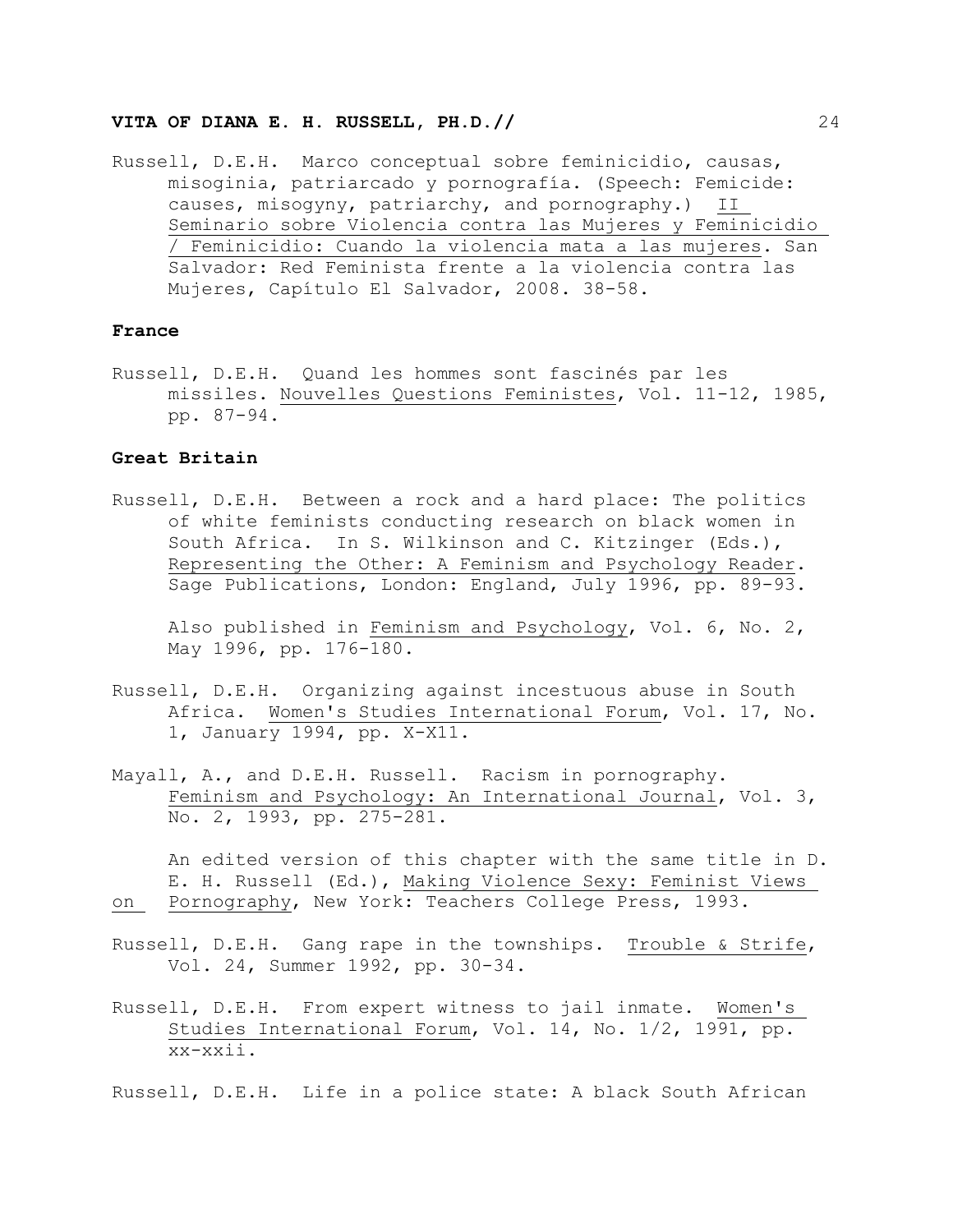woman speaks out. Women's Studies International Forum, Vol. 12, No. 2, 1989, pp. 157-166.

#### **India**

Russell, D.E.H. Protesting sexual slavery in Berkeley. Op Ed article for ThinkIndia, an online newspaper. Front page story for a week. ThinkIndia.com, October 10, 2000. Formerly at http://www.thinkindia.com/channels/news/index.asp

### **Korea**

Russell, D.E.H. The Origins and Importance of the Term Femicide. Introduced by Esther Rothblum. Unpublished Speech Videotaped, December 1, 2011. Translated into Korean by Mike Ha.

## **Latin America**

Russell, D.E.H. La tortura de la esposa en un Hogar-Carçel (Torture in marriage). Cosmopolitan (Spanish Edition), Vol. 19, No. 1, January 1991, pp. 62-65.

# **The Netherlands**

- Russell, D.E.H. Pornografie en de vrouwenbewegig (Pornography and the women's liberation movement). Translated into Dutch by Ruben Heule. Wetenschap & Samenleving, Vol. 1, January 1980. Vol. 1, January 1980, pp. 26-29.
- Russell, D.E.H. Pornografie in feministisch perspektief (On pornography). Translated into Dutch by F. Albach. Wetenschap & Samenleving, Vol. 1, January 1980, pp. 21-25.

# **South Africa**

- Russell, D.E.H. AIDS as mass femicide: Focus on South Africa. In D.E.H. Russell and R.A. Harmes (Ed.), Femicide in Global Perspective. New York, NY: Teacher's College Press, 2001, pp. 100-114.
- Russell, D.E.H. Pornography and rape: A comparison of South Africa and other nations. Women's Studies, Vol. 10, No. 1, 1998, pp. 27-39.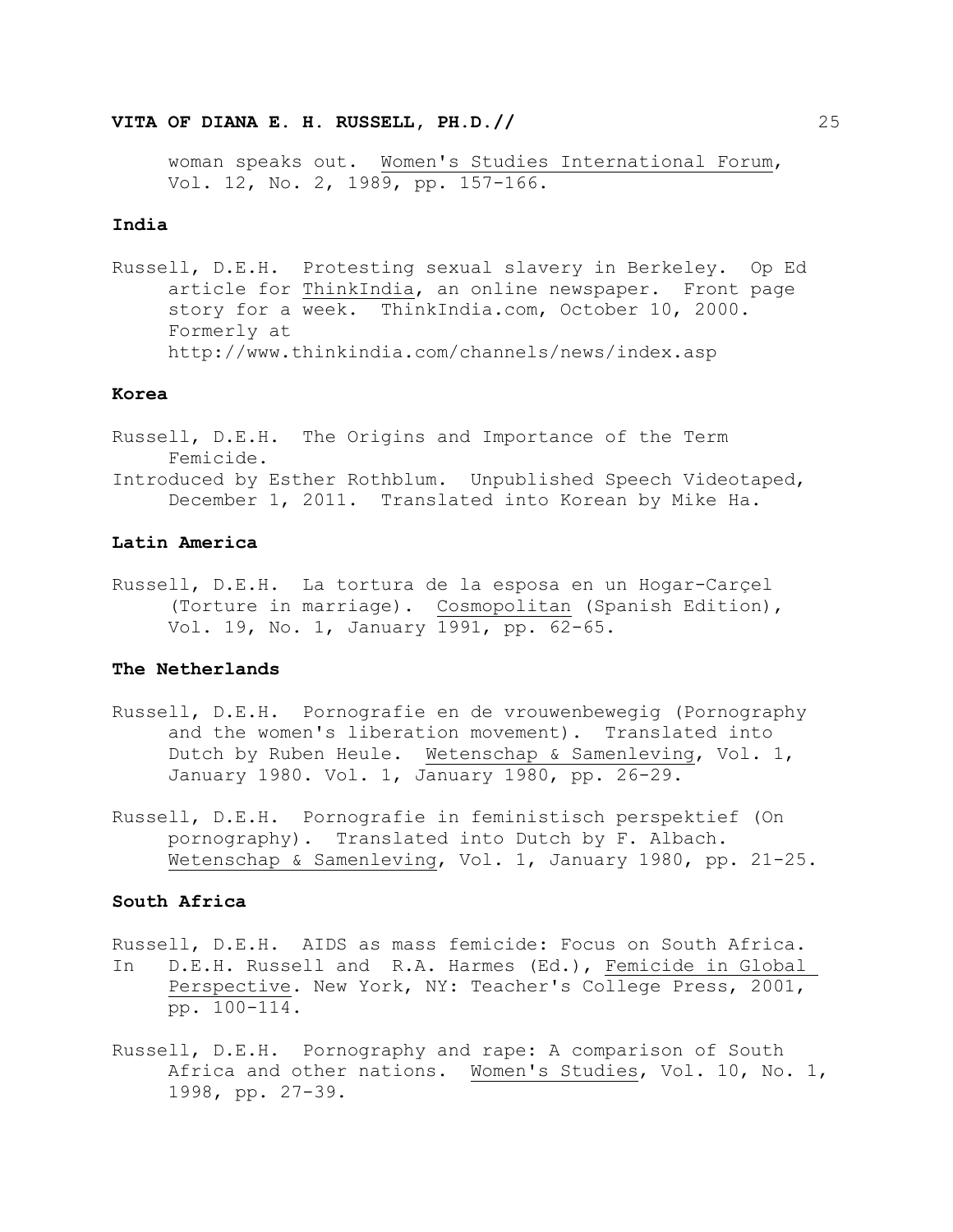- Russell, D.E.H. Pornography: Towards a non-sexist policy in the new South Africa. Agenda: Empowering Women for Gender Equity, No. 36, March, 1998, pp. 58-67.
- Russell, D.E.H. Comment on the verdict in the O.J. Simpson trial (Revised form of the editorial published in USA). The Weekly Mail, December, 1995.
- Russell, D.E.H. Towards justice for incest survivors in the new South Africa: Some proposals. Agenda: Empowering Women for Gender Equity, No. 27, October, 1995, pp. 62-73.
- Hansson, D., and D.E.H. Russell. A bibliography on patriarchal force in South Africa. In S. Jagwanth, P. Schwikkasd, and B. Grant (Eds.), Women and the Law. Pretoria, South Africa: Human Sciences Research Council Publishers, 1994, pp. 431-474.
- Russell, D.E.H. Pornography and rape: A causal model. Revised version of article previously published in USA. In S. Jagwanth, P. Schwikkasd, and B. Grant (Eds.), Women and the Law. Pretoria, South Africa: Human Sciences Research Council Publishers, 1994, pp. 102-129.
- Russell, D.E.H. U.S. pornography invades South Africa: A content analysis of Playboy and Penthouse. In S. Jagwanth, P. Schwikkasd, and B. Grant (Eds.), Women and the Law. Pretoria, South Africa: Human Sciences Research Council Publishers, 1994, pp. 285-323.
- Russell, D.E.H. Wife rape and battery as torture. In S. Jagwanth, P. Schwikkasd, and B. Grant (Eds.), Women and the Law. Pretoria, South Africa: Human Sciences Research Council Publishers, 1994, pp. 324-346.
- Russell, D.E.H. A political approach to incestuous abuse. In Children for Africa: Second African Conference on Child Abuse and Neglect. Cape Town: South African Society for the Prevention of Child Abuse and Neglect, 1994, pp. 170- 176.
- Russell, D.E.H. Pornography and violence against women: A critique of visuals in Playboy and Penthouse magazines. In Children for Africa: Second African Conference on Child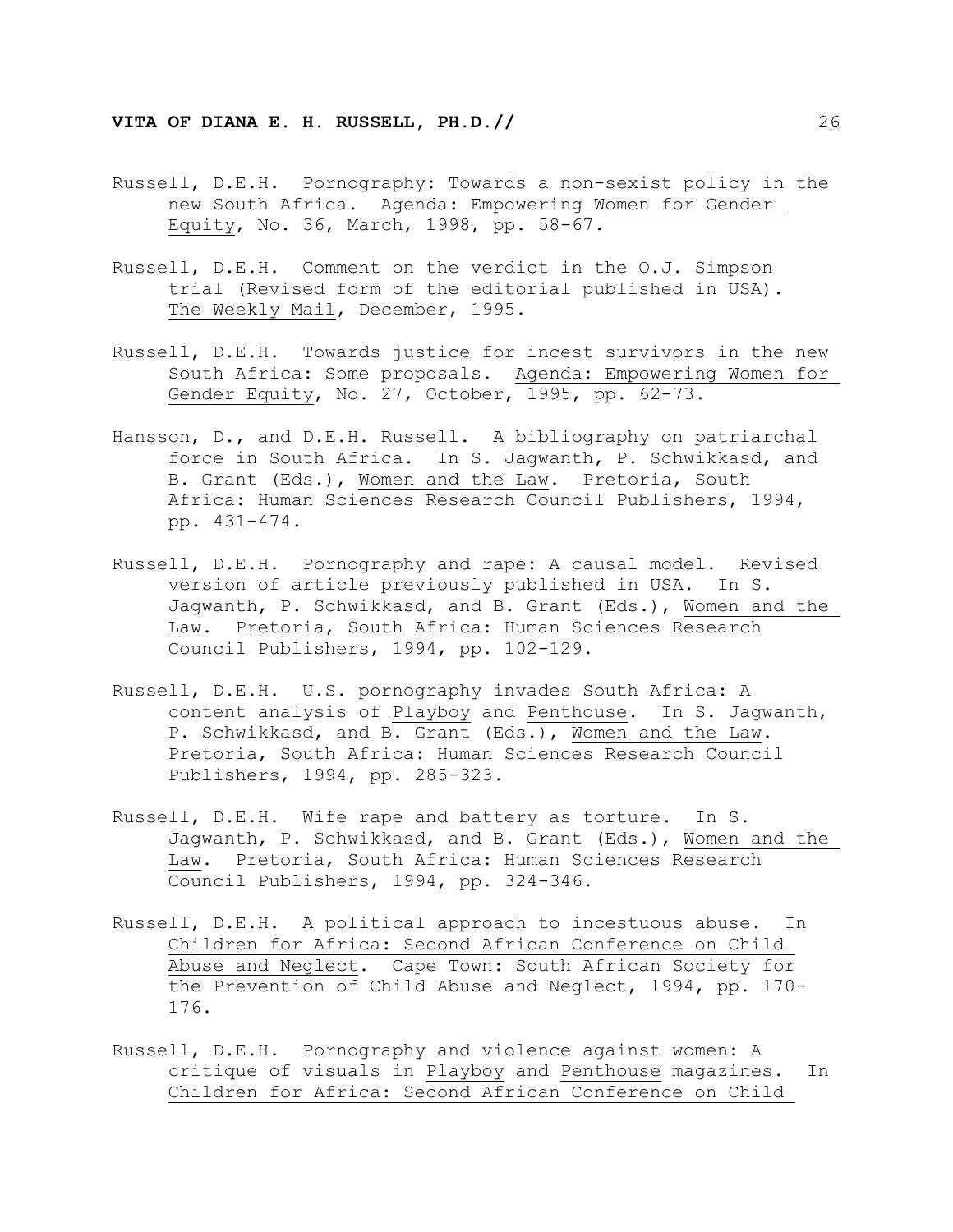Abuse and Neglect. Cape Town: South African Society for the Prevention of Child Abuse and Neglect, 1994, pp. 261- 265.

- Hansson, D., and Russell, D.E.H. Made to fail: The mythical option of legal abortion for survivors of rape and incest. The South African Journal on Human Rights, Vol. 9, No. 3, 1993. Also available at http:www.jutastat.co.za
- Russell, D.E.H. All I am saying ... to set the record straight. Agenda: A Journal about Women and Gender, No. 18, 1993, pp. 58-61.
- Russell, D.E.H. Fatima Meer: An interview. Revised version of article previously published in USA. Women's Studies, Vol. 5, No. 2, 1993, pp. 61-69.
- Russell, D.E.H. Campus rape: Catch 22 for women. Work in Progress, Volume 88, April/May, 1993, pp. 23-26.
- Russell, D.E.H. The story of Lulu Diba: Acquaintance rape at a rural university. Agenda: A Journal about Women and Gender, No. 16, 1993, pp. 67-80.
- Russell, D.E.H. Bloedskande: Die donker geheime van die Boerepatriarge (Incest: The dark side of the Afrikaner Patriarch). Vrye Weekblad, 29 January-4 February, 1993, pp. 22-23.
- Hansson, D., D.E.H. Russell, and R. Harmes. An international bibliography on marital rape with a comment on the current legal position in South Africa. The South African Journal on Human Rights, Vol. 8, Part 4, 1992, pp. 587-597.
- Russell, D.E.H., D. Hansson, and M. van Zyl. A selected bibliography on male violence against women and girls in South Africa. Occasional Paper, Institute of Criminology, University of Cape Town, South Africa, July 1992.
- Russell, D.E.H. Life in a police state: A black South African woman speaks out. Revised version of article previously published in international journal, in Women's Studies, Umtata, Transkei, South Africa, Vol. 2, August 1992.

Russell, D.E.H. The damaging effects of discounting the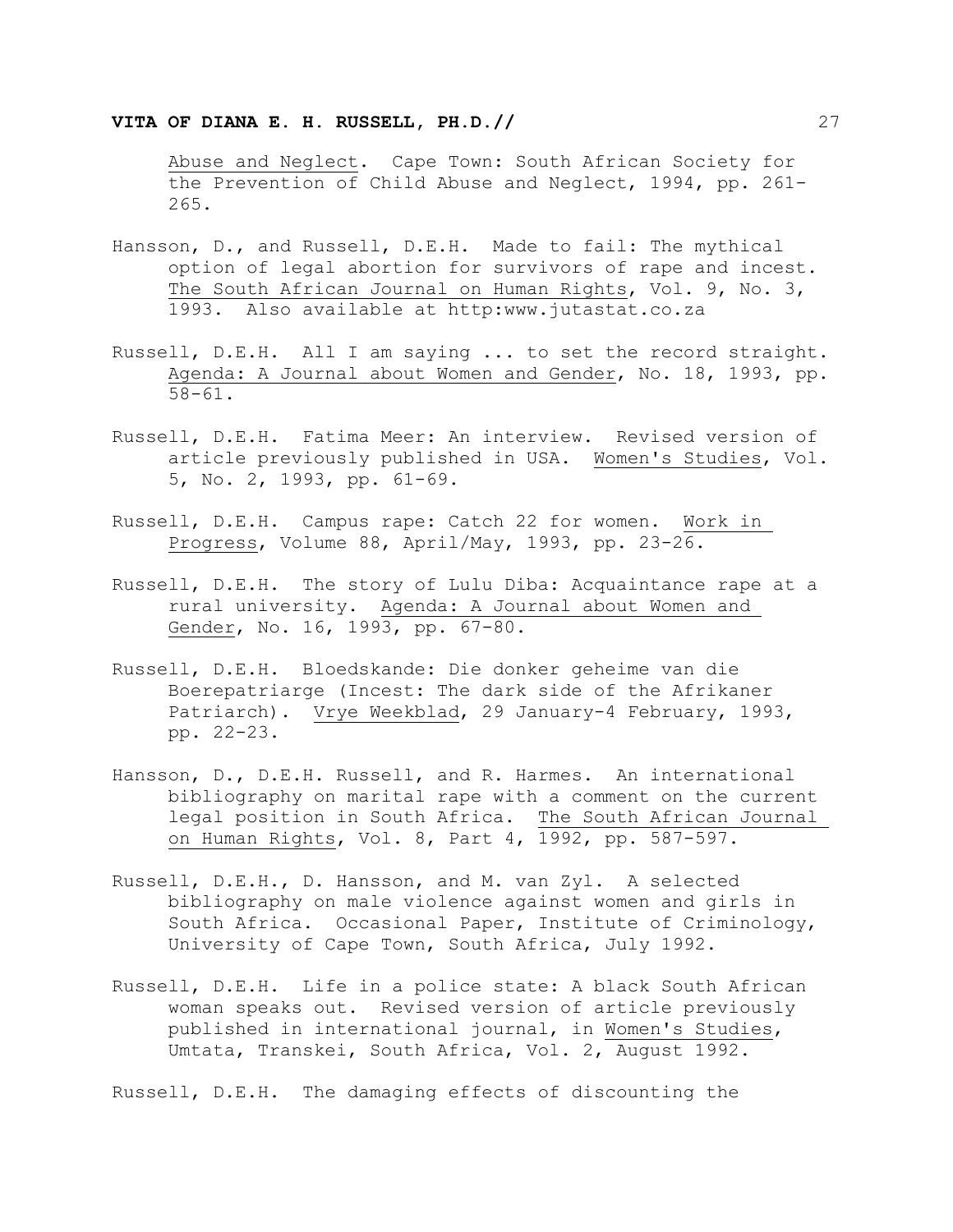damaging effects: A response to Ann Levett's theories on child sexual abuse. Agenda: A Journal about Women and Gender, No. 11, December 1991, pp. 47-56.

- Russell, D.E.H. Rape and child sexual abuse in Soweto: An interview with community leader Mary Mabaso. South African Sociological Review, Vol. 3, No. 2, 1991, pp. 62-83.
- Russell, D.E.H. South African feminism through the eyes and life of Tozi Ntuli. Revised version of article previously published in USA, in Women's Studies, Umtata, Transkei, South Africa, Vol. 2, June 1991, pp. 81-103.
- Russell, D.E.H. Ruth Mompati: The most powerful woman in the ANC. An excerpt from Lives of Courage. Femina, June 1990, pp. 44-45, 107-108, 129.

\*\*\*\*\*\*\*\*\*\*\*\*\*\*\*\*\*\*\*\*\*\*\*\*\*\*\*\*\*\*\*\*\*\*\*\*

# **BOOK REVIEWS**

- Russell, D.E.H. Book review of Sexual Harassment of Working Women, by Catharine MacKinnon. Contemporary Sociology, Vol. 10, No. 2, March 1981. Reprinted in Jeff Hunter (Ed.), Contemporary Literary Criticism, the Gale Group, New York: Vol. 181 (CLC-180), November 2003. An on-line version is also available.
- Russell, D.E.H. Book review of Understanding Sexual Attacks, by D.J. West, C. Roy and F.L. Nichols. Contemporary Sociology, Vol. 8, No. 5, September 1979.
- Russell, D.E.H. Book review of Forcible Rape: The Crime, the Victim, and the Offender, edited by Duncan Chappell, Robley Geis, and Gilbert Geis. Sociology and Social Research, Vol. 63, No. 4, July 1979.
- Russell, D.E.H. Book review of Victims and Society, edited by Emilio C. Viano. Signs: Journal of Women in Culture and Society, Vol. 4, No. 2, Winter 1978.
- Russell, D.E.H. Book review of Against Our Will: Men, Women and Rape, by Susan Brownmiller. Sex Roles: A Journal of Research, Vol. 4, No. 1, Winter 1978.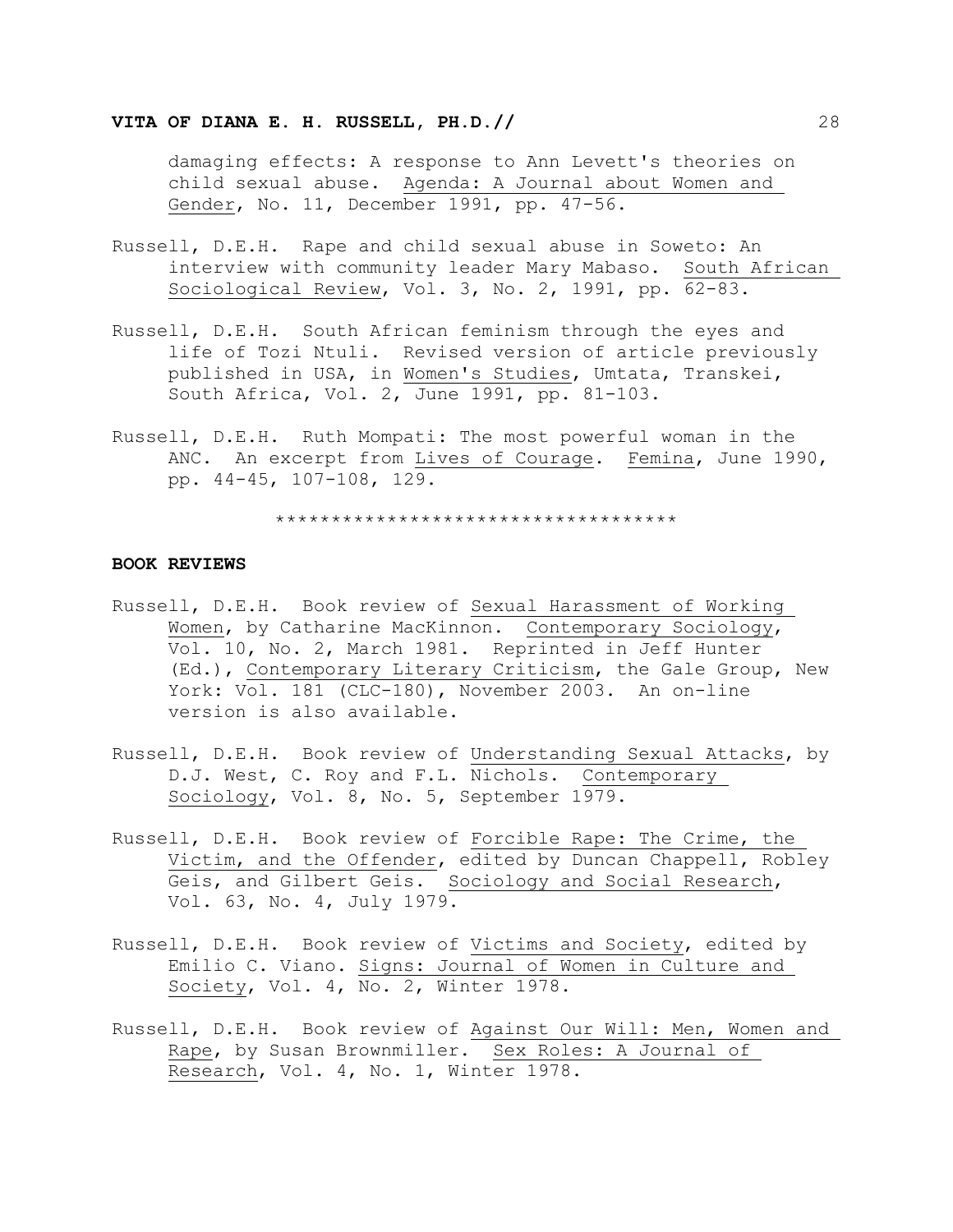- Russell, D.E.H. Book review of Wife Beating: The Silent Crisis, by Roger Langley and Richard C. Levy. Victimology: An International Journal, Vol. 2, Nos. 3-4, 1977-78.
- Russell, D.E.H. Book review of The Violent Home: A Study of Physical Aggression Between Husbands and Wives, by Richard J. Gelles. Contemporary Sociology, Vol. 6, No. 5, September 1977.
- Russell, D.E.H. Book review of Sexual Behavior: Current Issues, edited by Leonard Gross, and Sexual Attractions and Love: An Instrumental Theory, by Richard Centers. Contemporary Sociology, Vol. 5, No. 5, September 1976.
- Russell, D.E.H. Rape in Prison, by Anthony M. Scacco. Contemporary Sociology, Vol. 5, No. 3, May 1976.

**ARTICLES ON MY WEBSITE** (www.dianarussell.com)

- Russell, D.E.H. AIDS as mass femicide: Focus on South Africa. In D.E.H. Russell and R. Harmes (Eds.), Femicide in Global Perspective. New York: Teachers College Press, 2001.
- Russell, D.E.H. Why did Chanti die? An activist takes on Berkeley landlord for sex-trafficking. Off Our Backs, November 2000, Vol. 30, No. 10, pp. 10-11, 13.
- Russell, D.E.H. The trials and tribulations of writing a book against porn. Merge, March 1999, pp. 12-13, 16.
- Russell, D.E.H. Pornography and rape: A causal model. Excerpts from D.E.H. Russell, Against Pornography: The Evidence of Harm. Berkeley, CA: Russell Publications, 1994.
- Caputi, J., and Russell, D.E.H. Femicide: Sexist terrorism against women. In J. Radford and D.E.H. Russell (Eds.), Femicide: The Politics of Woman Killing. New York: Twayne Publishers, 1992.

#### **UNPUBLISHED PAPERS/DOCUMENTS**

Russell, D.E.H. Femicide: Politicizing the Killing of Females. For Conference titled: In Strengthening Understanding of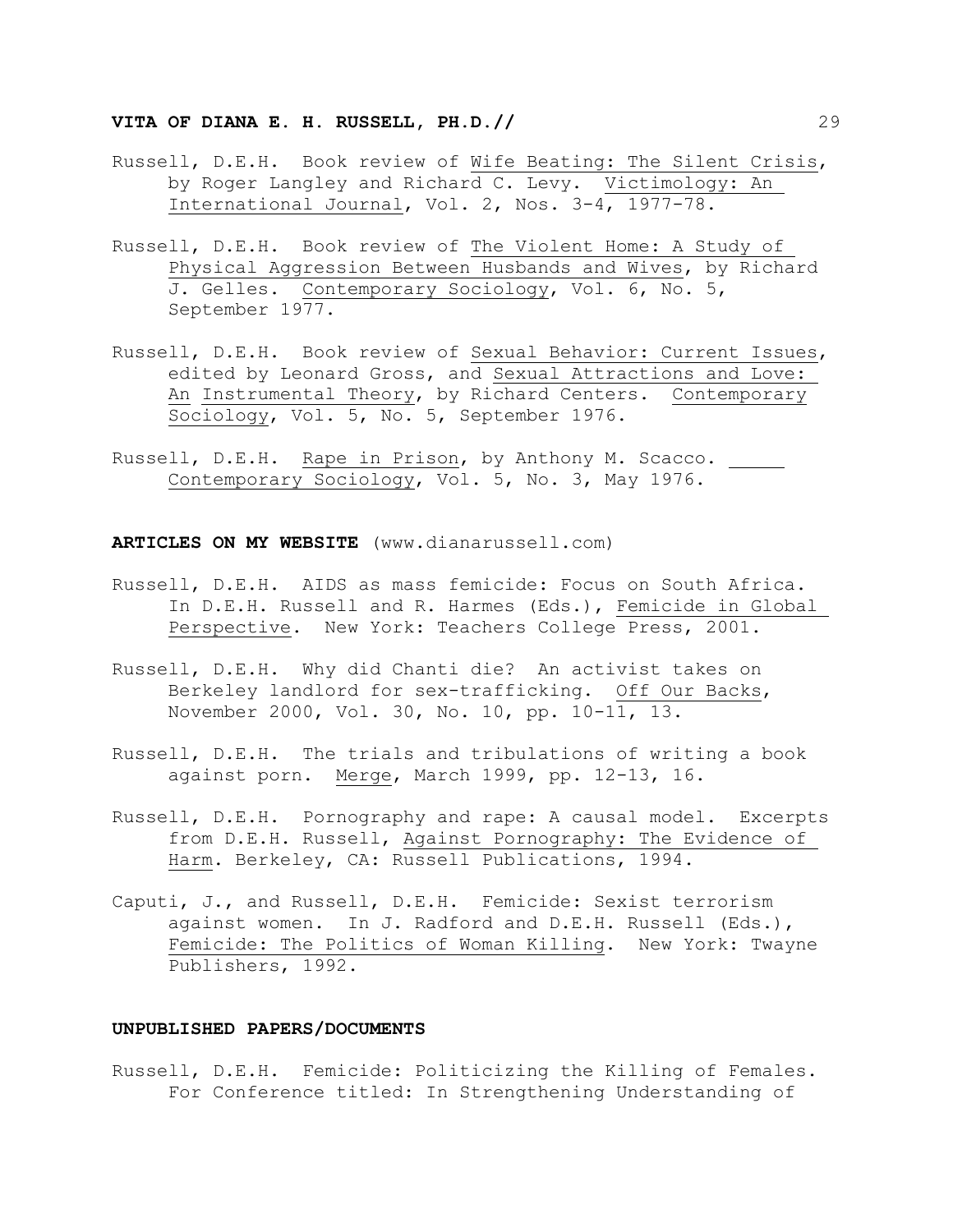Femicide: Using research to galvanize action and accountability. PATH, InterCambios, MRC, WHO: Washington DC. 2009.

- Russell, D.E.H. and M. Poole. The Lakireddy Bali Reddy Case: A family's criminal conspiracy involving sexual slavery and indentured servitude in Berkeley. www.wasusa.com and www.dianarussell.com.
- Russell, D.E.H. "The People vs. Larry Flynt": A feminist critique and protest, 1998. www.dianarussell.com
- Russell, D.E.H. Affidavit analyzing the contents of videotapes for Kathleen Mahoney, Professor of Law, and Timothy Danson, an Attorney representing the parents in Her Majesty the Queen v. Paul Bernardo, for a Hearing on the Canadian Media's request to have access to Bernardo's videotapes of his sexual torture of several girls, April 5, 1995.
- Russell, D.E.H. From foreign devils to ubiquitous icons: A photo essay on the Caucasian ideal of femininity in China today. 1991.
- Russell, D.E.H., and R. Saxton. Putting "women" into women's education. Prepared for the Session on The Academic Future of Mills as a College for Women. Conference for the Mills College Faculty, November 1983.

\*\*\*\*\*\*\*\*\*\*\*\*\*\*\*\*\*\*\*\*\*\*\*\*\*\*\*\*\*\*\*\*\*\*\*

#### **ONLINE MATERIALS BY DIANA E.H. RUSSELL**

Russell, D.E.H. Numerous Books, Articles, Interview Transcripts and Photographs taken by her are available in online databases and archives, co-published by the Center for the Historical study of Women and Gender at the State University of New York, Binghamton, and Alexander Street of Alexandria, Virginia.

Online publication of about 3,000 pages of audio, manuscript and printed materials in "Women in the Anti-Apartheid Movement," an editorial section of "Women and Social Movements in Modern Empires since 1820." Audio materials: digitized versions of 77 interviews recorded in South Africa in 1987. Manuscripts: photographs taken in South Africa in 1987, memoirs of that trip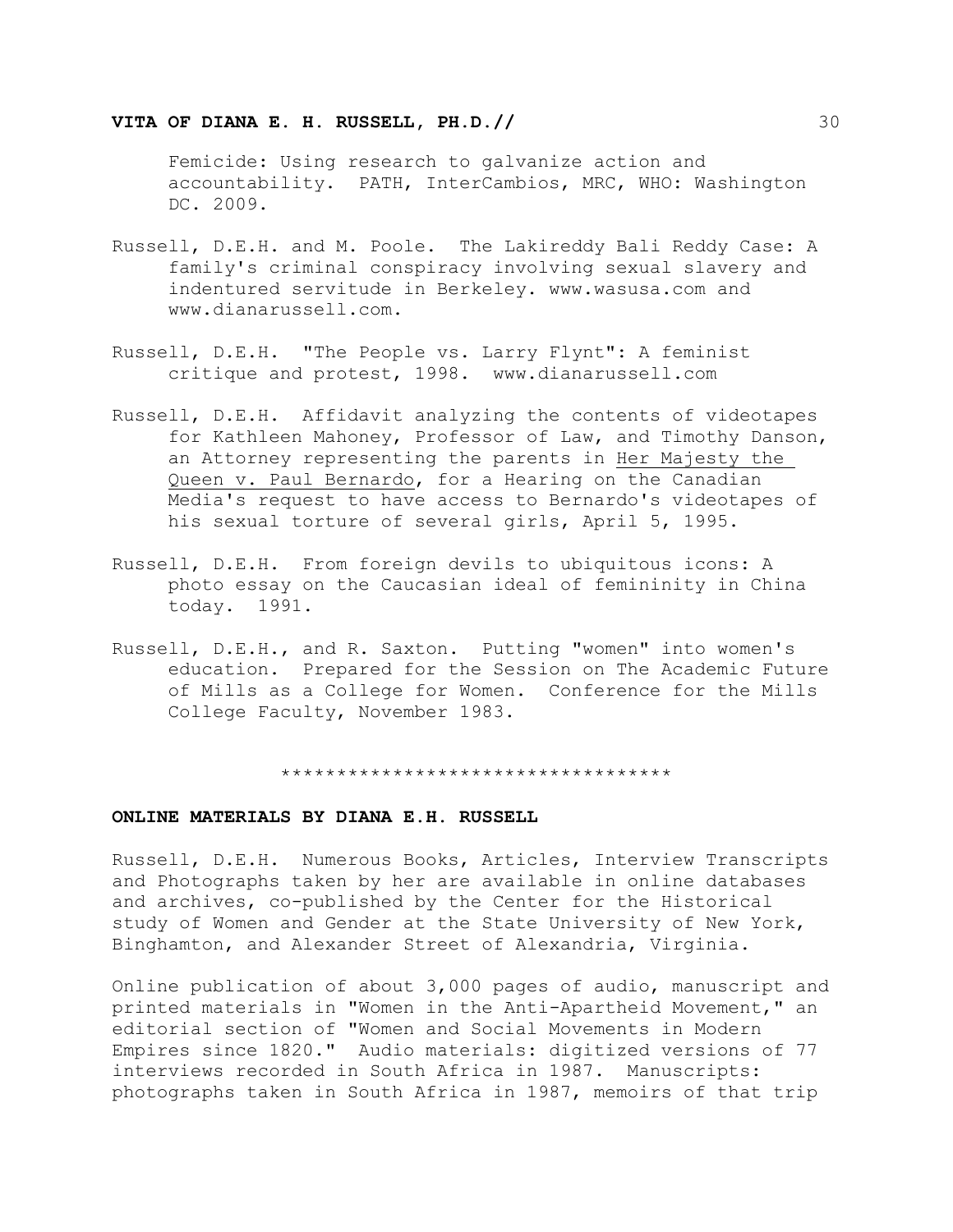## **VITA OF DIANA E. H. RUSSELL, PH.D.//**  $\frac{31}{2}$

to South Africa, 11 transcripts in interviews in South Africa in 1987, and the transcript of an interview with David Patrick Russell, Jan/Feb 1978. Printed books: Diana E. H. Russell, Rebellion, Revolution, and Armed Force: A comparative Study of Fifteen Countries with Special Emphasis on Cuba and South Africa (1974); and Diana E. H. Russell, Behind Closed Doors in White South Africa: Incest Survivors Tell their Stories (1997).

Online publication in "Women's Global Networks" an editorial section of "Women and Social Movements in Modern Empires since 1820": 36 photos taken at the International Tribunal of Crimes against Women, Brussels, 1976 or at the 1974 planning conference for the Tribunal, 1974; and a book, Diana E. H. Russell, The Politics of Rape: The Victim's Perspective (1975).

Online publication in "Women and Social Movements, International": Diana E. H. Russell and Nicole VandeVen, eds., The Proceedings of the International Tribunal on Crimes against Women (1976).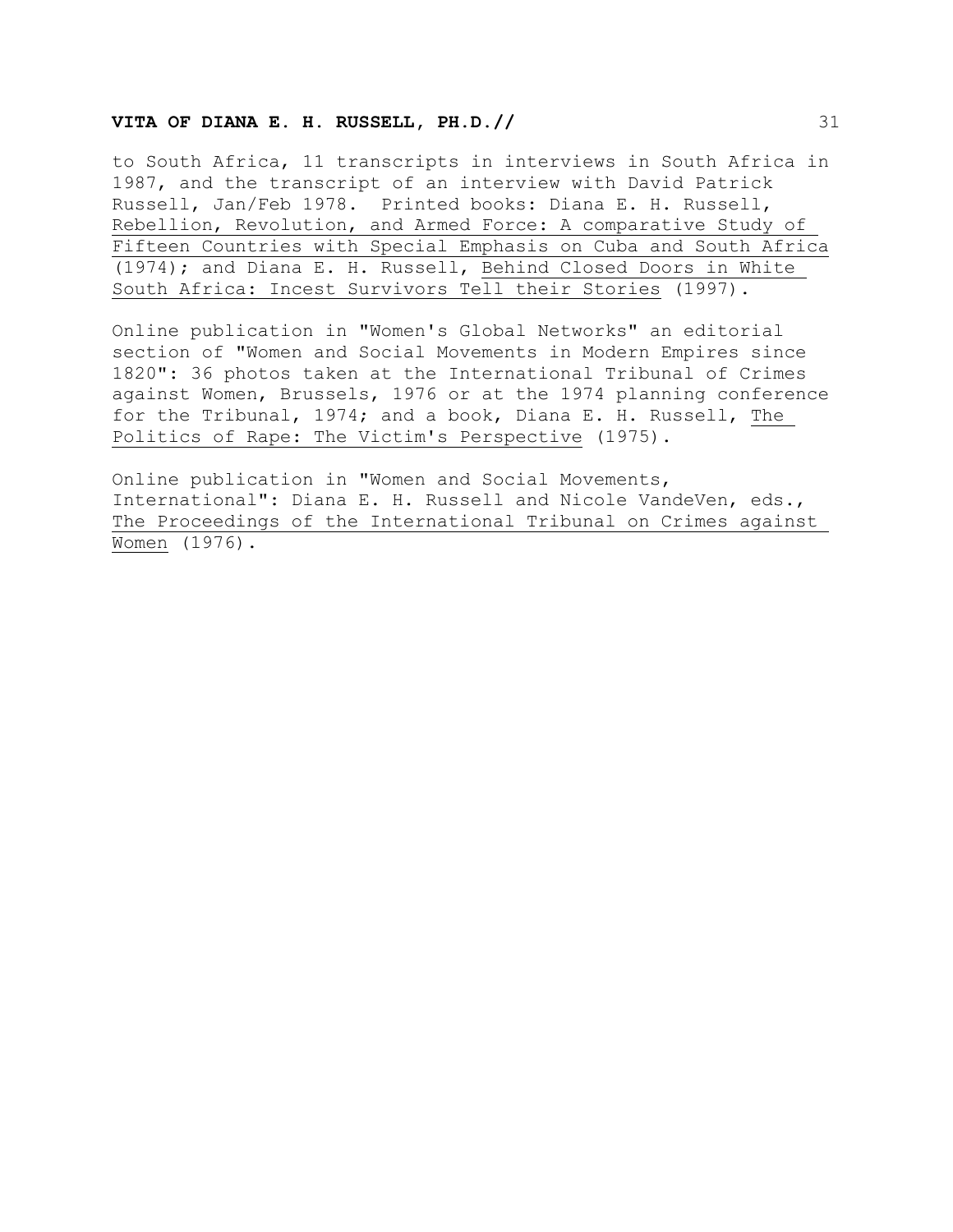#### **CONVOCATION ADDRESS**

Taking responsibility. Convocation address, Mills College, Oakland, September 12, 1979.

#### **PRESENTATIONS AT PROFESSIONAL MEETINGS IN U.S.A.**

- Russell, D.E.H. Femicide: Politicizing the Killing of Females. For Conference titled: In Strengthening Understanding of Femicide: Using research to galvanize action and accountability. PATH, InterCambios, MRC, WHO: Washington DC. 2009.
- Exposure to child pornography as a cause of child sexual victimization. Presentation at session on Child pornography: Issues and controversies related to child sexual victimization. 10th International Conference on Family Violence. San Diego, California, September 20, 2005.
- The harmful effects of adult pornography. Lecture presented at the Investigating and Prosecuting an Obscenity Case Symposium sponsored by the Department of Defence. Columbia, South Carolina, September 15, 2004.
- The damaging effects of child pornography -- on and off the Internet: A new theory and visual presentation. Paper presented at the Victimization of Children and Youth: An International Research Conference. Portsmouth, New Hampshire. July 11-14, 2004.
- The exposure of adult and juvenile males to child pornography as a cause of the sexual victimization of girls. Paper presented at the International Online Child Sexual Victimization Symposium sponsored by the Critical Incident Response Group's National Center for the Analysis of Violent Crime (NCAVC). Lansdowne Resort and Conference Center, Leesburg, Virginia, June 6-11, 2004.
- The divine right of the father: Incest in the white Afrikaner tribe. Paper presented at the 4th Conference for Family Violence Researchers, University of New Hampshire, Durham, New Hampshire, July 22-24, 1995.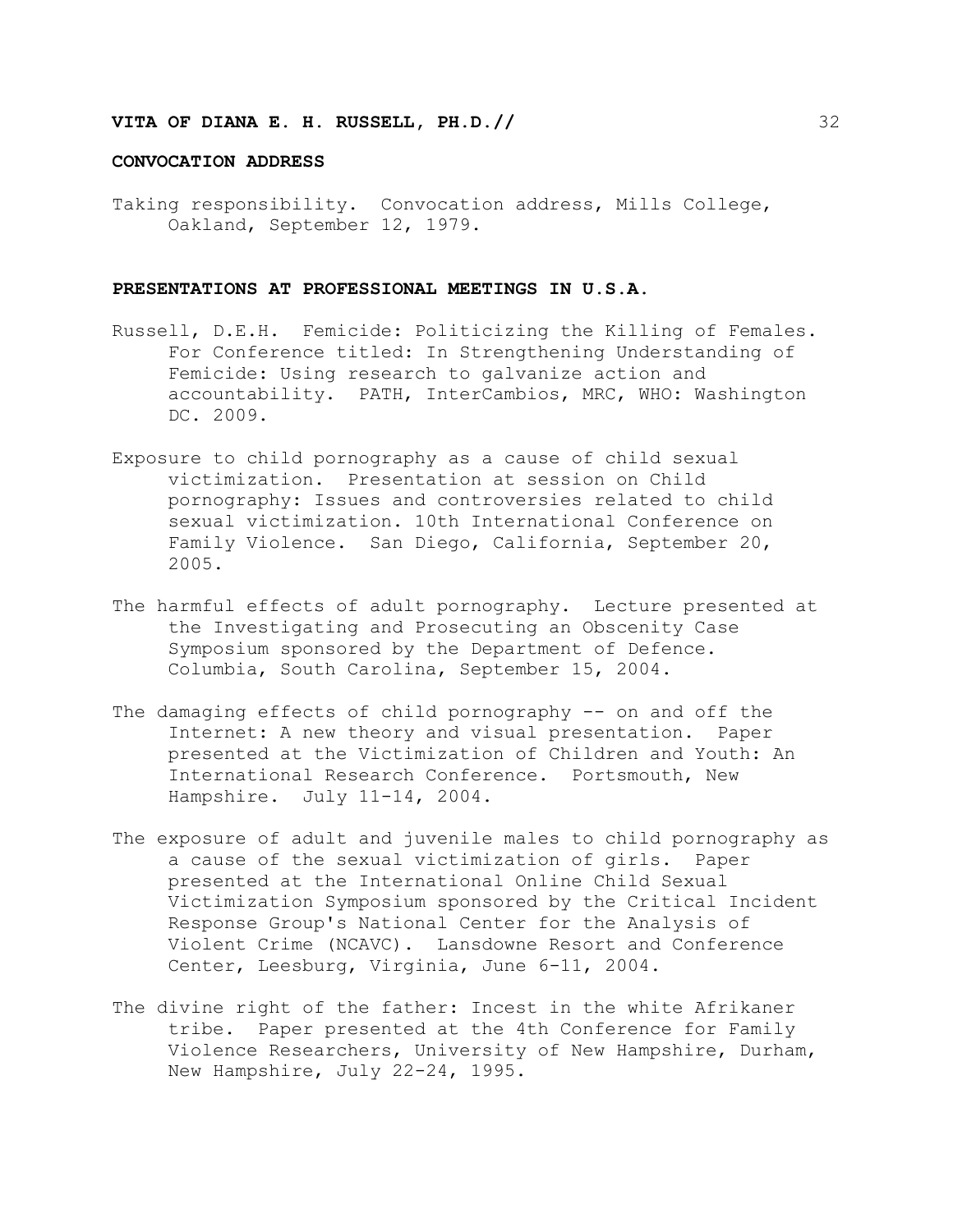- Lives of courage: Women for a new South Africa. Lecture and slide presentation with M. Hart. National Women's Studies Association Conference, Towson State University, Towson, June 16, 1989.
- Pornography and incestuous abuse: A causal model; and, Incest and revictimization. Two presentations at the 3rd Conference for Family Violence Researchers, University of New Hampshire, Durham, New Hampshire, July 6-9, 1987.
- Violence against women: A national epidemic. Keynote speech for the International Society for Research on Aggression, Chicago, July 26, 1986.
- The Brownmiller legacy: A 10-year evaluation of unexplored issues in women and violence. Panelist for a symposium. Association for Women in Psychology Meetings, Oakland, March 9, 1986.
- The epidemiology of violence against women. Panelist. American Medical Women's Association, San Francisco, November 9, 1985.
- The sexual exploitation of girls and women: A national epidemic. Keynote speech for Society for the Scientific Study of Sexuality, San Diego, September 20, 1985.
- Recovery from incestuous abuse in childhood. Paper co-authored with J. Herman and K. Trocki, presented at the Annual Meeting of the American Psychiatric Association, Dallas, Texas, May 21, 1985.
- A comparison of the prevalence and seriousness of incest with biological fathers and stepfathers. Paper presented at the Second Conference for Family Violence Researchers, University of New Hampshire, Durham, New Hampshire, August 7-10, 1984.
- New frontiers in sexual abuse research. Paper presented at the Sixth National Conference on Child Abuse and Neglect, Baltimore, Maryland, September 25-28, 1983.
- Rape in marriage. Paper presented at the National Women's Studies Conference, Ohio State University, Columbus, Ohio, June 26-30, 1983.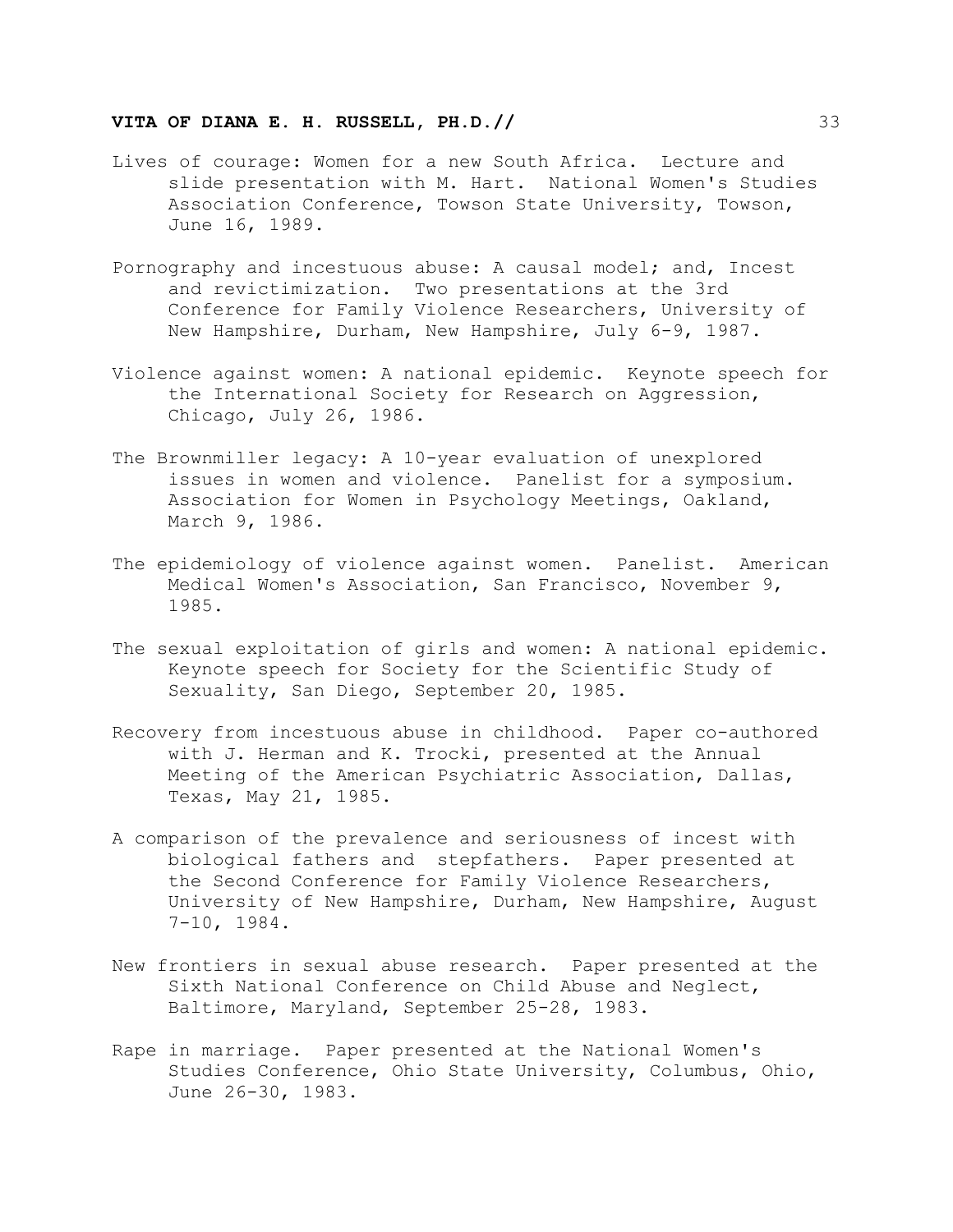- The prevalence of sexual abuse of females and selected demographic factors. Paper presented at the Second National Conference on Victimization of Children, Washington, D.C., May 6-8, 1982.
- The effects of aggressive pornography. Discussant. American Psychological Association Meetings, Los Angeles, August 24-28, 1981.
- Rape: Perceptions, behavior and prevention. Discussant. American Psychological Association Meetings, Los Angeles, August 24-28, 1981.
- Rape in marriage: A case against legalized crime. Paper presented for a panel on Victimization of Women: The Family and the State, American Society of Criminology, San Francisco, November 6-8, 1980.
- The prevalence and impact of marital rape in San Francisco. Paper presented for the panel on Marital Rape, American Sociological Association Meetings, New York, August 26-31, 1980.
- Toward a new school of feminist sociology. Paper presented for a panel with the same title, at the Pacific Sociology Meetings, Sacramento, April 20, 1977. Also the organizer of this panel.
- The International Tribunal on crimes against women. Paper presented for panel on International Perspectives on the Women's Movement, International Studies Association Meetings, San Francisco, March 19, 1976.
- Rape and the masculine mystique. Paper presented at the American Sociological Meetings in New York, August 30, 1973.

#### **UNIVERSITY SPONSORED LECTURES, PANELS, ETC. IN U.S.A. (SELECTED)**

Lecture: "The damaging effects of exposure to child pornography," at a conference entitled Pornography: Driving the Demand for International Sex Trafficking. Sponsored by The International Human Rights Law Institute in Chicago and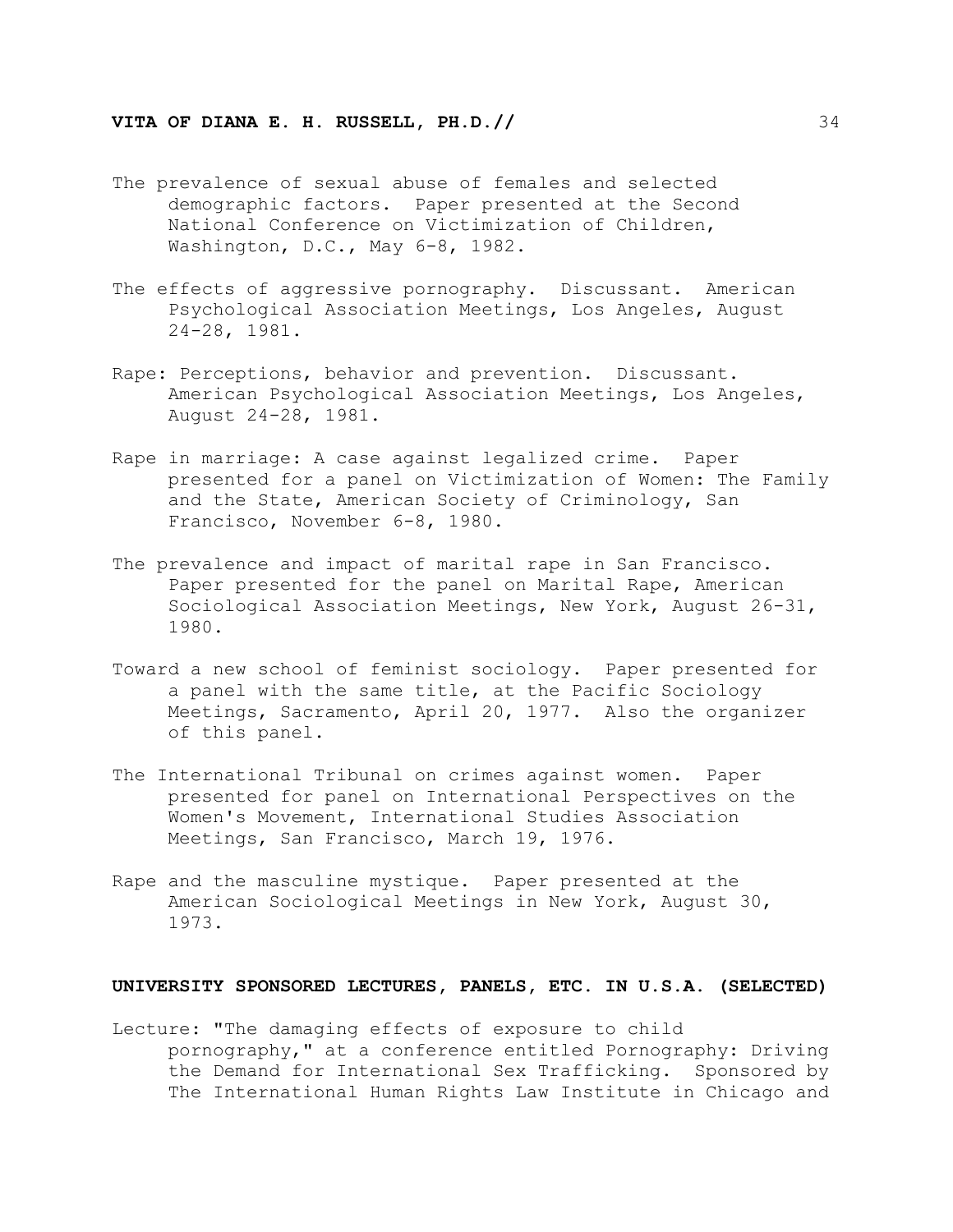Captive Daughters. Chicago. March 13-15, 2005.

- Colloquium on femicide: The politics of woman killing in global perspective. UC Santa Cruz. October 29, 2001.
- Pornography and sexual violence against women: The visual evidence of harm. Lecture sponsored by the Center for Student Empowerment, Central Washington University, Ellensburg, Washington. May 10, 2001.
- Question-and-Answer about my research and activism. Gender Studies class at the University of Reykjavik, Iceland. March 10, 2000.
- Against pornography: The visual evidence of harm. Lecture/slide presentation at Humboldt State University, Arcata, California. March 7, 1996.
- Against pornography: The evidence of harm. Presentation to class in Women's Studies 39A: Feminism and Pornography, UC Berkeley, Berkeley. February 21, 1995.
- Against pornography: The visual evidence of harm. Lecture/slide presentation for Psychology of Women Colloquium, California School of Professional Psychology, Alameda. October 27, 1994.
- Sexual assault. Lecture delivered at the Michigan State University, E. Lansing, Michigan. May 16, 1992.
- Women in the anti-apartheid movement. Lecture delivered at Smith College, Northhampton, Massachusetts. December 6, 1990.
- Cultural imperialism. Slide presentation on women in China. Faculty Seminar, Mills College, Oakland. November 29, 1990.
- Sexual violence and the college student. Lecture delivered at Albion College, Albion, Michigan. October 31, 1990.
- Women in the anti-apartheid movement. Lecture delivered at Drew University, Madison, New Jersey. October 10, 1990.

Femicide, pornography, and violence against women. Lecture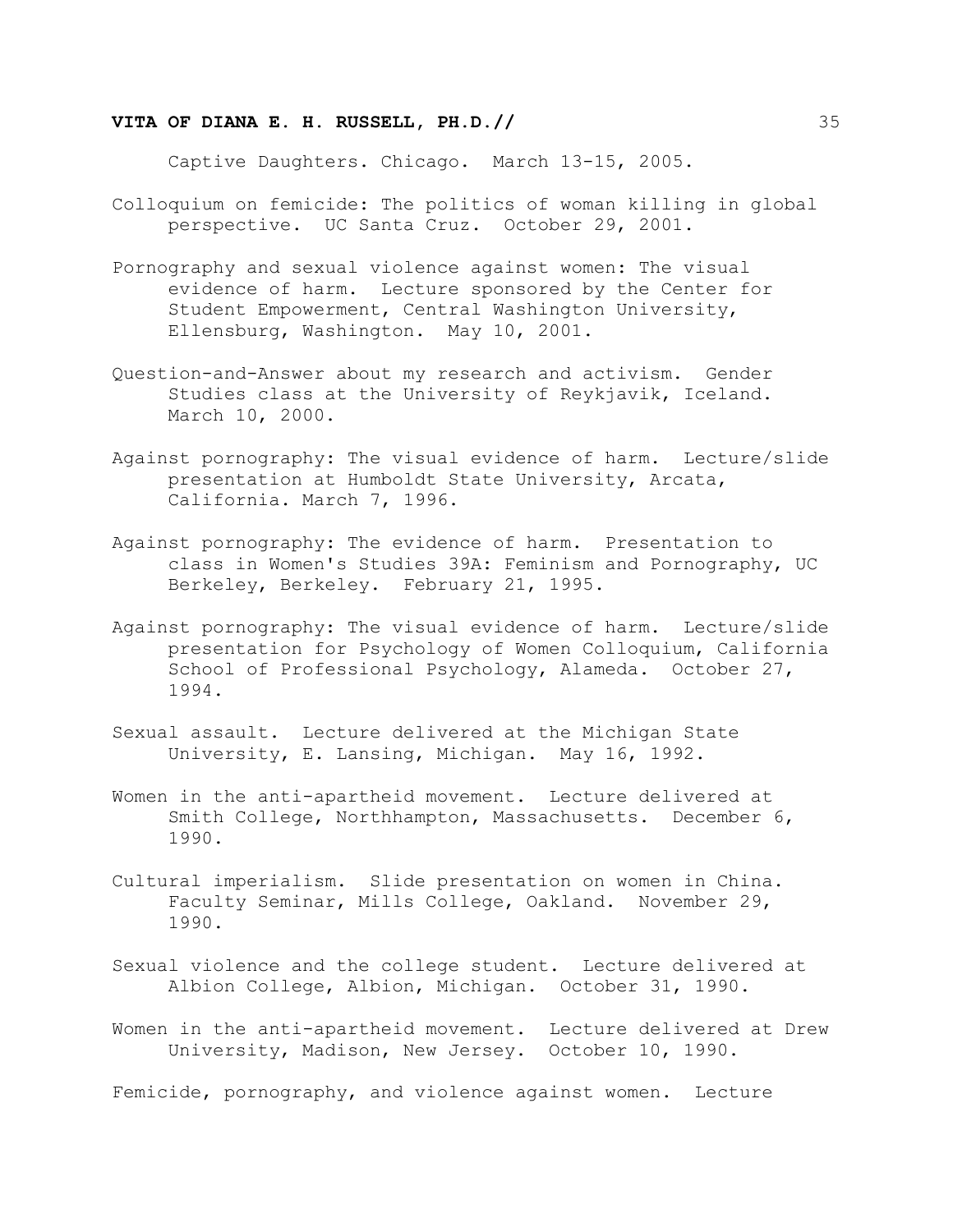delivered to a sociology class on deviance at Drew University, Madison, New Jersey. October 9, 1990.

- The effects of pornography on violence against women. Lecture sponsored by the Psychology Colloquium Committee and the Psychology Students Association, California State University, Long Beach, April 19, 1989.
- Lives of courage: Women for a new South Africa. Lecture and slide presentation sponsored by Haverford College, Philadelphia, February 21, 1989.
- Incest in the lives of girls and women. Workshop sponsored by University of California Extension, Santa Cruz, May 21, 1988.
- The contribution of feminist theory to research on sexual assault. Lecture to Department of Sociology, University of California, Berkeley, January 23, 1986.
- New research on child sexual abuse and its implications for practice. Lecture sponsored by the Council for the Prevention of Child Abuse and Neglect, Jackson, Michigan, November 15, 1985.
- Incest: New research findings. Lecture sponsored by the Center for Research on Women, Stanford University, May 21, 1984.
- Jeffrey Masson's book, The Assault on Truth: Freud's Suppression of the Seduction Theory. Panelist. Wheeler Auditorium, University of California, Berkeley, February 17, 1984.
- Rape in marriage. Lecture to Institute for the Advanced Study of Human Sexuality, San Francisco, October 14, 1982.
- Pornography and violence against women. Lecture sponsored by the Department of Sociology, University of California, Santa Cruz, February 18, 1981.
- Pornography and violence against women. Lecture to the Hutchins Center for the Study of Democratic Institutions, Santa Barbara, February 3, 1981.
- Pornography and violence against women. Lecture co-sponsored by the Committee on Arts and Lectures and the University of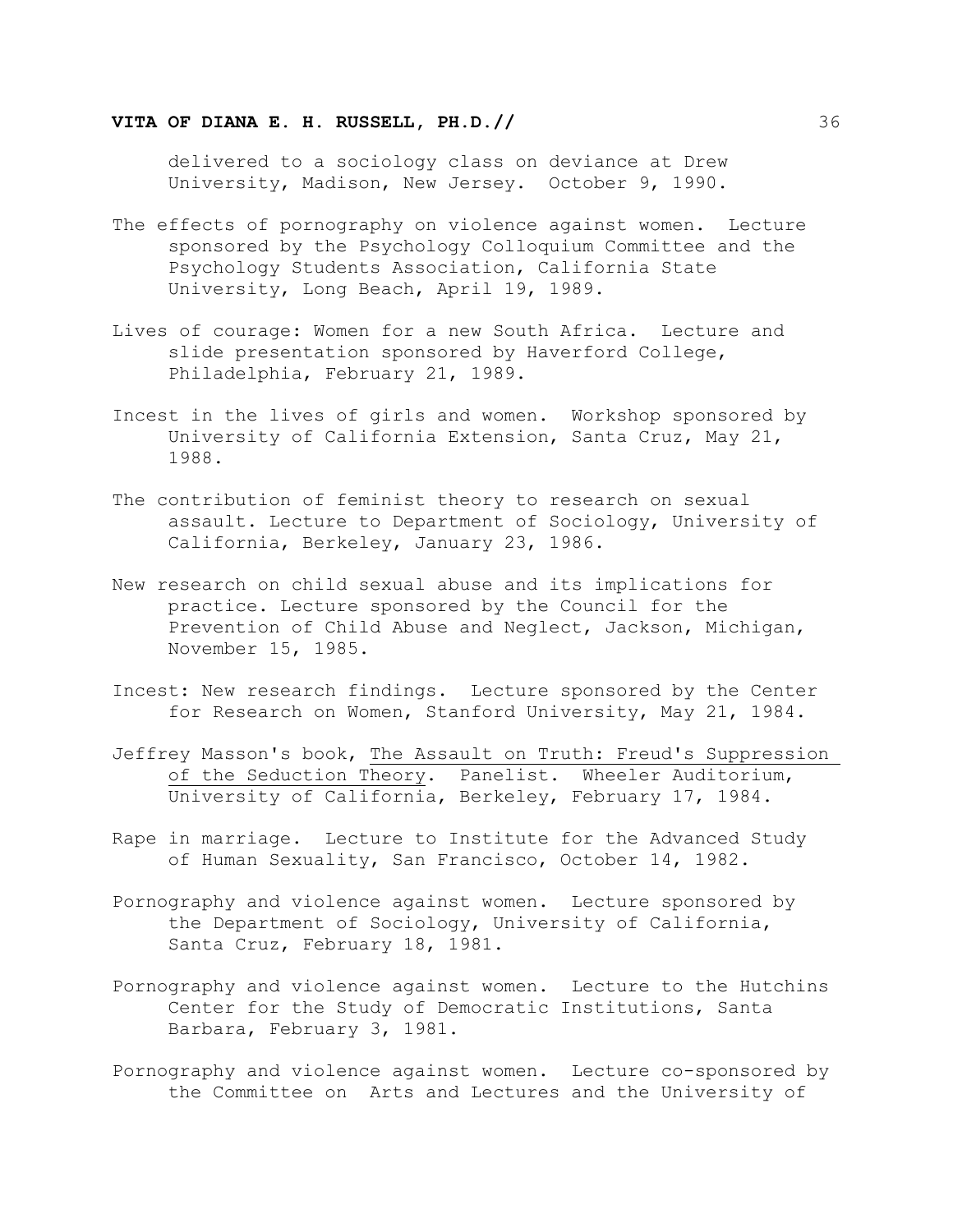### **VITA OF DIANA E. H. RUSSELL, PH.D.//**  $\frac{37}{ }$

California, Santa Barbara Women's Center, University of California, Santa Barbara, February 3, 1981.

- Pornography and violence against women. Lecture sponsored by the Women's Resource Center and the Law and Society Program, University of California, Riverside, October 31, 1979.
- The politics of rape. Lecture sponsored by the University of Hawaii, Campus Center Ballroom, Honolulu, April 7, 1978.
- Rape and the masculine mystique. Lecture to University of California Medical School, San Francisco, March 1975.
- The causes of rape. Lecture sponsored by the Applied Social Psychology Program, University of California, Riverside, April 15, 1974.
- Rape: A sociological perspective. Lecture to University of Washington, Seattle, April 10, 1972.
- Whither South Africa: Successful rebellion or successful coercion? Colloquium for Department of Anthropology, Stanford University, March 1971.

# **KEYNOTE AND PLENARY ADDRESSES IN U.S.A.**

- Sexual violence against women: A national epidemic. Keynote speech for the Annual Conference, Decide to End Sexual Violence. Sponsored by the Florida Council Against Sexual Violence. Orlando, Florida. September 17, 2003.
- Keynote Speech: Rape, incest and pornography, at a Conference on Sexual Assault. Sponsored by the Reach Center. Hudson, New York. November 1, 2002.
- Plenary Speaker: Wife rape: The most neglected form of rape, at the State Wide Coalition on Domestic Violence Conference, Baton Rouge, Louisiana. Sponsored by the Louisiana Coalition Against Domestic Violence. September 3-5, 2002.
- Keynote Speech: The politics of rape: It's impact on our work, at the California Coalition Against Sexual Assault's Statewide Leadership Conference in Sacramento, CA. June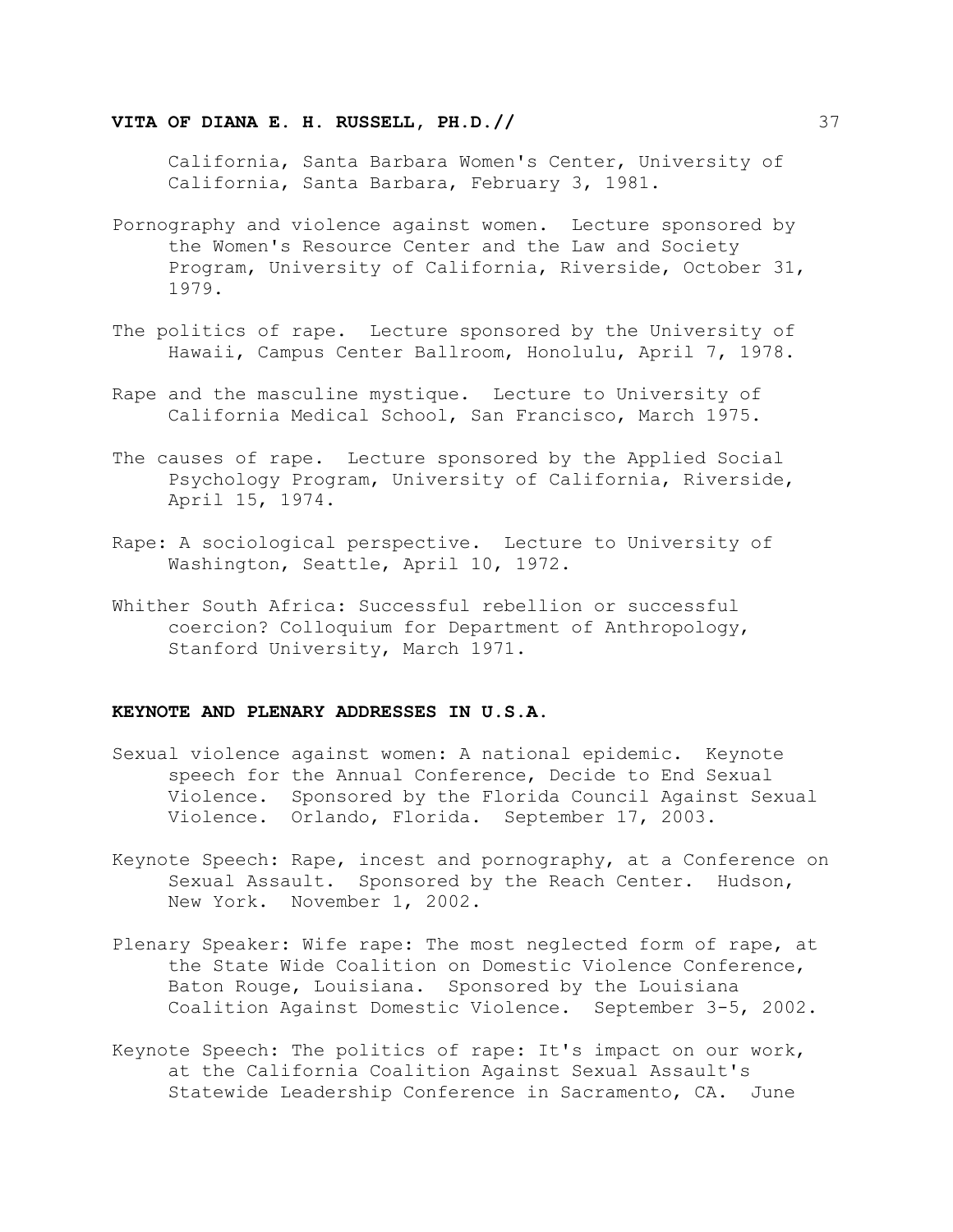18, 2001.

- "Humanist Heroine, 2001" Award Lecture on "Violence against women globally," at the American Humanist Association 60th Annual Conference, Los Angeles, CA. May 18, 2001.
- Keynote Speech: "Against pornography: The evidence of harm," at the Association for the Treatment of Sexual Abusers, Orlando, Florida. September 22-25, 1999.
- Sexual assault: A national epidemic. Keynote speech for Sexual Assault Awareness Week sponsored by the Office of Women's Affairs, University of Delaware, Newark, Delaware. October 8, 1990.
- Sexual assault on adolescents. Keynote speech for Conference on Sexual Assault -- The Adolescent Victim: A Multidisciplinary Approach, sponsored by the Department of Human Services and the Chicago Sexual Assault Network, Chicago. April 3, 1990.
- Ending family violence. Keynote speech for the Fall Victim Services Training and Technical Assistance Conference, sponsored by the State of California's Office of Criminal Justice Planning, Palo Alto, California. November 1, 1989.
- Lives on the line: Women for a new South Africa. Keynote speech for National Women's History Month, sponsored by the Women's Resource Center, California State University, Sacramento. March 4, 1988.
- Sexual assault: A national epidemic. Keynote speech for the Wyoming State Conference on Sexual Assault, sponsored by Crisis Intervention Services, Cody, Wyoming. October 15, 1987.
- The relevance of current research findings on child sexual abuse for prevention. Keynote speech for Conference on Child Sexual Abuse Prevention, sponsored by Learning Publications, San Francisco. July 11, 1986.
- Marriage: License to rape. Keynote speech for Conference on Marital Rape, sponsored by the Domestic Violence Project, Ann Arbor, Michigan. November 16, 1985.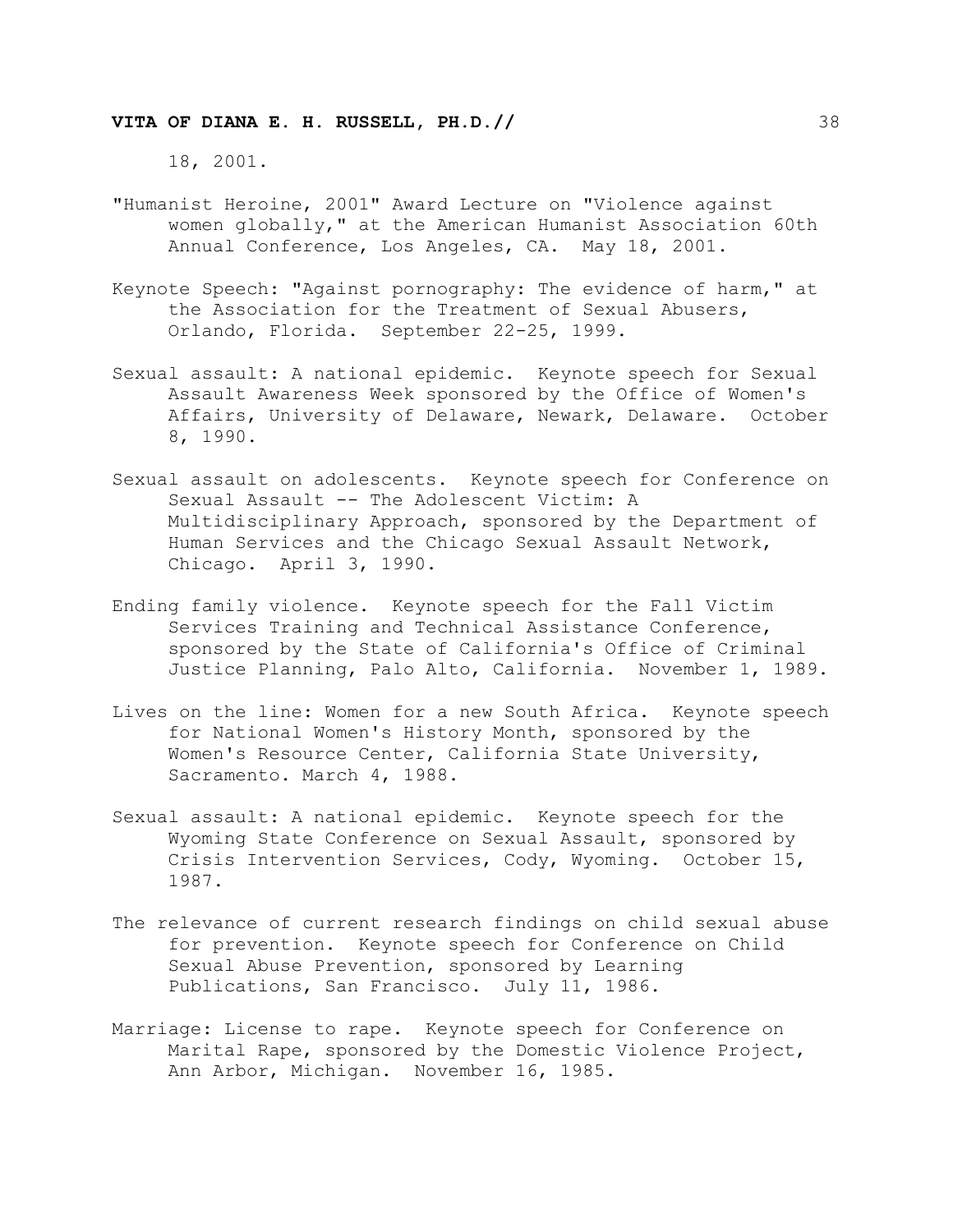- Violence against women: A national epidemic. Keynote speech for Conference on Women, Power and Violence, sponsored by Phoenix South Hasbrook Institute, Phoenix. May 18, 1985.
- Violence against women: A national epidemic. Keynote speech for Conference on Planning to End Violence Against Women, sponsored by the Graduate School of Architecture and Urban Planning, University of California, Los Angeles. May 4, 1985.
- Ending family violence: Challenge for the last frontier. Keynote speech for the Institute on Family Violence, Anchorage, Alaska. December 10, 1984.
- Rape in marriage. Keynote speech sponsored by the Rape and Sexual Assault Center, Minneapolis, Minnesota. May 25, 1984.
- The sexual exploitation of women and girls. Keynote speech sponsored by the Sexual Battery Committee of the Gainesville Commission on the Status of Women, University Center, Gainesville, Florida. May 17, 1984.
- New frontiers in research on incest. Keynote speech for Conference on Women's Theories and Stories of Incest: Survivor Treatment Issues II, sponsored by Women's Family Services, Fort Mason Center, San Francisco. October 30, 1983.
- Sexual violence: Is it our social norm? Keynote speech for Facing Rape Week, sponsored by student and community groups, Stanford University, Palo Alto. October 3, 1983.
- Rape in marriage. Keynote speech for Rape Awareness Week, sponsored by Washington Coalition of Sexual Assault Programs and Seattle Rape Relief, University of Washington, Seattle, Washington. April 23, 1983.
- The politics of rape. Keynote speech for Rape Awareness Week, sponsored by the Women's Center and the Special Events Committee, University of Alaska, Fairbanks, Alaska. March 21, 1983.
- The politics of sexual assault. Keynote speech for the California State Coalition of Rape Crisis Centers sponsored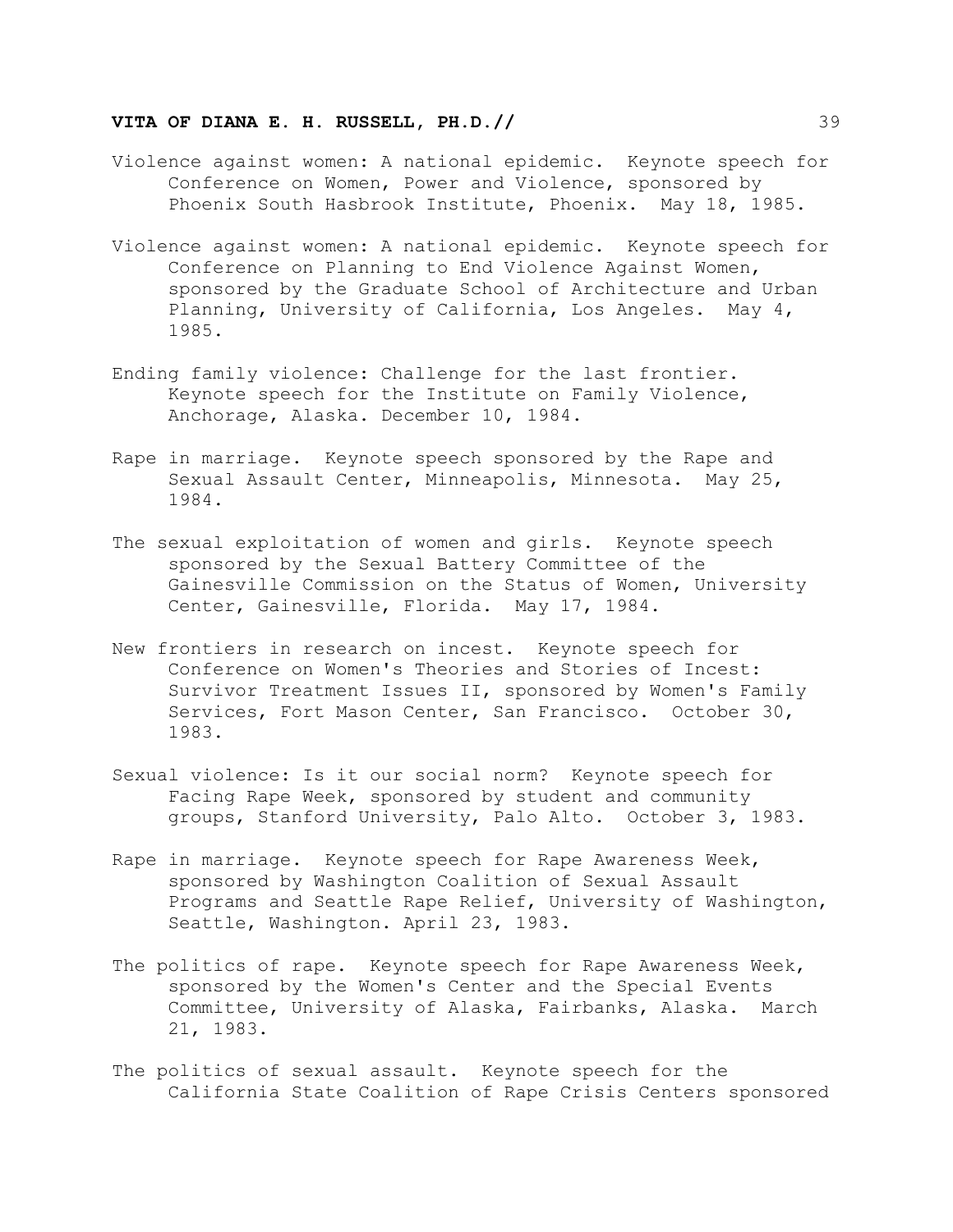by Yolo County Sexual Assault Center, Sacramento. May 9-10, 1980.

- The sexual politics of violence against women. Keynote speech for the Second Northwest Conference on Violence against Women and Children, University of Washington, Seattle, Washington. October 4-5, 1979.
- Cultural roots of violence against women and children. Keynote speech sponsored by Pasadena-Foothill Valley YWCA, Pasadena, California. September 14-15, 1979.
- The politics of sexual violence. Keynote speech at Conference on Sexual Violence: The Treatment of Rape and Incest Victims Within the Mental Health System, Colorado Women's College, Denver. May 17-18, 1978.
- Crimes against women of the world. Keynote speech at Conference, Southern Oregon State College, Ashland, Oregon. March 6, 1978.
- Crimes against women. Keynote speech at Conference on Violence Against Women: A Matter for Public Policy, sponsored by the National Organization of Women, Detroit, Michigan. October 7-8, 1977.
- The politics of rape. Keynote speech at Conference on Helping Rape Victims, Georgia, Atlanta. April 29, 1976.
- Rape and the masculine mystique. Keynote speech at Conference on Rape, University of California, Davis. March 9, 1974.

# **COMMUNITY SPONSORED LECTURES, PANELS, WORKSHOPS, ETC. IN U.S.A.**

- Plenary Panel Speaker: Why the National Coalition Against Domestic Violence Should Adopt the Term Femicide. Plenary Panel titled, The Concept and Scope of Femicide and its Connections with Domestic Violence. The National Organization of Men Against Sexism (NOMAS) and the National Coalition Against Domestic Violence (NCADV) Conferences. Denver, Colorado. July 23, 2012.
- Discussant for NOMAS' Session: What Statistics Should We Believe? The National Organization of Men Against Sexism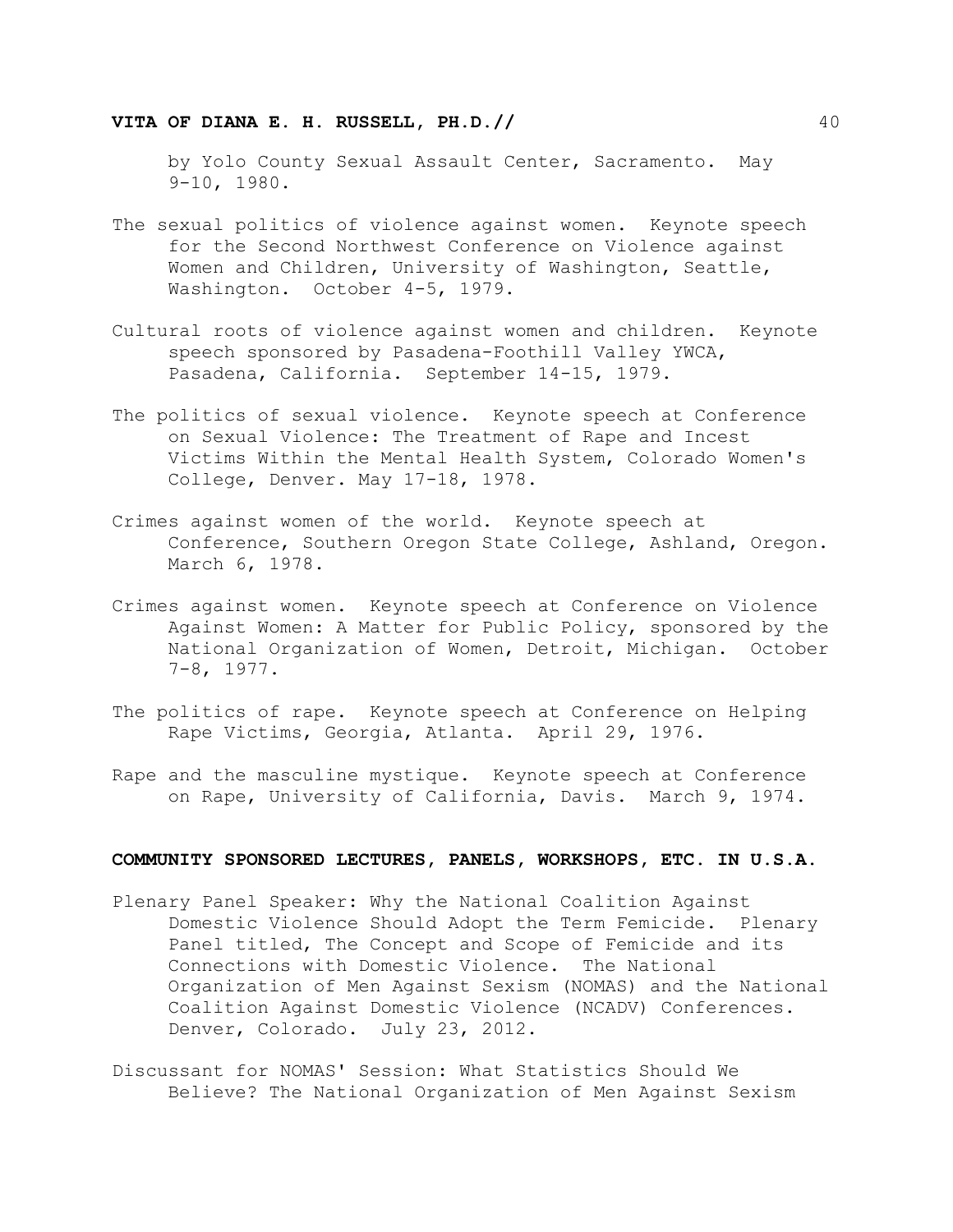(NOMAS) and the National Coalition Against Domestic Violence (NCADV) Conferences, Denver, Colorado. July 22, 2012. Denver, Colorado.

- Workshop Speaker: Unsolved Issues Within the Pornography Struggle. The National Organization of Men Against Sexism (NOMAS) and the National Coalition Against Domestic Violence (NCADV) Conferences, Denver, Colorado. July 23, 2012.
- Lecture: Against Pornography: The Visual Evidence of Harm. Women's Coffee House, New York. November 15, 2003.
- One day training session on rape, child sexual abuse, and pornography sponsored by the Guardian Angel Home, Joliet, Indiana. May 3, 2002.
- Speaker about Lakireddy Bali Reddy having gotten away with murder. News Conference honoring Marcia Poole. Pasand Restaurant, Berkeley, California, April 10, 2001.
- Speaker at Civil Disobedience Protest denouncing Bayer Corporation and other pharmaceutical corporations for suing the South African government for their plan to distribute free or inexpensive AIDS drugs to infected mothers in South Africa. Berkeley, March 5, 2001.
- Speaker at the Berkeley City Council in support of their resolution to endorse the boycott of Pasand Restaurant by Women Against Sexual Slavery. December 19, 2001.
- Speaker at the Take Back the Night Rally. Sproul Hall Steps, UC Berkeley Campus, April 20, 2000.
- Lecture: Against Pornography: The Visual Evidence of Harm. Sponsored by Stigamot, an incest center in Reykjavik, Iceland, March 11, 2000.

Speaker at Rally and march to demand the penalization of Johns - - not prostitutes -- in Tromso, Norway, June 24, 1999.

Speaker at News Conference on "The Truth About 'The People vs. Larry Flynt,'" Holiday Inn Downtown, Los Angeles, March 24, 1997.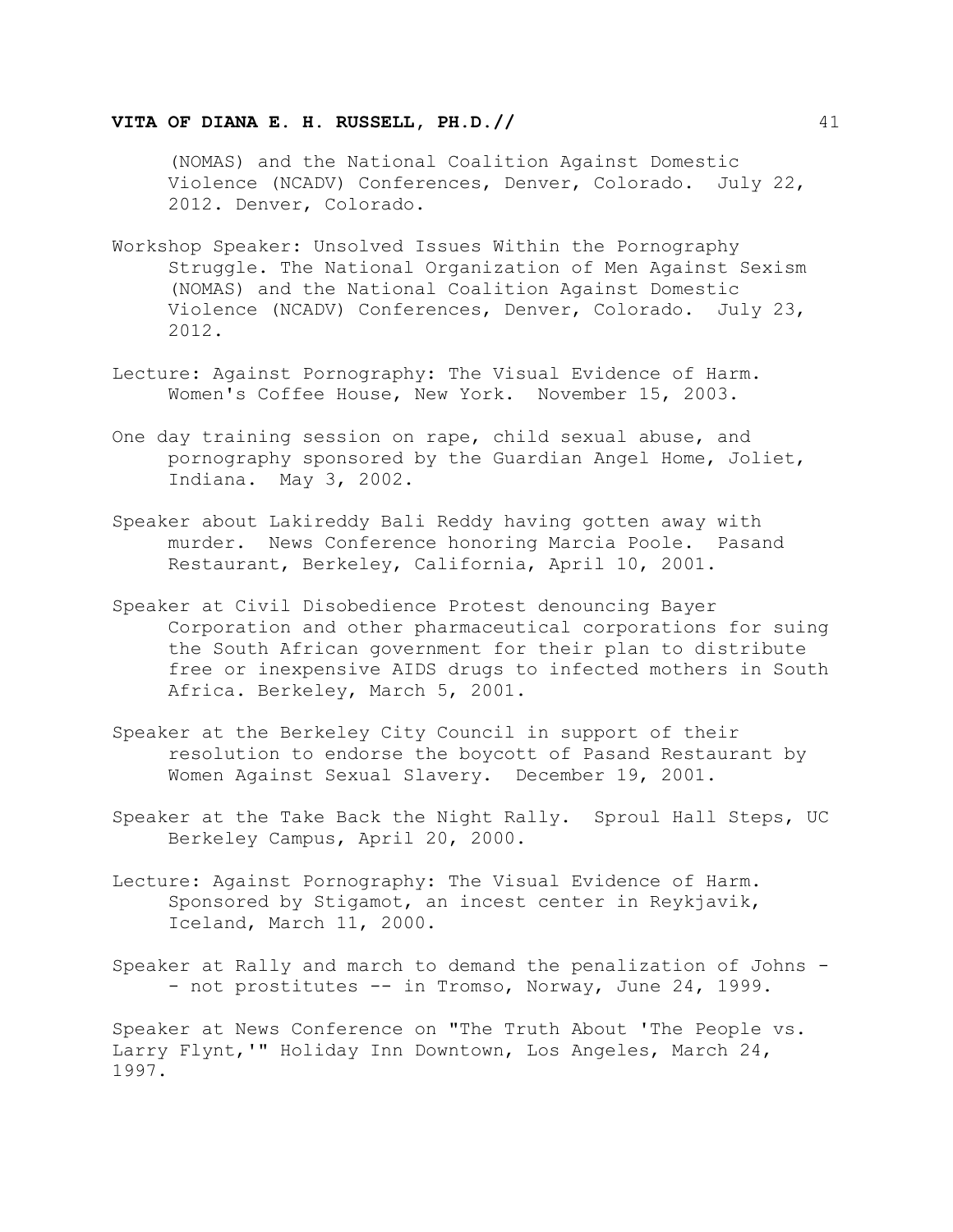Lecture: Violence against women: An overview; Lecture: Wife rape and femicide; Lecture: Pornography and rape: The visual evidence of harm; Lecture: Incestuous abuse and the false memory/recovered memory debate. Annual Sexual Assault Conference sponsored by Converse County Coalition Against Family Violence, Douglas, Wyoming, July 17, 1996.

- Lecture: Incestuous abuse and the false memory/recovered memory debate. Sponsored by the Psychiatry Residency Training Program, San Mateo County General Hospital, San Mateo, May 14, 1996.
- Lecture/slide presentation: Against pornography: The visual evidence of harm. Sponsored by Four Winds Foundation, Education Series, Katonah, New York, April 26, 1996.
- Speech: Femicide: The politics of woman killing. Demonstration to protest the murder of prostitutes in San Francisco, sponsored by local community groups, Capp Street, San Francisco, December 9, 1995.
- Lecture: Pornography and rape: The visual evidence. Liberia Papyrus (Bookstore), sponsored by local feminists, San Juan, Puerto Rico, June 29, 1995.
- Panelist: What Have We Learned, Anita Hill? Community Forum sponsored by Action Against Sexual Violence. San Francisco, April 25, 1992.
- Speech: In memory and in rage: Mass femicide in Montreal. Take Back the Night march, San Francisco, December 8, 1990.
- Speech: In memory and in rage: Mass femicide in Montreal. Take Back the Night march organized by the National Organization for Women, Northhampton, Massachusetts, December 6, 1990.
- Lecture: From bitches to witches: Sexual terrorism against women. Institute for the 12th National Coalition Against Sexual Assault Meetings, Denver, Colorado, July 14, 1990.
- Lecture: Lives of courage: Women for a new South Africa. The 4th International Congress on Women, Hunter College, New York, June 4, 1990.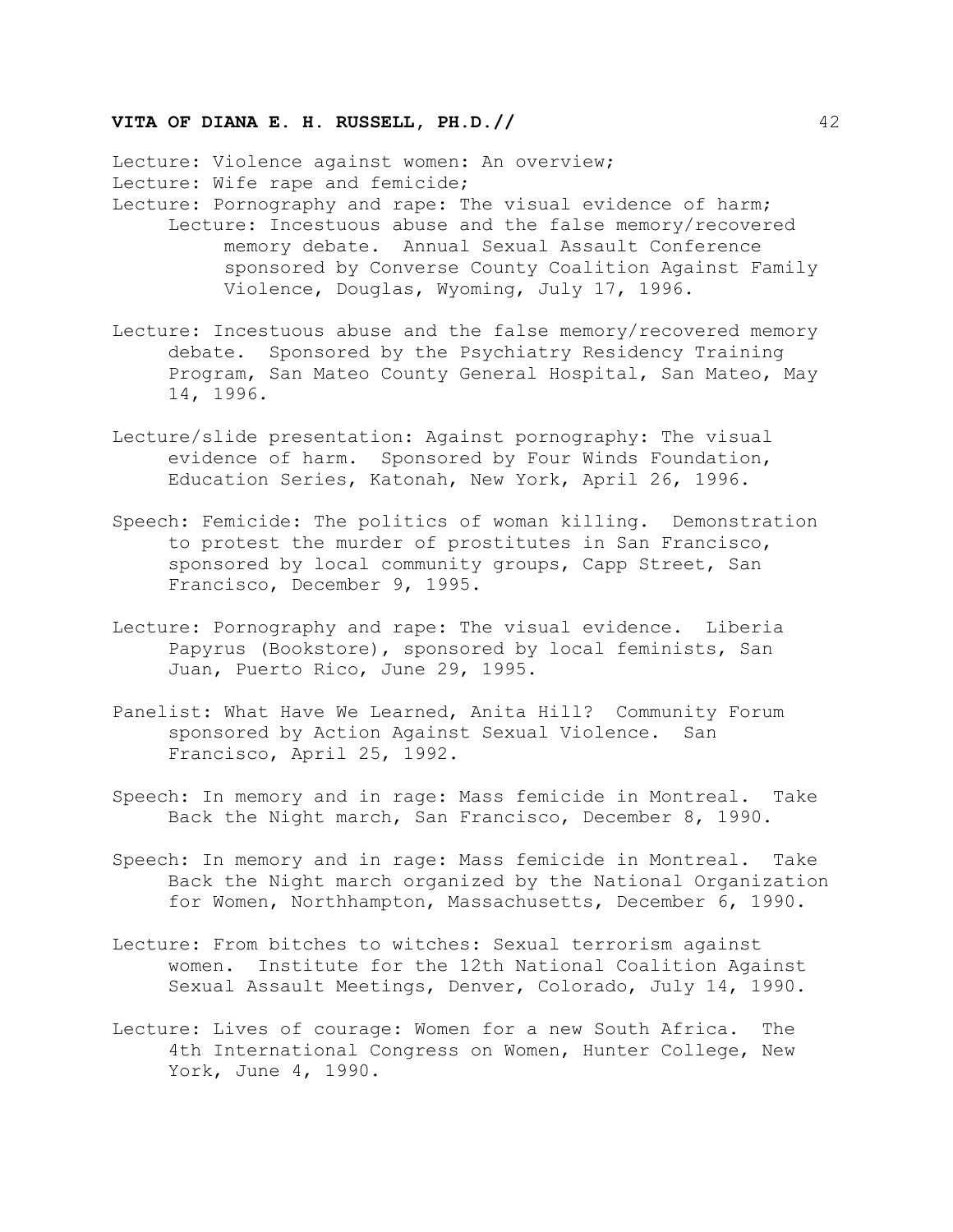- Lecture: Lives of courage: Women for a new South Africa. La Pena, Berkeley, May 23, 1990.
- Speech: Femicide. Speak-out on the massacre of 14 women students in Montreal. Sponsored by the Feminist Union, University of California, Berkeley, December 13, 1989.
- Workshop: Pornography and its relationship to child abuse. International Conference on Child Abuse: Prevention Connection. Sponsored by the Child Assault Prevention Training Center of Northern California, Oakland, California, May 15-16, 1989.
- Lecture: Pornography and rape: A causal model. Lecture for Conference on Trafficking in Women Internationally, organized by the Coalition Against Trafficking in Women, New York, October 22-23, 1988.
- Workshop: Incest in the lives of girls and women. Sponsored by the Women's Center, Waukesha, Wisconsin, May 17, 1988.
- Panelist: Feminist Writing. National Writers Union Conference, UC Berkeley, Berkeley, CA, January 30, 1988.
- Advanced training seminar: Current research on child sexual abuse and its implications. Sponsored by Children's Institute International, Los Angeles, November 14, 1986.
- Lecture: Sexual assault: A national epidemic; Workshop: The secret trauma: Key new findings on incest. Sponsored by Albany County Rape Crisis Center, Albany, New York, September 4, 1986.
- Panelist: Pornography and violence. Sponsored by WAVPM and the East Bay Socialist School, Women's Building, San Francisco, March 25, 1983.
- Lecture: Pornography: A feminist perspective. Conference on Liberty, Decency, Feminism: Three Perspectives on Pornography, sponsored by the Women's Resource Center, University of Montana, Missoula, Montana, May 16-17, 1980.
- Lecture: Rape and the masculine mystique. East Bay Gynecological Society, Oakland, May 23, 1979.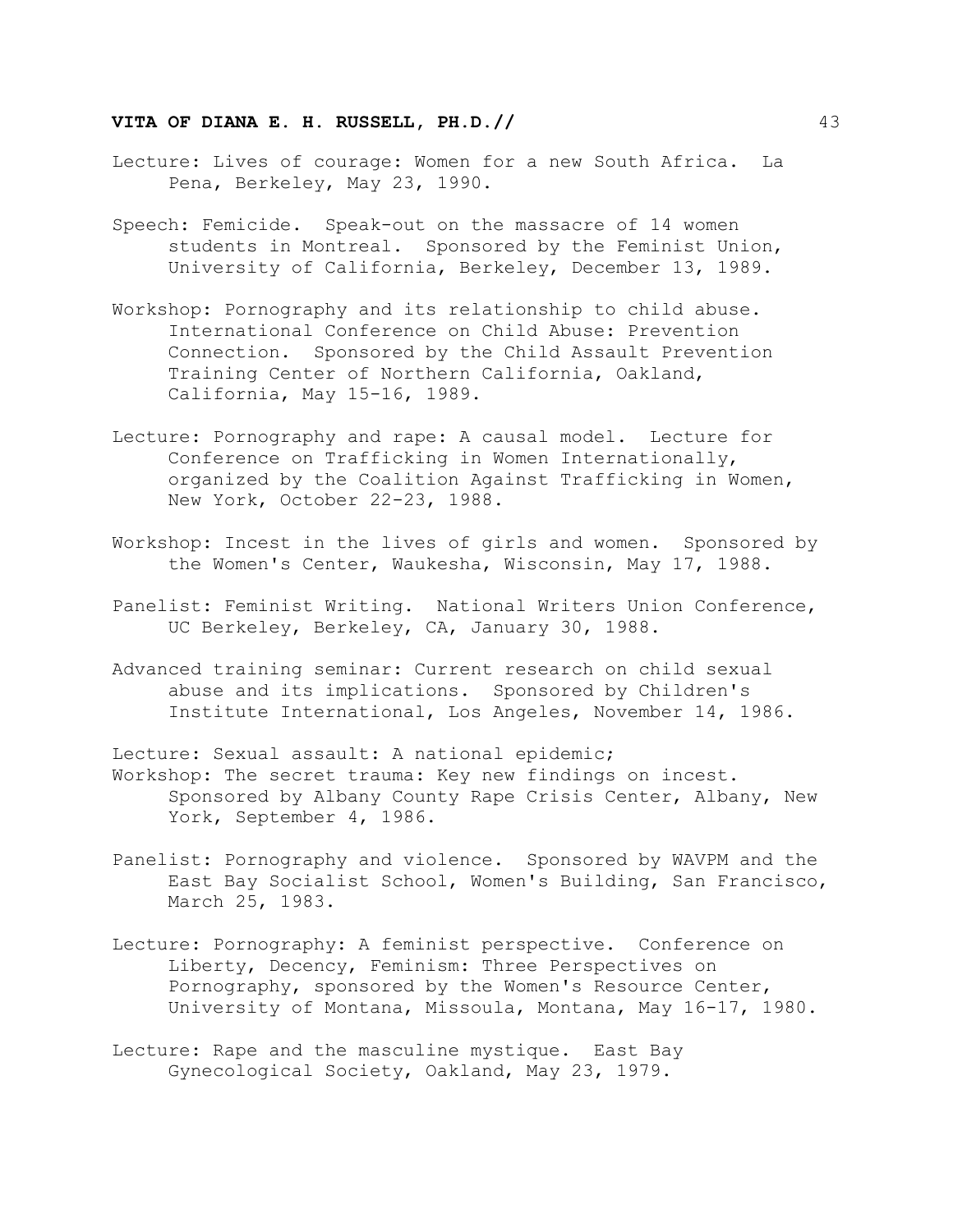- Lecture: Pornography and the women's liberation movement. Conference on Feminist Perspectives on Pornography, sponsored by Women Against Violence in Pornography and Media (WAVPM), San Francisco, November 17-19, 1978.
- Lecture: Philosophical overview of violence against women. Conference on Rape: Crime and Crisis, sponsored by the Center Against Sexual Assault, Phoenix, Arizona, September 23-24, 1977.
- Lecture: Crimes against women. The World of Criminal Justice and Violence, California International Women's Year Conference, Los Angeles, June 18, 1977.

Lecture: Pornography and sexual assault; Lecture: Crimes against women. Second Annual Western Regional Conference on Sexual Assault, Salt Lake City, Utah, May 23-30, 1977.

#### **INTERNATIONAL KEYNOTES, LECTURES, PANELS, WORKSHOPS, ETC.**

#### **AUSTRALIA**

- Keynote speech: Pornography and sexual violence against women -- A lecture and slide presentation. Seeking Solutions: Australia's Inaugural Domestic Violence and Sexual Assault Conference. Goldcoast, Australia. September 6, 2001.
- Workshop: Pornography as a cause of sexual violence against women. September 6, 2001.
- Lecture: "Thirty years of activism: My actions against violence against women," sponsored by Casa House, Melbourne, Australia, held at the University of Melbourne, Australia. September 11, 2001.

#### **AUSTRIA**

- Speech: Defining femicide. Symposium: Femicide -- A Global Issue that Demands Action. The United Nations, Vienna, November 26, 2012.
- Speech: Best strategies to advance the global struggle against femicide. Symposium: Femicide -- A Global Issue that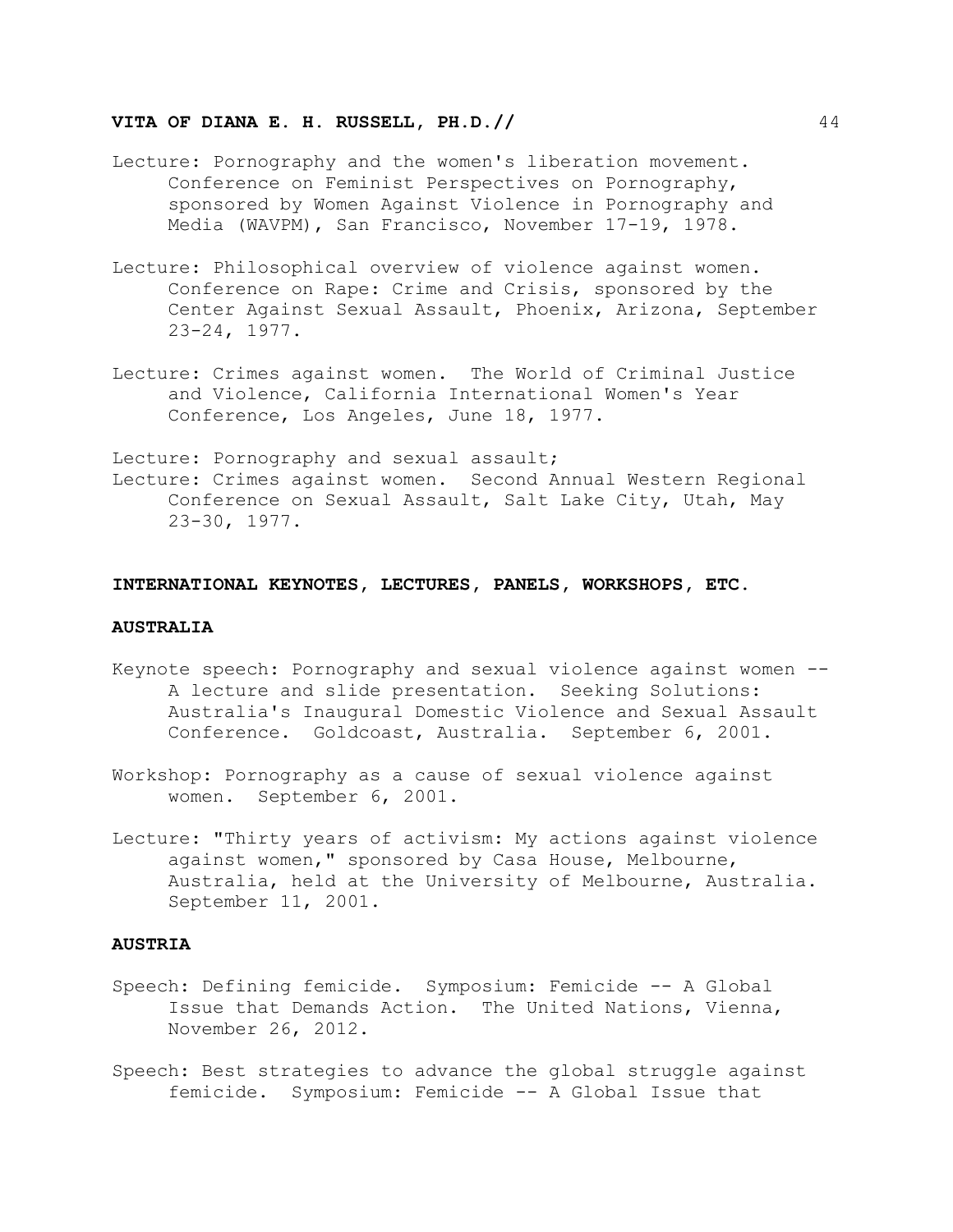Demands Action. The United Nations, Vienna, November 26, 2012.

#### **BELGIUM**

- Introductory speech: The goals and organization of the International Tribunal. International Tribunal on Crimes Against Women, Brussels, March 4-8, 1976.
- Testimony: Femicide in the United States. International Tribunal on Crimes Against Women, Brussels, March 4-8, 1976.
- Lecture: The politics of rape. Women's Center, Brussels, November 1974.

# **CANADA**

- Opening speech: The impact of the 1976 International Tribunal on the women's struggle against male violence against females, and the culpability of the sex industry in women's oppression. The People's Tribunal on the Commercial Sex Trade. Sponsored by CLES (Concertation des luttes contre l'exploitation sexuelle), Montreal, Quebec, Canada, March 18-20, 2011.
- Keynote speech: Family violence. Conference on Family Violence: Toward a Gentler Future. Sponsored by the Department of Psychology, University of New Brunswick, Fredericton, Canada, May 21-22, 1992.
- Lecture: The role of pornography and the mass media in promoting family violence. May 21-22, 1992.
- Keynote speech: The secret trauma: Incest in the lives of girls and women. Conference on Child Abuse, sponsored by Community Resources and Initiatives in Toronto, May 25, 1988.
- Keynote speech: Research: Effective utilization in treatment and prevention. Conference on Child Abuse: Challenges and Achievements, sponsored by the Ontario Centre for the Prevention of Child Abuse, Toronto, June 16-17, 1987.

Lecture: The myth of value free research. June 16-17, 1987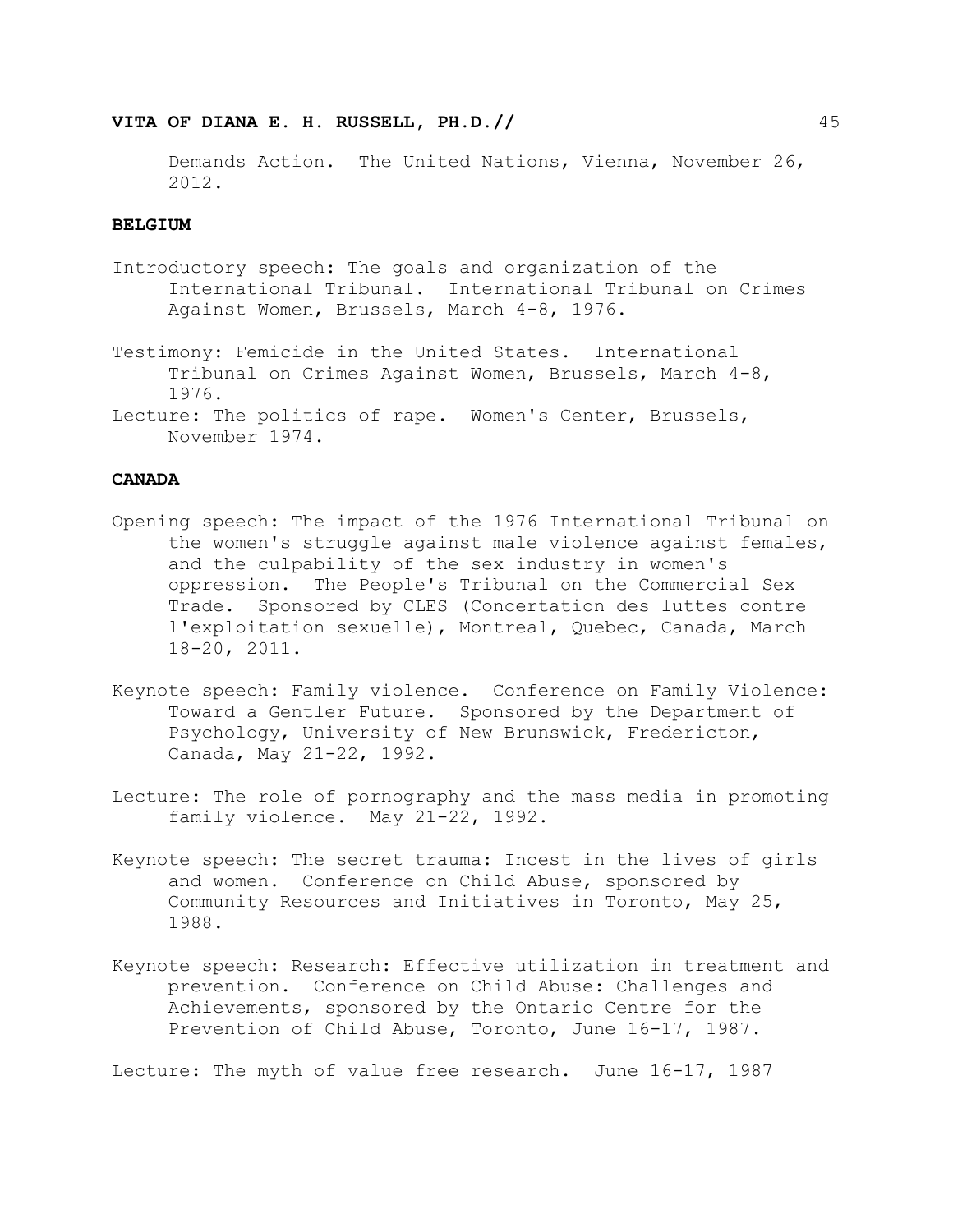- Keynote speech: New findings on incest. Conference on Counselling the Sexual Abuse Survivor. Sponsored by Klinic Community Health Centre, Winnipeg, February 20-22, 1985.
- Keynote speech: Crimes against women: An international perspective. Conference on Women in a Violent Society, sponsored by the Calgary Status of Women Action Committee, Calgary, April 21-23, 1978.
- Lecture: Pornography and violence against women. April 21-23, 1978.

# **CHINA**

Lecture: Sexual assault within the family. The Sino-United States Conference on Women's Issues. Sponsored by the All-China National Women's Federation and Global Interactions, Phoenix, Arizona; Beijing, China, June 26, 1990.

# **GERMANY**

- Lecture: Violence against women: An international scandal. The Women's Conference on Security and Cooperation in Europe, Berlin, November 14, 1990.
- Testimony: Sexual Violence in the Family. World Congress for International Women's Year, East Berlin, October 1975.
- Lecture: The politics of rape. Women's Center, West Berlin. August 1974.

#### **ICELAND**

Lecture: Against Pornography: The Visual Evidence of Harm. Sponsored by Stigamot, an incest center in Reykjavik, Iceland, March 11, 2000.

#### **ISRAEL**

- Lecture: The secret trauma: Incest in the lives of girls and women. Sponsored by the Rape Crisis Center, Tel Aviv, May 22, 1986.
- Lecture: The secret trauma: Incest in the lives of girls and women. Sponsored by Women's Studies, Haifa University, May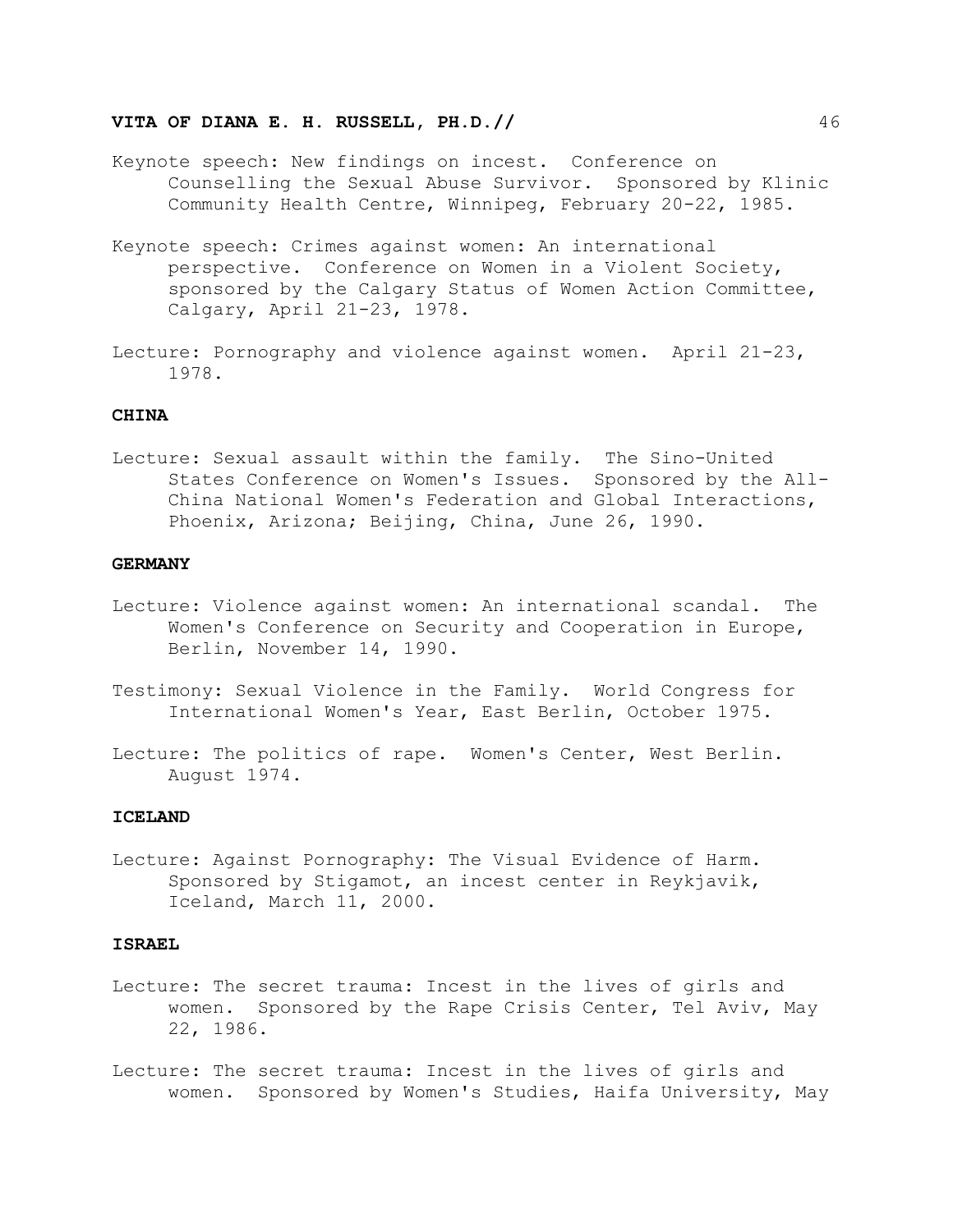15, 1986.

Lecture: The secret trauma: Incest in the lives of girls and women. Sponsored by the Program for Sex Differences in Society, Hebrew University of Jerusalem, Jerusalem, May 8, 1986.

Lecture: Incest. Kibbutz Gezer, Nahal Ayalon, May 8, 1986.

# **KENYA**

- Workshop 1: Feminist anti-nuclear work. NGO Forum, United Nations' End of the Decade on Women Conference, Nairobi, July 10, 1985.
- Workshop 2: Incest. NGO Forum, United Nations' End of the Decade on Women Conference, Nairobi, July 19, 1985.

#### **MEXICO**

- Presentation: Femicide in global perspective. International Seminar on Citizenship and Democracy. Xalapa, Mexico, November 6, 2006.
- Keynote Address: Femicide: A global perspective. International Seminar on Femicide Violence. July 13-14, 2006.
- Presentation: Torture-Femicide: The most extreme form of misogynist violence against women and girls. The International Feminicide, Law and Justice Seminar, Sponsored by the Camara de Diputados' Special Commission to Inform and to Track the Investigations Related to the Feminicides in Mexico as well as the Procurement to resolve Linked Justice. Mexico City, December 8-9, 2004.
- Presentation: The International Tribunal on Crimes Against Women. International Women's Year Tribune, Mexico City, June-July, 1975.

## **THE NETHERLANDS**

Keynote speech: The prevalence and sociocultural causes of sexual assault. World Conference on Trauma and Tragedy, sponsored by the International Society for Traumatic Stress Studies, Amsterdam, June 21-26, 1992.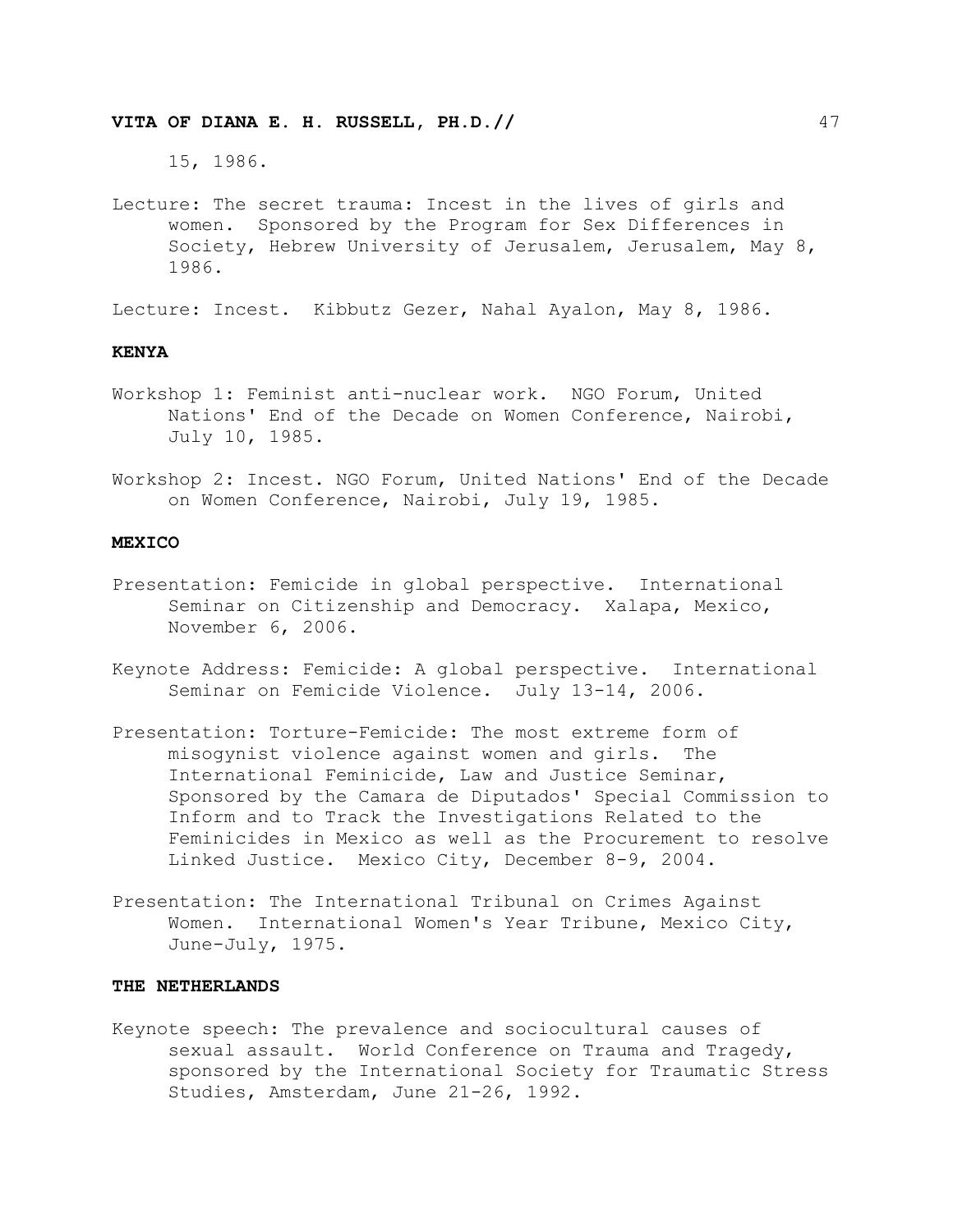#### **NORWAY**

- Presentation on "Against pornography: The visual evidence of harm." Women's Worlds 99: The 7th Interdisciplinary Congress on Women, Tromso, Norway, June 25, 1999.
- Speech on sexual assault research. Sponsored by the Crisis Center, Sarpsborg, June 15, 1992.
- Lecture: Methodology and the prevalence of child sexual abuse, for Norwegian workshop on methodology and sexual assault. Sponsored by the Centre of Feminist Studies, Oslo. June 12, 1992.

## **SOUTH AFRICA**

- Lecture: Pornography and violence: A critique with a visual presentation. Sponsored by the University of Cape Town's Women's Movement, October 6, 1993.
- Lecture: Pornography: The visual evidence of harm. Lecture to a class on Constitutional Law, Law School, University of Cape Town, September 14, 1993.
- Lecture: A political approach to incestuous abuse. Children for Africa: Southern Africa Conference, sponsored by South African Society for the Prevention of Child Abuse and Neglect, Cape Town, September 6-11, 1993.
- Workshop: Pornography and sexual abuse. September 6-11, 1993.
- Workshop: Incestuous abuse: An experiential workshop. September 6-11, 1993.
- Lecture/slide presentation: Playboy and Penthouse: US pornography invades South Africa. Sponsored by Rape Crisis, Stellenbosch, March 22, 1993.
- Lecture: Incestuous abuse. Sponsored by Safeline, Athlone, Cape Town, March 16, 1993.
- Lecture: Battery as torture. Conference on women under the criminal justice system. Sponsored by the Centre for Criminal Justice, Pietermaritzburg, February 4-7, 1993.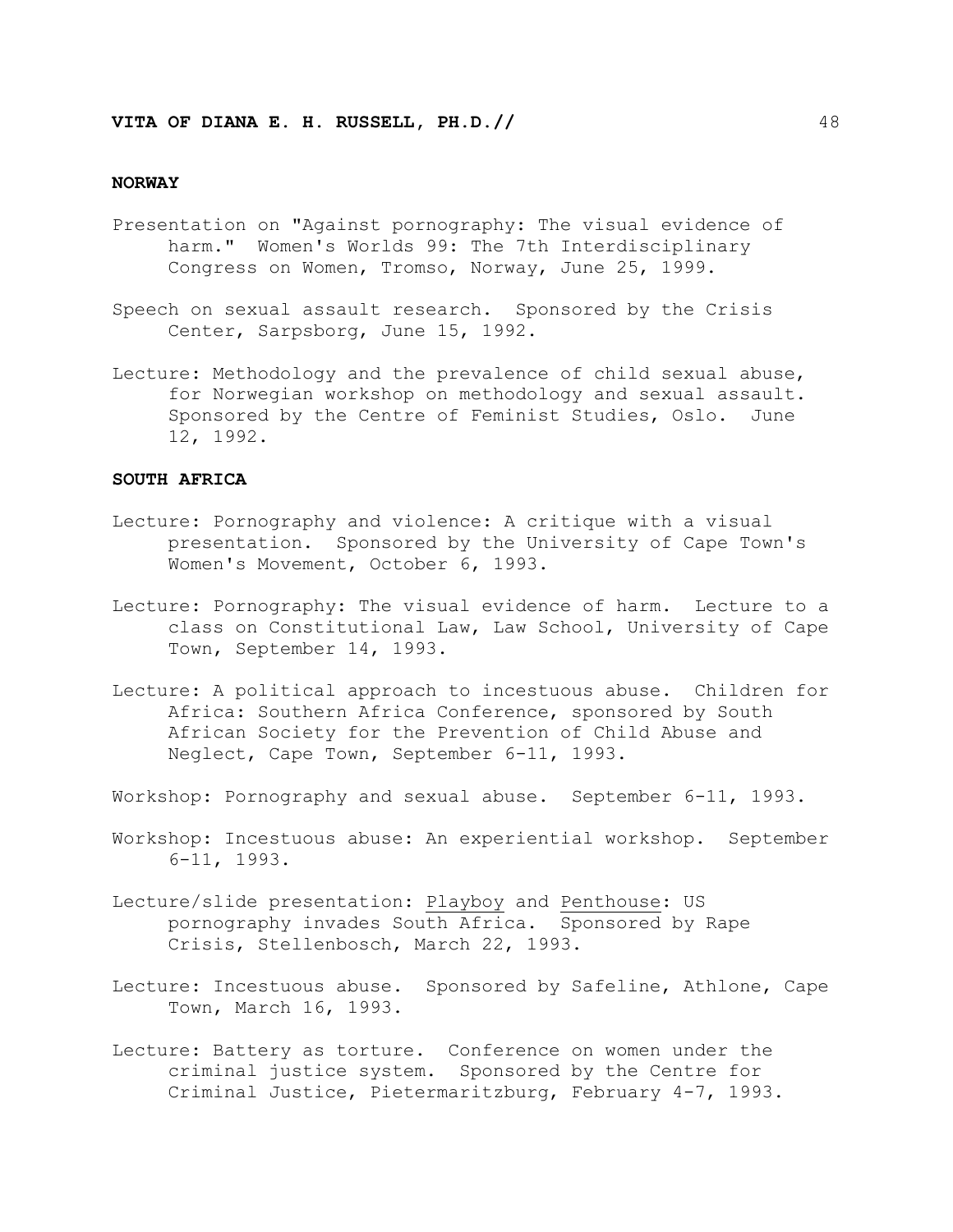- Lecture: Pornography and violence against women: Some visual evidence. February 4-7, 1993.
- Pornography and violence against women. The Black Sash's Women's Group, October 14, 1993.
- Panel presentation: Marital rape. Sponsored by Women in Law, Cape Town, June 11, 1991.
- Panel presentation: Putting women on the agenda. Sponsored by Idasa, Cape Town, May 8, 1991.
- Seminar presentation: Rape and child sexual abuse: An interview with community leader Mary Mabaso. Centre for African Studies, University of Cape Town, March 26, 1991.
- Panel presentation: Feminist perspectives on Lives of Courage. Sponsored by The Bookshop, Observatory, Cape Town, March 21, 1991.
- Panel presentation: The politics of white feminists conducting research on black women in South Africa. Conference on Women and Gender in Southern Africa organized by the Gender Research Group, Durban, January 30-February 2, 1991.
- Lecture: Lives of courage: Women for a new South Africa. The Institute for a Democratic South Africa, Pretoria, May 9, 1990.
- Presentation: Lives of courage: Women for a new South Africa. The Black Sash (Women's organization), Rondebosch, Cape Town, May 2, 1990.

### **SPAIN**

Keynote speaker: Incest and its impact on the lives of women: A political perspective. Seminar on incest organized by Asociacion de Mujeres para la Salud, Madrid, January 17-18, 1991.

#### **SWEDEN**

Lecture: Pornography and rape: The visual evidence of harm. International Conference on Våldtäkt - en politisk handling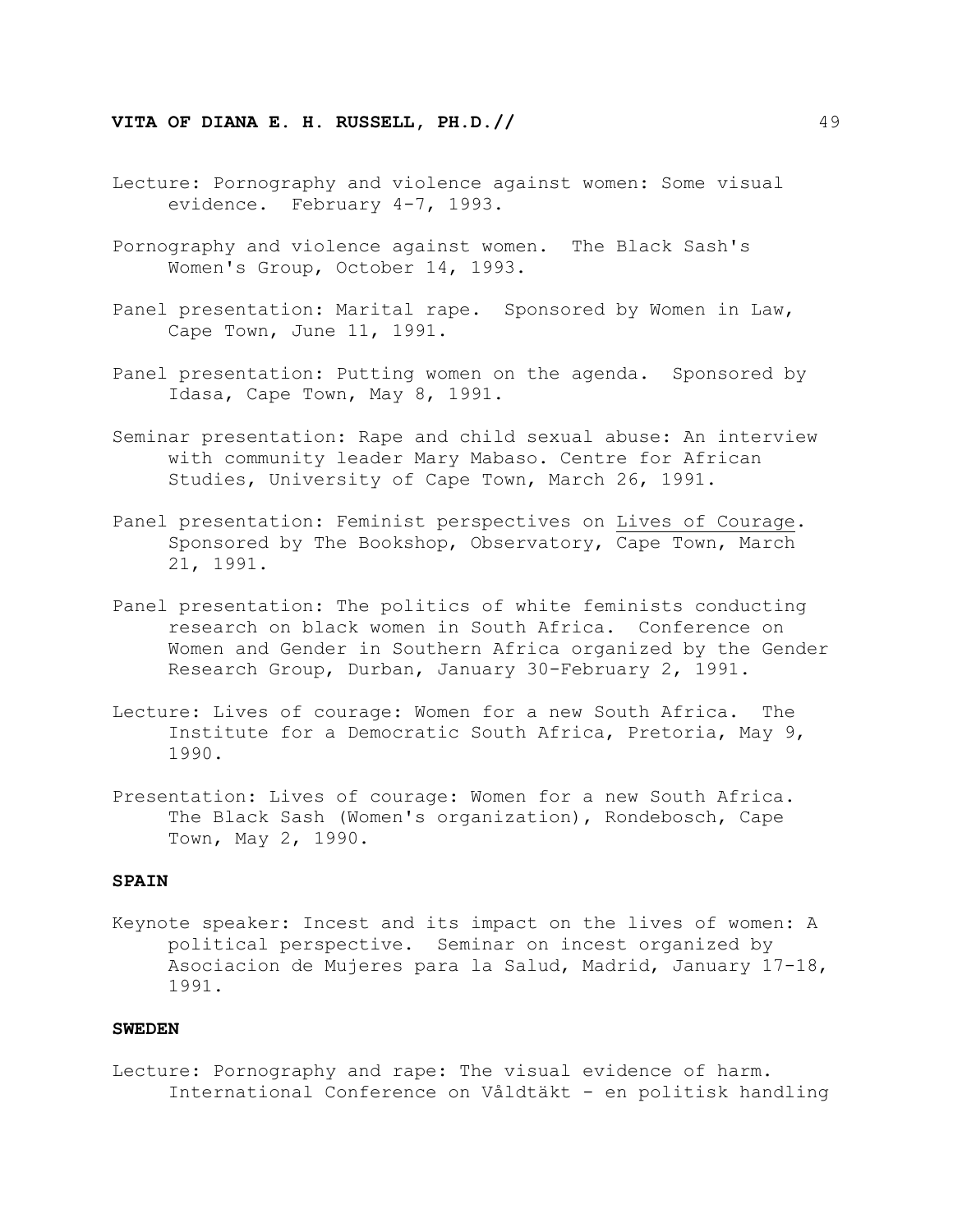organized by ROKS, Stockholm, January 24-25, 1997.

Speech and workshop: The prevalence and sociocultural causes of sexual assault. International Congress on Psychosomatic Obstetrics and Gynaecology, Stockholm, June 14-17, 1992.

#### **UNITED KINGDOM**

- Keynote speech: The 1976 International Tribunal on Crimes Against Women. Violence, Abuse & Women's Citizenship: An International Conference, Brighton, England, November 10- 15, 1996.
- Lecture: Pornography as a cause of rape, sexual harassment, torture, and femicide: A visual presentation. November 10- 15, 1996.
- Lecture: Femicide, the politics of woman killing. November 10- 15, 1996.
- Workshop: Women's experiences of pornography: An international speakout. November 10-15, 1996.
- Workshop: Women's experiences of femicide: An international speakout. November 10-15, 1996.
- In conversation with Wendy Woods and Lauretta Ncgobo: Women in South Africa today. International Commonwealth Association, London, May 18, 1990.

#### **INTERVIEWS BY THE MEDIA (SELECTED)**

Appearances on Television and Radio

Interviewed about rape, including wife rape, violence against women, incestuous abuse, child sexual abuse in general, the International Tribunal, South African politics, pornography, and it's relationship with sexual violence and abuse, child pornography, transsexualism and sadomasochism by over 200 TV and radio stations including:

The Oprah Winfrey Show; The Geraldo Show (twice);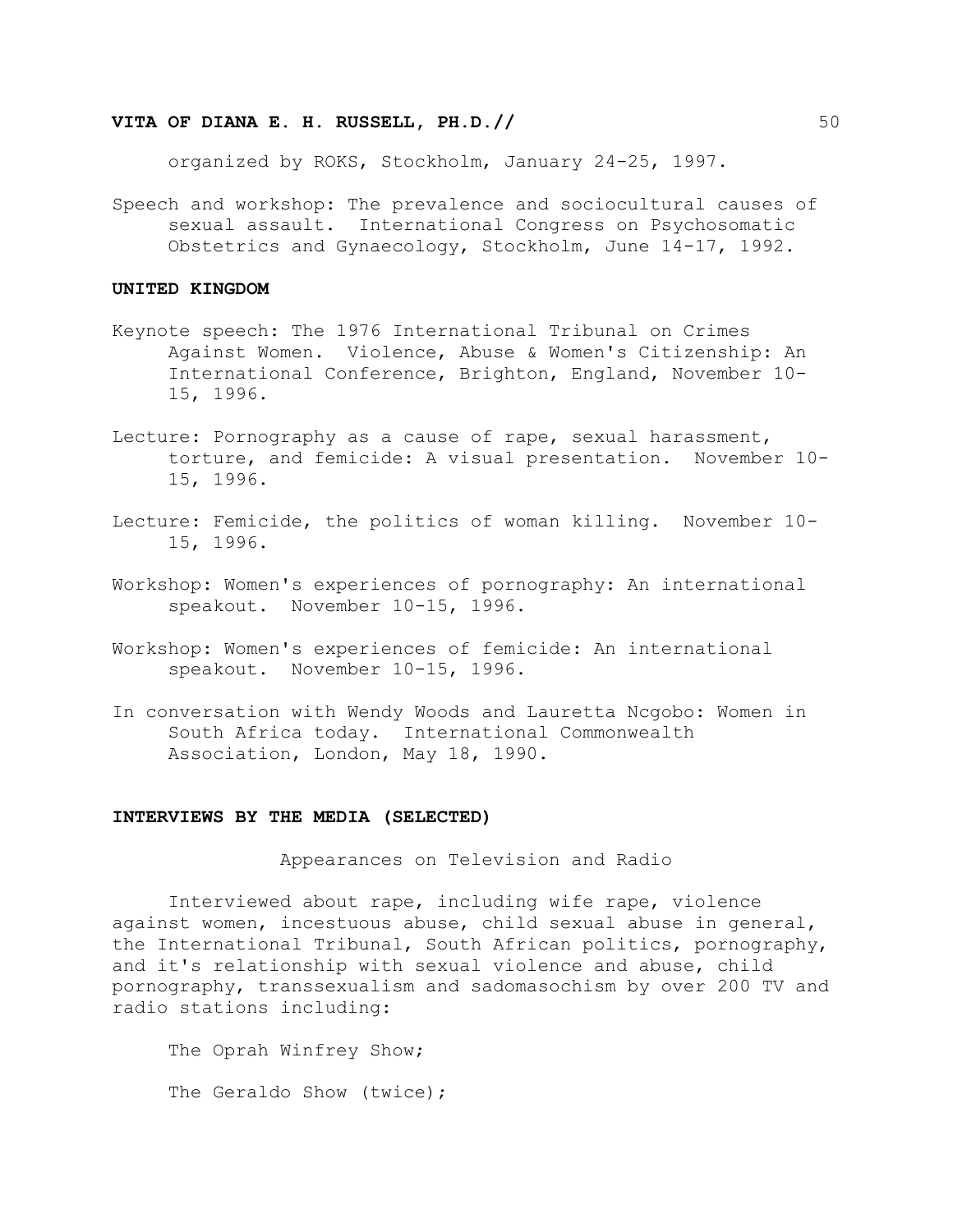The Phil Donahue Show; The Merv Griffin Show; The Studs Terkel Show; and

"Woman" by Sandra Elkins for KNED-TV (syndicated nationally on 260 public broadcasting stations); Dennis Prager Show (nationally syndicated), CBS-TV; "Report on Women" CBS Radio (syndicated nationally); Womankind (radio show, syndicated nationally); PBS Latenight (syndicated nationally); Owen Span Show (syndicated nationally); Sky News, CNN Fox TV Network (International); All Things Considered (three times), National Public Radio, Fresh Air, National Public Radio, other National Public Radio shows (three times); Sally Jesse Rafael Show; Gloria Allred program, KABC-radio; Express, KQED-TV; Michael Jackson Show; Michael Krasny Talk Show (twice) KGO-Radio; Michael Krasny, Forum, KQED FM-Radio; Deidre English, Forum, KQED FM-Radio; Morning Edition, KQED-FM; Radio Talk Show, KQED-FM-Radio, and Penn & Teller's Showtime documentary TV series "Bullshit."

Interviewed for foreign programs, such as Gloria Live, BBC-TV, London; BBC Programme Services, London; TV News, Tromso, Norway; Yleisradio oy radio suomi, Helsinki, Finland.

#### Newspapers

Interviewed about rape, including wife rape, violence against women, incestuous abuse, child sexual abuse in general, the International Tribunal, South African politics, pornography, and it's relationship with sexual violence and abuse, and child pornography, for newspapers, women's and news magazines, such as Time, Newsweek (twice), Glamour Magazine, Ladies Home Journal (twice); and by newspapers, such as New York Times, The Los Angeles Times (twice), USA Today, The Chicago Tribune, The Philadelphia Inquirer; Boston Globe; The Washington Post, The San Francisco Chronicle, San Jose Mercury News, The Oakland Tribune, Los Angeles Herald Examiner, San Diego Union, Sacramento Union, Seattle Post-Intelligencer, The Daily Texan, The San Juan Star.

I was also interviewed by foreign newspapers, such as The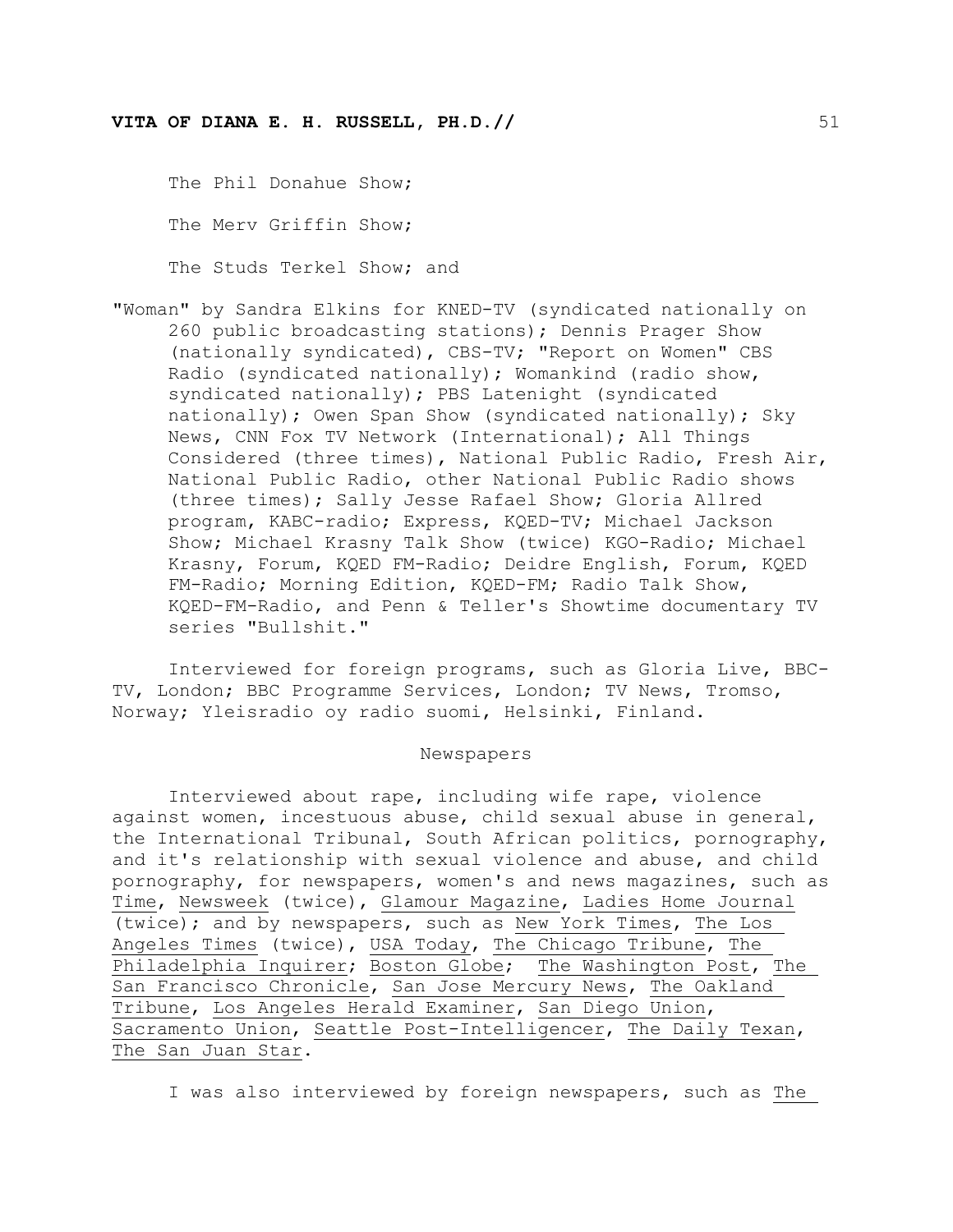Toronto Sun, Sunday Times, Johannesburg, South Africa, The Mail & Guardian, Johannesburg, South Africa, The Cape Times, Cape Town, South Africa, The Cape Argus, Cape Town, South Africa, and other newspapers thoughout the United States, Europe, and South Africa.

At many of the conferences that I address, I participate in press conferences, and I am interviewed for news and other TV and/or radio programs as well as newspapers.

#### **OFFICES HELD**

- On Editorial Board of Sexual Assault Report (SAR), 1997-
- On Editorial Board of Women's Studies in Umtata, Transkei, South Africa. Appointed in 1991.
- On Editorial Board of The Journal of Interpersonal Violence, 1985-1988.
- On Editorial Advisory Board of Violence and Victims. Appointed in 1985.
- Contributing Editor for Sexual Coercion and Assault: Issues and Perspectives, 1985-1986.
- On Advisory Board of National Family Life Education Network, 1985-1986.
- On Editorial Board of Response to the Victimization of Women and Children, published by the Center for Women Policy Studies, Washington, D.C. Appointed 1984.
- On Board of Directors, Bay Area Women Against Rape, Berkeley, 1982-1983.
- On Board of Directors, Women Against Violence in Pornography and Media (WAVPM), 1978-1983.
- On Contributing Editor, Chrysalis, A Magazine of Women's Culture, 1977-1980.
- U.S. Delegate at the World Congress for International Women's Year, East Berlin, October 1975.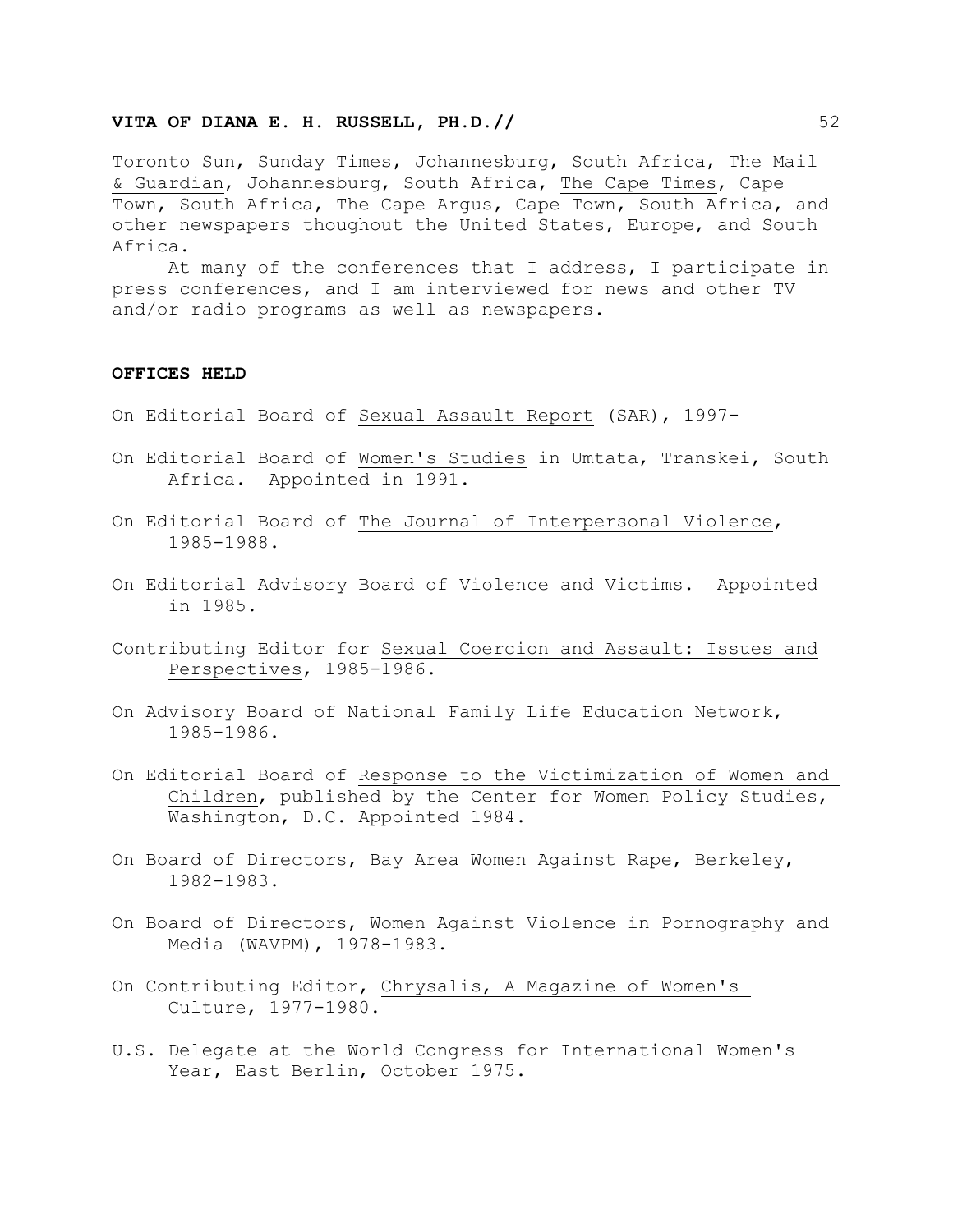- Member of Coordinating Committee of the International Tribunal on Crimes Against Women, and the national contact for the United States, 1974-1976.
- Secretary-Treasurer of the Section on the Sociology of Sex Roles, American Sociological Association, 1972-1974.

#### **CONSULTANT AND EXPERT WITNESS IN LEGAL CASES**

- Expert Consultant retained by Richard Marcus, Cliffe Dekker Attorneys, Cape Town, South Africa, for the plaintiff in Birgitta Weaving v. Dieter Schmidt, a case of incestuous abuse, in March 2005.
- Expert Consultant retained by the Department of Corrections in the State of Washington to review and evaluate the Department's revised policy regarding regulating the access of offenders to sexually explicit materials in prison. February 6, 2001.
- Expert Witness retained by Sandra Springs, Attorney-at-Law, Oakland, California, for the plaintiff in Doe v. Laguna Salada Union School District, et al., a case of sexual and homohobic harassment in 6th-8th grade. Successfully settled in 1998.
- Expert Consultant retained by Melvin Sacks, Attorney-at-Law, Los Angeles, California, for the defendant in The People v. Nicole Bradley; defendant charged with murder and carrying an illegal weapon (a sawed-off shot gun). Failure to be paid ended work after four months in 1997.
- Expert Witness retained by Sandra Springs, Attorney-at-Law, Oakland, California, for the plaintiff in Jane Doe v. Albany Unified School District, a case of sexual harassment at high school, 1996. Successfully settled in 1998.
- Expert Witness retained by Jeffrey Steinberg, Attorney-at-Law, Santa Rosa, for the plaintiff in Giblin v. Calprop, a rape trauma case against the construction company for giving a worker access to plaintiff's home, resulting in her being raped by him, 1995. Successfully settled mid-trial in 1995.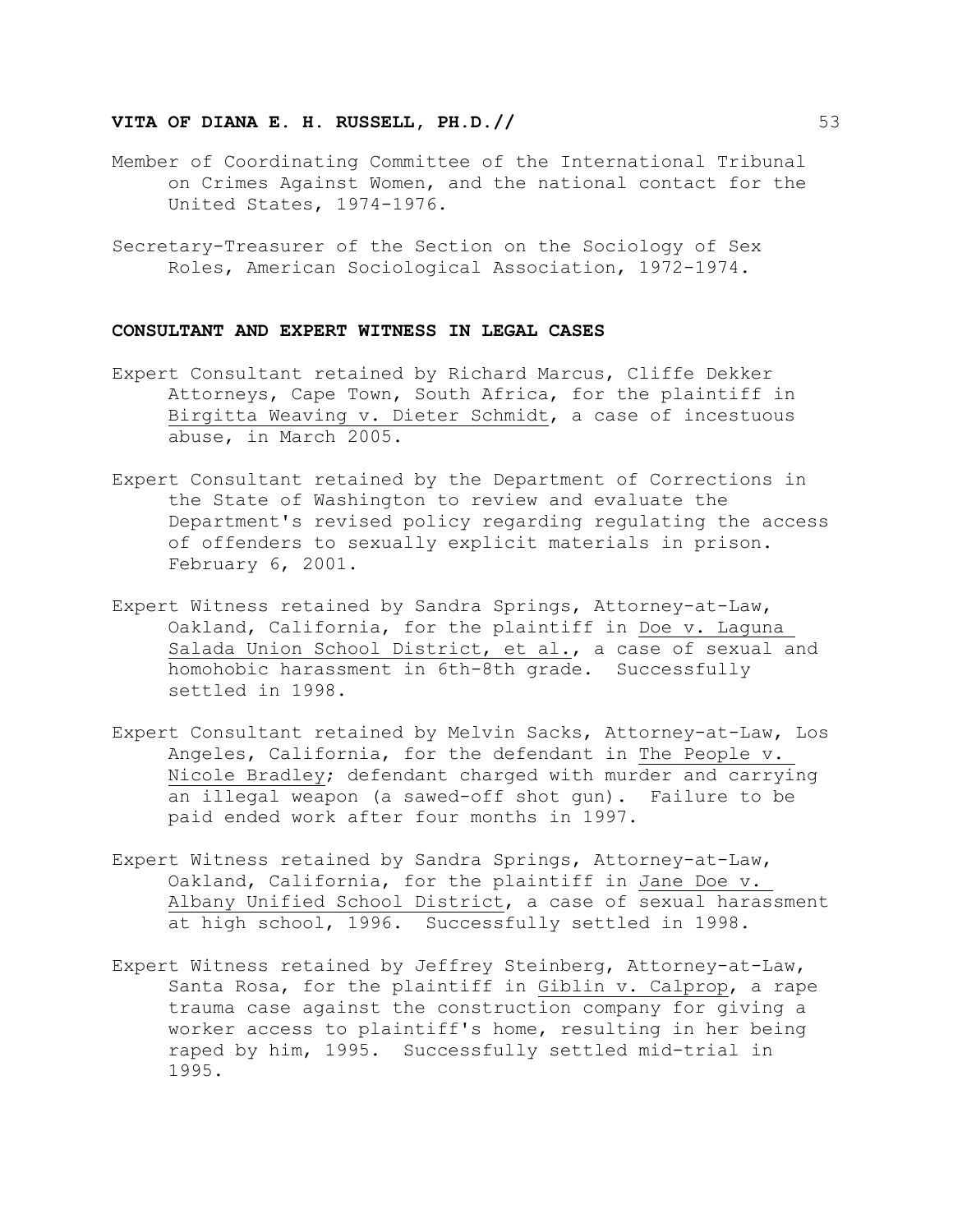- Expert Witness retained by Kathleen Mahoney, Professor of Law, and Timothy Danson, Attorney, Counsel for the French and Mahaffy families in the proceedings of Her Majesty the Queen v. Paul Bernardo. Prepared an affidavit for a Hearing on the Canadian Media's request to have access to Bernardo's videotapes of his sexual tortures of several young girls in Ontario, Canada. In my affidavit I analyzed the contents of these videotapes and argued against the media having access to them. April 5-6, 1995.
- Expert Witness for Sandra Springs, Attorney-at-Law, Oakland, for Jane Doe v. Antioch Unified School District, a sexual harassment case, 1995. Outcome of trial resulted in a large sum for the plaintiff.
- Consultant for Kathryn Dickson, Attorney-at-Law, Oakland, for the plaintiffs in Vandell v. Chevron, a sexual harassment case, 1994/5. Settled out of court, 1995.
- Expert Witness for the Center for The Reproductive Law and Policy, New York, for the plaintiffs in The Women of the State of Minnesota vs. Haas-Steffen, a class action suit against the State of Minnesota's restrictive abortion law, 1993/4. Judge found that restrictions on medical assistance funding for abortion violated state constitutional guarantees of privacy and equal protection.
- Expert Witness for the ACLU, New York, for the plaintiff in Jane L. v. Bangerter, a reproductive freedom class action suit against the State of Utah's restrictive abortion law, 1991/2. My testimony on the implications for incest and rape survivors of anti-abortion legislation enacted in the state of Utah was published in Jane L. v. Bangerter, No. 91-C-345-G (D. Utah), 1992. Victory for plaintiff achieved in 1995.
- Expert Witness for Jed Somit, Attorney-at-Law, Oakland, for the plaintiff in Shirley v. Wong, a sexual harassment case, 1991/2. Settled out of court.
- Expert Witness for Deborah Moranville, Attorney-at-law, Seattle, Washington, for the plaintiff in Nikki Craft v. State of Washington. I testified on the role of the media in violence against women in defence of Craft's action of civil disobedience in tearing up 4 violence-promoting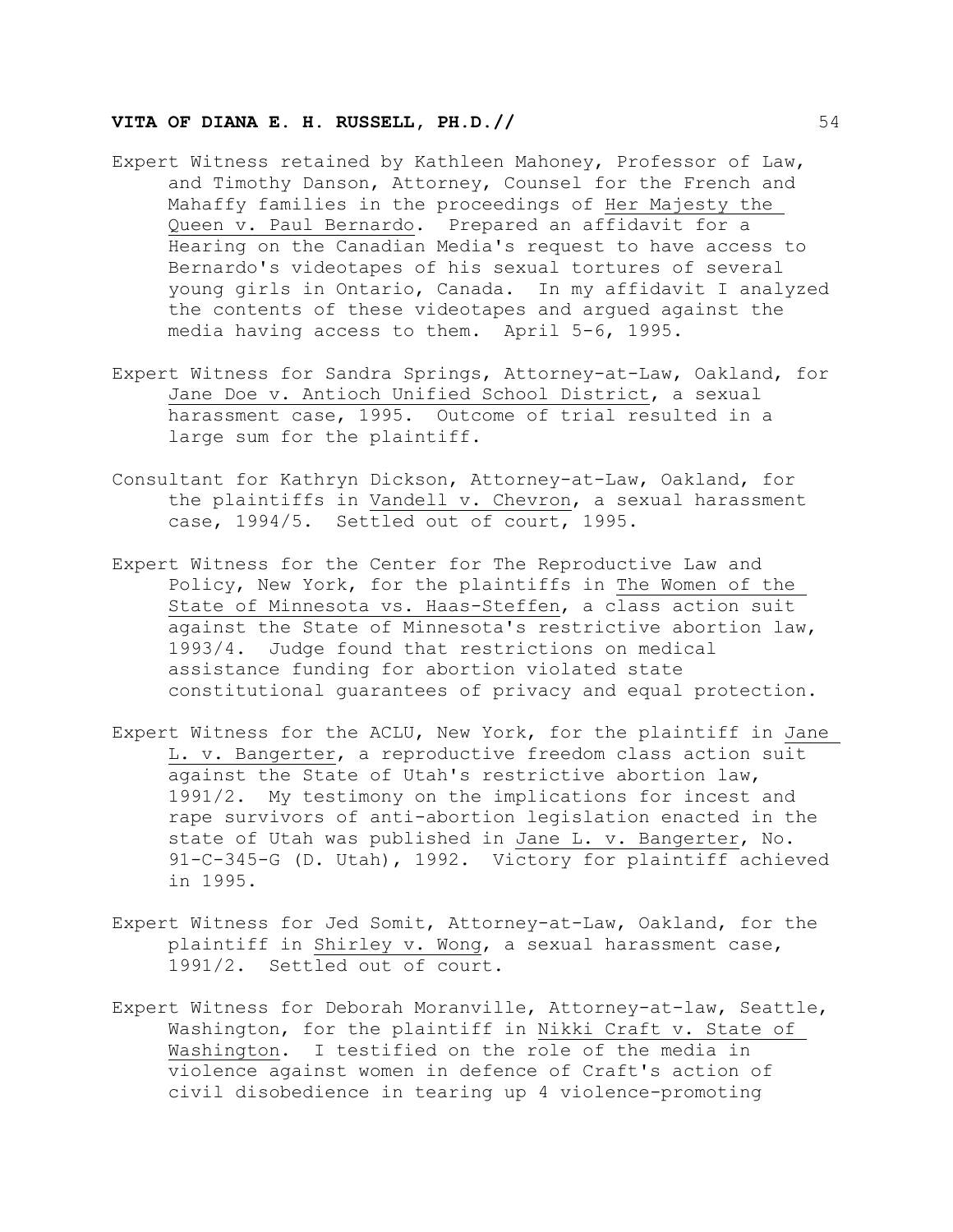covers of Esquire Magazine in Bellingham, Washington, August 23, 1991. Plaintiff paid a small fine.

- Expert Witness for Robert Lubin of Goodman, Quintero, Lubin, Frederick, Bishop, Fontaine, Eastman & Jones, Redwood City, California, for the plaintiff in Oyster v. Cooney, et. al., a sexual harassment case, 1990. Settled out of court.
- Consultant to Sarah Lawrence, Attorney-at-law, Oakland, California, for the plaintiff in Gelfant v. Riley, who alleged she was raped by a policeman, 1990. Plaintiff sought a new attorney.
- Consultant to James Preston III of Lynch & Loofbourrow, Attorneys-at-Law, San Francisco. Prepared a report based on the analysis of my unpublished research data on rape in San Francisco to provide a prediction of the plaintiff's probable psychological and psychiatric responses to being raped, for Cook v. Ballena Apartments, 1980. Outcome unknown.

#### **OTHER COMMUNITY SERVICE**

Board Member of AntiPornography.org. 2110.

Co-Sponsor of Protest by the Coalition Against Trafficking in Women & Prostitution Research And Education to hold Backpage.com (produced by Village Voice, the leading online classified company facilitating sex trafficking) accountable for promoting sex trafficking and profiting from exploiting others, in front of the NYC office of Village Voice Media Holdings, on June 20, 2012, 5-7 p.m.

Board of Advisors to Take Back the Night Foundation, April 2010.

- Board member of AntiPornography.org, a website designed to prevent and combat the devastating harmes of pornography, prostitution, and sex trafficking, as well as all other forms of sexual exploitation, by engaging in public education and advocacy.
- Co-founder of Women Against Sexual Slavery (an action group) in Berkeley, California, March 2000.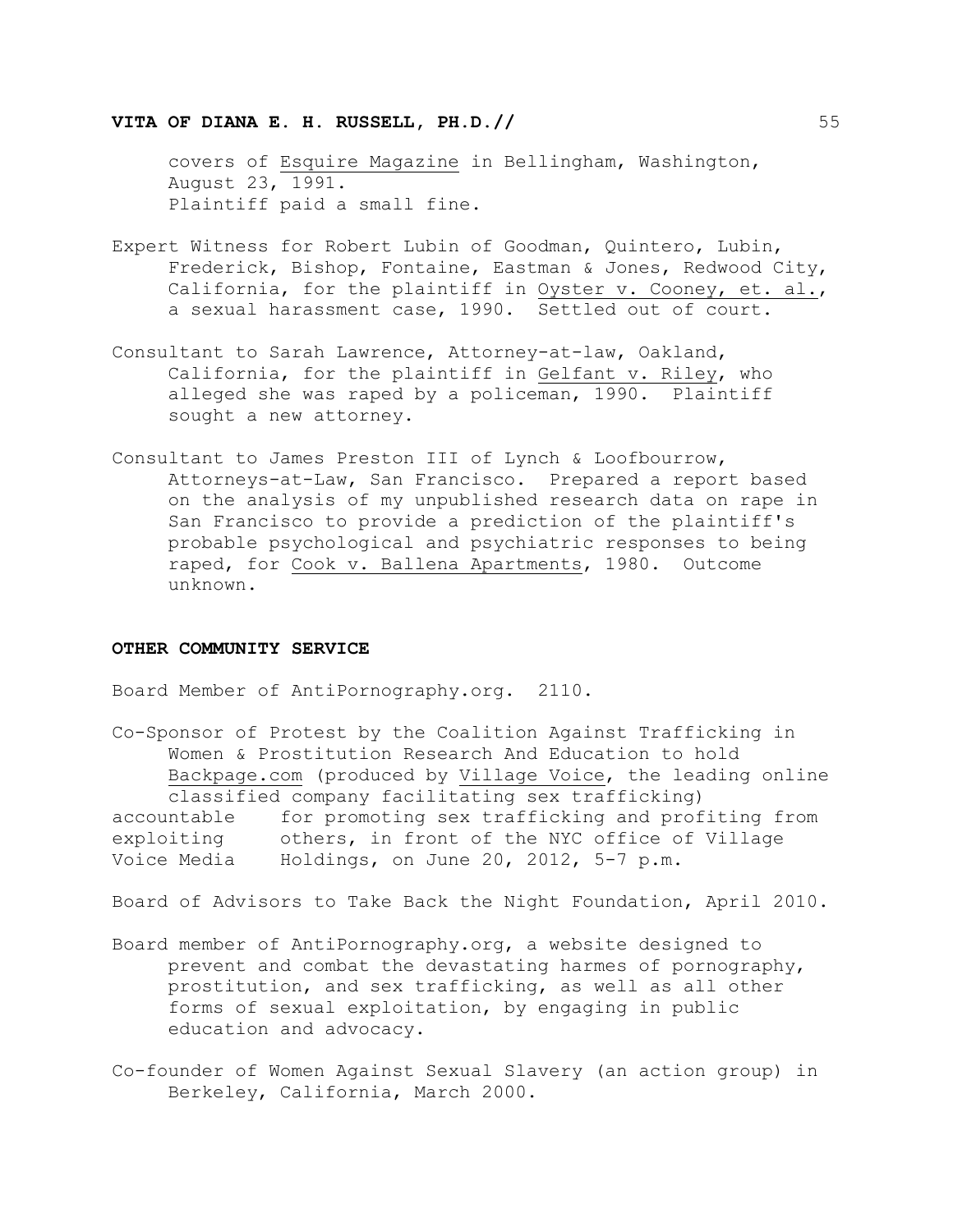- Founded Women United Against Incest (an action group) in Cape Town, South Africa, March 1993.
- Initiated first TV program in South Africa on which incest survivors talked in person about their abuse experiences -- MNET.
- Prepared testimony for Hearings on Hate Crimes sponsored by the Human Rights Commission held in San Francisco January 17- 18, 1990.
- Photographed women in South Africa in 1987. Some selected by the International Defense & Aid Fund for Southern Africa, London, England, for their documents library used by media, writers etc., 1988.
- Delivered invited testimony on the impact of pornography on women. The Attorney General's Commission on Pornography, Houston, Texas, September 11, 1985.
- Manuscript referee for Child Abuse and Neglect: The International Journal, Signs: Journal of Women in Culture and Society, The Journal of Interpersonal Violence, Journal of Marriage and the Family, and Psychology of Women Quarterly.

Manuscript reviewer for Sage Publications.

- Prepared testimony in support of California Assemblyman Floyd Mori's bill on spousal rape, Sacramento, August 21, 1979.
- Wrote and edited text for dramatic readings from my book, Crimes Against Women. Served as the narrator for a production directed by Gilda Grillo, produced by Gloria Steinem, for the National International Women's Year Conference, Houston, Texas, November 18, 1977. (Audience: approximately 1,000).
- Founding member of Women Against Violence in Pornography and Media (WAVPM) in 1977.
- Initiated the International Feminist Network (IFN) in 1976. The headquarters of IFN are in Carouge, Switzerland. IFN was funded in the first few years by the royalties for Crimes Against Women.